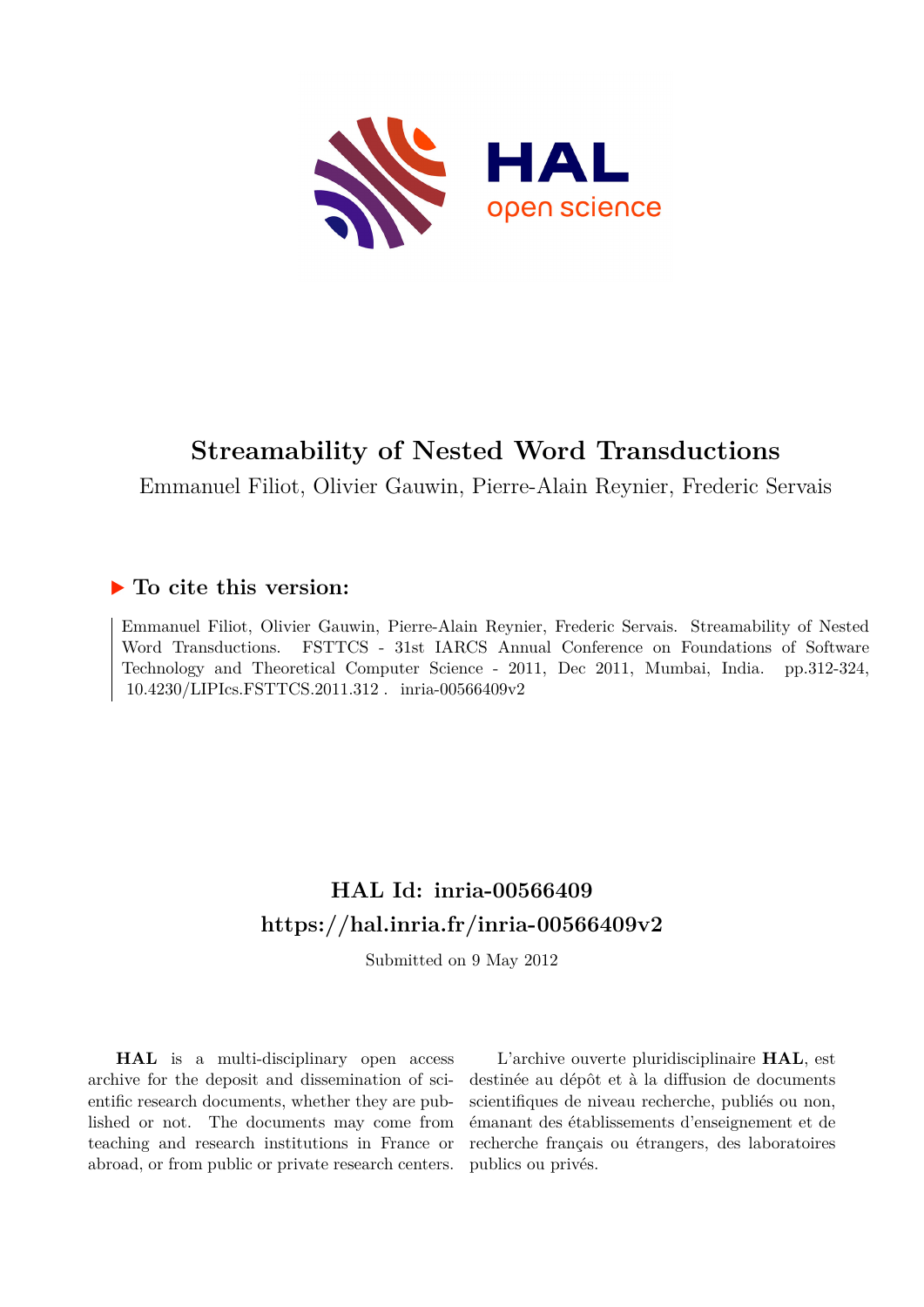<span id="page-1-0"></span>**Emmanuel Filiot<sup>1</sup> , Olivier Gauwin<sup>2</sup> , Pierre-Alain Reynier<sup>3</sup> , and Frédéric Servais<sup>4</sup>**

- **1 Université Libre de Bruxelles**
- **2 Université de Mons**
- **3 LIF, Aix-Marseille Univ & CNRS, France**
- **4 Hasselt University and Transnational University of Limburg**

## **Abstract**

We consider the problem of evaluating in streaming (*i.e.* in a single left-to-right pass) a nested word transduction with a limited amount of memory. A transduction *T* is said to be height bounded memory (HBM) if it can be evaluated with a memory that depends only on the size of *T* and on the height of the input word. We show that it is decidable in coNPTime for a nested word transduction defined by a visibly pushdown transducer (VPT), if it is HBM. In this case, the required amount of memory may depend exponentially on the height of the word. We exhibit a sufficient, decidable condition for a VPT to be evaluated with a memory that depends quadratically on the height of the word. This condition defines a class of transductions that strictly contains all determinizable VPTs.

# **1 Introduction**

Memory analysis is an important tool for ensuring system robustness. In this paper we focus on the analysis of programs processing *nested words* [2], *i.e.*, words with a recursive structure, like program traces, XML documents, or more generally unranked trees. On huge inputs, a *streaming* mode is often used, where the nested word is read only once, from left to right. This corresponds to a depth-first left-to-right traversal when the nested word is considered as a tree. For such programs, *dynamic analysis* problems have been addressed in various contexts. For instance, runtime verification detects dynamically, and as early as possible, whether a property is satisfied by a program trace [18, 6]. On XML streams, some algorithms outputting nodes selected by an XPath expression at the earliest possible event have also been proposed [7, 13]. These algorithms allow minimal buffering [3].

In this paper, we investigate *static analysis* of memory usage for a special kind of programs on nested words, namely programs defined by *transducers*. We assume that the transducers are *functional* and *non-deterministic*. Non-determinism is required as input words are read from left to right in a single pass and some actions may depend on the future of the stream. For instance, the XML transformation language XSLT [11] uses XPath for selecting nodes where local transformations are applied, and XPath queries relies on non-deterministic moves along tree axes, such as a move to any descendant. We require our transducers to be *functional*, as we are mainly interested by transformation languages like XSLT [11], XQuery [8] and XQuery Update Facility, [20], for which any transformation maps each XML input document to a unique output document.

*Visibly pushdown transducers* (VPTs) form a subclass of pushdown transducers adequate for dealing with nested words and streaming evaluation, as the input nested word is processed from left to right. They are visibly pushdown automata [2] extended with arbitrary

Partially supported by the ESF project GASICS, by the FNRS, by the ANR project ECSPER (JC09-472677), by the PAI program Moves funded by the the Federal Belgian Government and by the FET project FOX (FP7-ICT-233599).



<sup>©</sup> Emmanuel Filiot, Olivier Gauwin, Pierre-Alain Reynier and Frédéric Servais; licensed under Creative Commons License NC-ND [Leibniz International Proceedings in Informatics](http://www.dagstuhl.de/lipics/)

[Schloss Dagstuhl – Leibniz-Zentrum für Informatik, Dagstuhl Publishing, Germany](http://www.dagstuhl.de)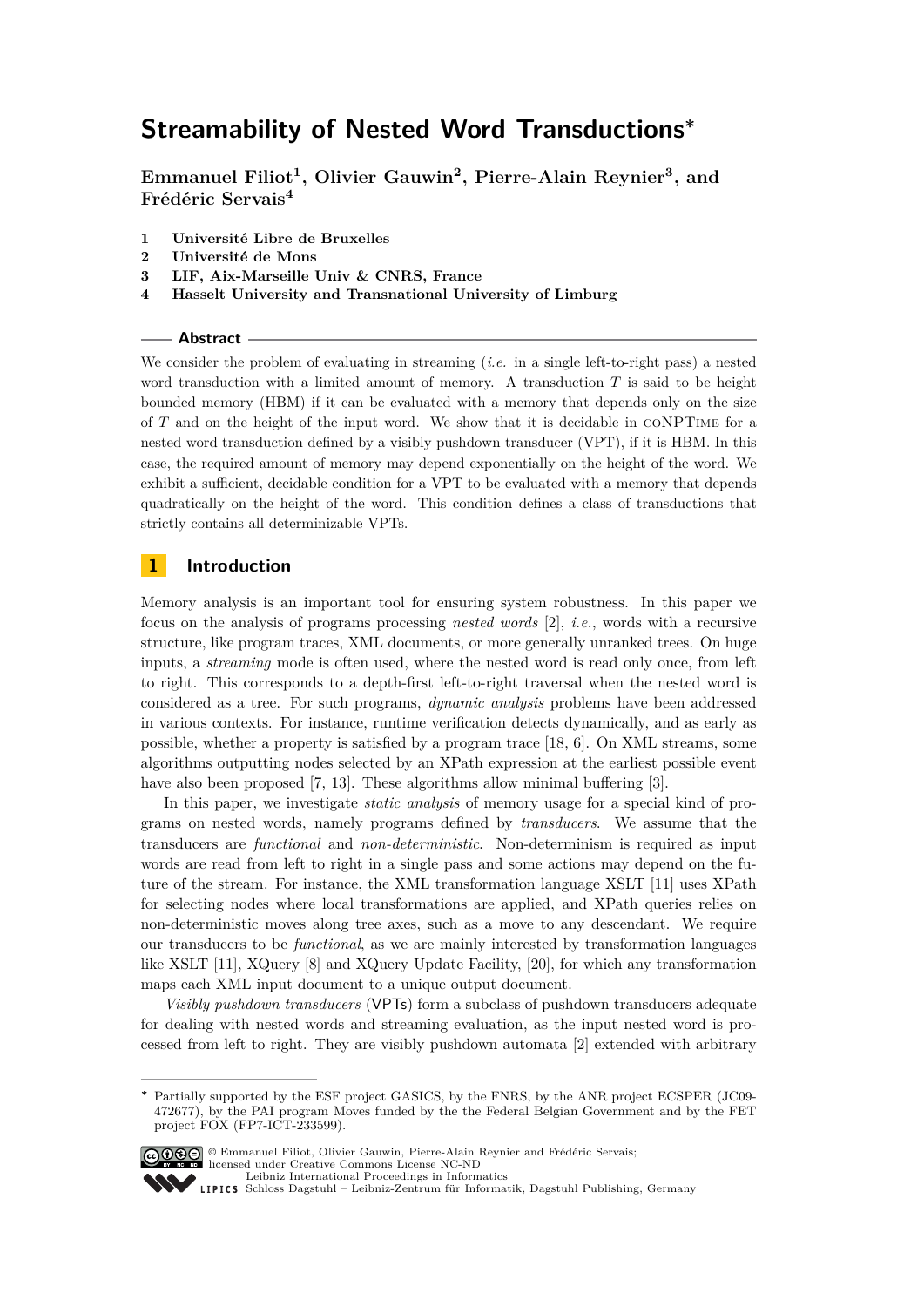output words on transitions. VPTs capture interesting fragments of the aforementioned XML transformation languages that are amenable to efficient streaming evaluation, such as all editing operations (insertion, deletion, and relabeling of nodes, as used for instance in XQuery Update Facility) [20]) under all regular tests. Like for visibly pushdown automata, the stack behavior of VPTs is imposed by the type of symbols read by the transducer. Those restrictions on stack operations allow to decide functionality and equivalence of functional VPTs in PTime and ExpTime respectively [12].

Some transductions defined by (functional and non-deterministic) VPTs cannot be evaluated efficiently in streaming. For instance, swapping the first and last letter of a word can be defined by a VPT as follows: guess the last letter and transform the first letter into the guessed last letter, keep the value of the first letter in the state, and transform any value in the middle into itself. Any deterministic machine implementing this transformation requires to keep the entire word in memory until the last letter is read. It is not reasonable in practice as for instance XML documents can be very huge.

Our aim is thus to identify decidable classes of transductions for various memory requirements that are suitable to space-efficient streaming evaluation. We first consider the requirement that a transducer can be implemented by a program using a *bounded memory* (BM), *i.e.* computing the output word using a memory independent of the size of the input word. However when dealing with nested words in a streaming setting, the bounded memory requirement is quite restrictive. Indeed, even performing such a basic task as checking that a word is well-nested or checking that a nested word belongs to a regular language of nested words requires a memory dependent on the height (the level of nesting) of the input word [21]. This observation leads us to the second question: decide, given a transducer, whether the transduction can be evaluated with a memory that depends only on the size of the transducer and the height of the word (but not on its length). In that case, we say that the transduction is *height bounded memory* (HBM). This is particularly relevant to XML transformations as XML documents can be very long but have usually a small depth [5]. HBM does not specify *how* memory depends on the height. A stronger requirement is thus to consider HBM transductions whose evaluation can be done with a memory that depends *polynomially* on the height of the input word.

**Contributions** First, we give a general space-efficient evaluation algorithm for functional VPTs. After reading a prefix of an input word, the number of configurations of the (nondeterministic) transducer as well as the number of output candidates to be kept in memory may be exponential in the size of the transducer and the height of the input word (but not in its length). Our algorithm produces as output the longest common prefix of all output candidates, and relies on a compact representation of sets of configurations and remaining output candidates (the original output word without the longest common prefix). We prove that it uses a memory linear in the height of the input word, and linear in the maximal length of a remaining output candidate.

We prove that BM is equivalent to subsequentiability for finite state transducers (**FSTs**), which is known to be decidable in PTIME. BM is however undecidable for arbitrary pushdown transducers but we show that it is decidable for VPTs in coNPTime.

Like BM, HBM is undecidable for arbitrary pushdown transductions. We show, via a nontrivial reduction to the emptiness of pushdown automata with bounded reversal counters, that it is decidable in coNPTime for transductions defined by VPTs. In particular, we show that the previously defined algorithm runs in HBM iff the VPT satisfies some property, which is an extension of the so called *twinning property* for FSTs [10] to nested words. We call it the *horizontal twinning property*, as it only cares about configurations of the transducers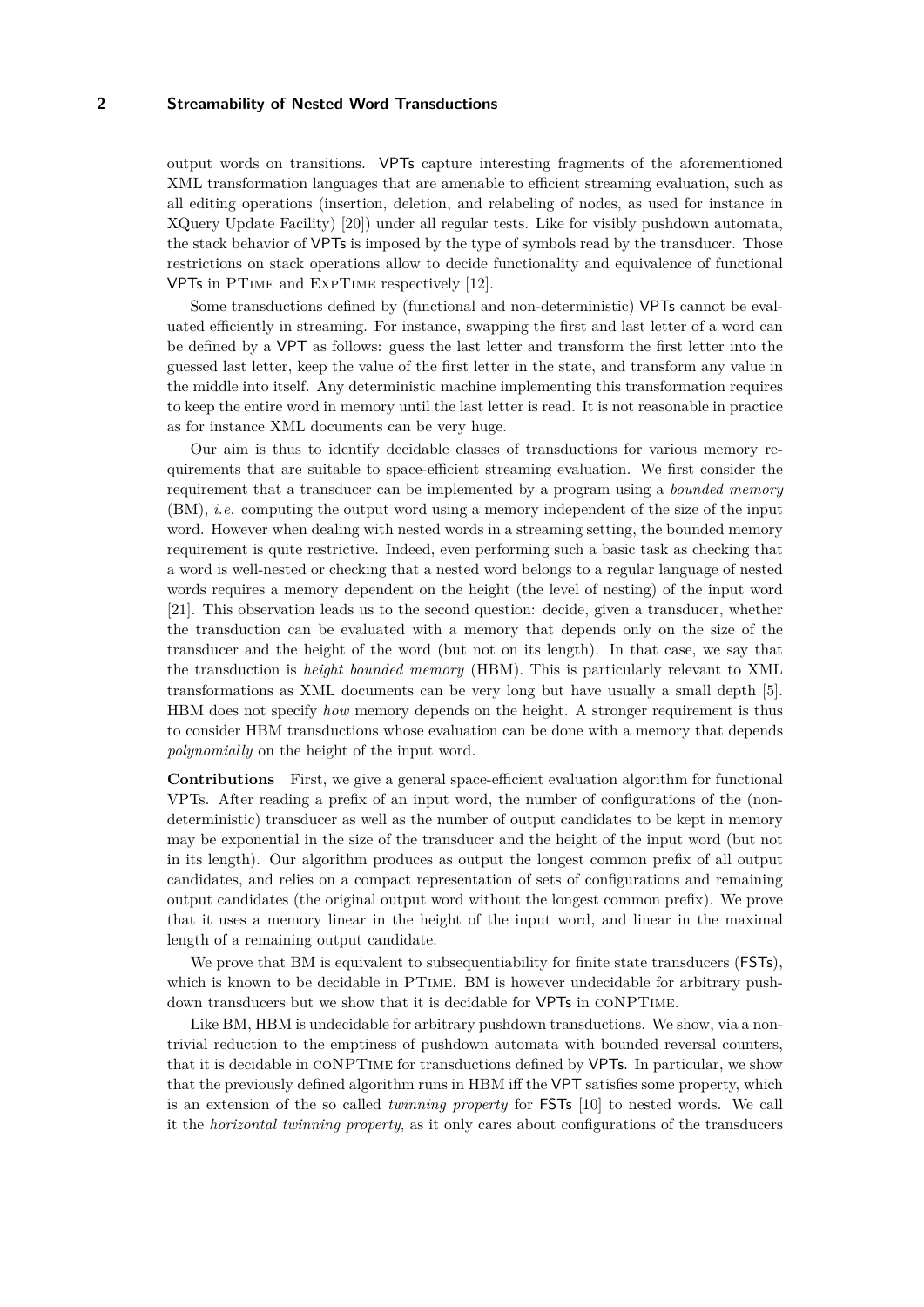### **Emmanuel Filiot, Olivier Gauwin, Pierre-Alain Reynier, and Frédéric Servais 3**

with stack contents of identical height. This property only depends on the transduction, *i.e.* is preserved by equivalent transducers.

When a VPT-transduction is height bounded memory, the memory needed may be exponential in the height of the word. We introduce a refinement of the twinning property that takes the height of the configurations into account, hence called *matched twinning property*. A VPT satisfying this property is called *twinned*. We prove that the evaluation of *twinned transductions* with our algorithm uses a memory *quadratic* in the height of the input word. We show that it is decidable in CONPTIME whether a VPT is twinned. Moreover, the most challenging result of this paper is to show that being twinned depends only on the transduction and not on the VPT that defines it. Thus, this property indeed defines a class of transductions. As a consequence of this result, all subsequentializable VPTs are twinned, because subsequential VPTs trivially satisfy the matched twinning property. The class of twinned transductions captures a strictly larger class than subsequentializable VPTs while staying in the same complexity class for evaluation, i.e. polynomial space in the height of the input word when the transducer is fixed.

**Related Work** In the XML context, visibly pushdown automata based streaming processing has been extensively studied for validating XML streams [17, 4, 21]. The validation problem with bounded memory is studied in [4] when the input is assumed to be a wellnested word and in [21] when it is assumed to be a well-formed XML document (this problem is still open). Querying XML streams has been considered in [14]. It consists in selecting a set of tuples of nodes in the tree representation of the XML document. For monadic queries (selecting nodes instead of tuples), this can be achieved by a functional VPT returning the input stream of tags, annotated with Booleans indicating selection by the query. However, functional VPTs cannot encode queries of arbitrary arities. The setting for functional VPTs is in fact different to query evaluation, because the output has to be produced on-the-fly in the right order, while query evaluation algorithms can output nodes in any order: an incoming input symbol can be immediately output, while another candidate is still to be confirmed. This makes a difference with the notion of concurrency of queries, measuring the minimal amount of candidates to be stored, and for which algorithms and lower bounds have been proposed [3]. VPTs also relate to tree transducers [12], for which no comparable work on memory requirements is known. However, the height of the input word is known to be a lower bound for Core XPath filters [14]. As VPTs can express them, this lower bound also applies when evaluating VPTs. When allowing two-way access on the input stream, space-efficient algorithms for XML validation [16] and querying [19] have been proposed.

# **2 Visibly Pushdown Languages and Transductions**

**Words and nested words** In this paper, we consider nested words accessed in streaming. Their nesting structure is thus discovered on-the-fly, so we consider a finite alphabet  $\Sigma$ partitioned into three disjoint sets  $\Sigma_c$ ,  $\Sigma_r$  and  $\Sigma_t$ , denoting respectively the *call*, *return* and *internal* alphabets. We denote by  $\Sigma^*$  the set of (finite) words over  $\Sigma$  and by  $\epsilon$  the empty word. The length of a word *u* is denoted by |*u*|. For all words  $u, v \in \Sigma^*$ , we denote by *u* ∧ *v* the longest common prefix of *u* and *v*. More generally, for any non-empty finite set of words  $V \subseteq \Sigma^*$ , the longest common prefix of *V*, denoted by  $\mathsf{lcp}(V)$ , is inductively defined by  $\text{lcp}(\{u\}) = u$  and  $\text{lcp}(V \cup \{u\}) = \text{lcp}(V) \wedge u$ . The set of *well-nested* words  $\Sigma^*_{\text{wn}}$  is the smallest subset of  $\Sigma^*$  such that  $\Sigma^*_{\iota} \subseteq \Sigma^*_{\mathsf{wn}}$  and for all  $c \in \Sigma_c$ , all  $r \in \Sigma_r$ , all  $u, v \in \Sigma^*_{\mathsf{wn}}$ ,  $cur \in \Sigma^*_{\text{wn}}$  and  $uv \in \Sigma^*_{\text{wn}}$ . Let  $u = \alpha_1 \dots \alpha_n \in \Sigma^*$  be a prefix of a well-nested word. A position  $i \in \{1, \ldots, n\}$  is a *pending call* if  $\alpha_i \in \Sigma_c$  and for all  $j \geq i$ ,  $\alpha_i \ldots \alpha_j \notin \Sigma_{\text{wn}}^*$ . The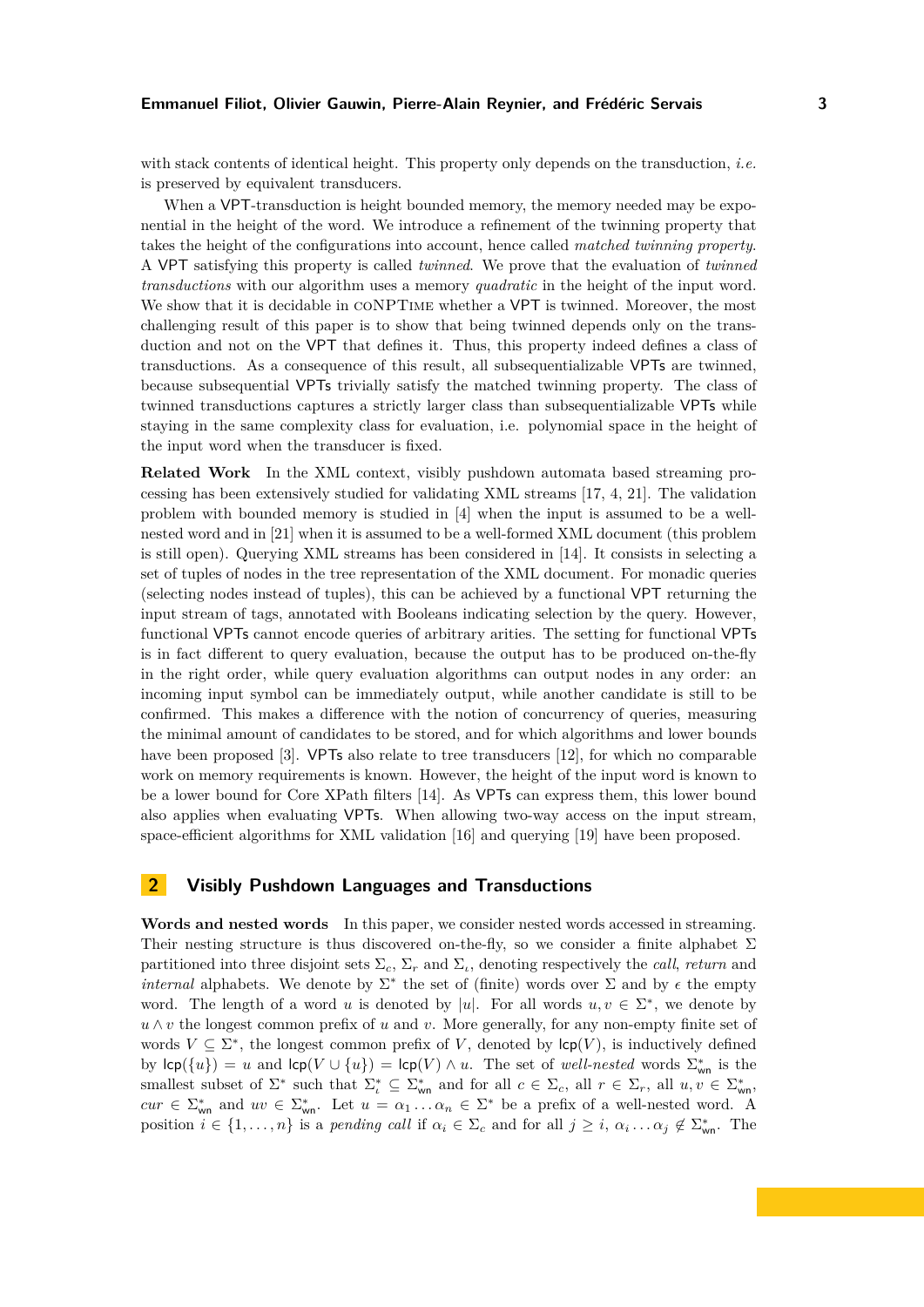*height* of *u* is the maximal number of pending calls on any prefix of *u*, i.e.

 $h(u) = \max_{1 \leq i \leq n} |\{k \mid 1 \leq k \leq i, \alpha_k \text{ is a pending call of } \alpha_1 \dots \alpha_i\}|$ 

For instance,  $h(crccc) = h(ccrcr) = 2$ . In particular, for well-nested words, the height corresponds to the usual height of the nesting structure of the word.

Given two words  $u, v \in \Sigma^*$ , the *delay* of *u* and *v*, denoted by  $\Delta(u, v)$ , is the unique pair of words  $(u', v')$  such that  $u = (u \wedge v)u'$  and  $v = (u \wedge v)v'$ . For instance,  $\Delta(abc, abde) = (c, de)$ . Informally, in a word transduction, if there are two output candidates *u* and *v* during the evaluation, we are sure that we can output  $u \wedge v$  and  $\Delta(u, v)$  is the remaining suffixes we still keep in memory.

**Visibly pushdown transducers (**VPTs**)** As finite-state transducers extend finite-state automata with outputs, visibly pushdown transducers extend visibly pushdown automata [2] with outputs [12]. To simplify notations, we suppose that the output alphabet is  $\Sigma$ , but our results still hold for an arbitrary output alphabet. Informally, the stack behavior of a VPT is similar to the stack behavior of visibly pushdown automata (VPA). On a call symbol, the VPT pushes a symbol on the stack and produces some output word (possibly empty), on a return symbol, it must pop the top symbol of the stack and produce some output word (possibly empty) and on an internal symbol, the stack remains unchanged and it produces some output word. Formally:

◮ **Definition 1.** A *visibly pushdown transducer* (VPT) on finite words over Σ is a tuple  $T = (Q, I, F, \Gamma, \delta)$  where  $Q$  is a finite set of states,  $I \subseteq Q$  is the set of initial states,  $F \subseteq Q$ the set of final states, Γ is the stack alphabet,  $\delta = \delta_c \oplus \delta_r \oplus \delta_t$  the (finite) transition relation, with  $\delta_c \subseteq Q \times \Sigma_c \times \Sigma^* \times \Gamma \times Q$ ,  $\delta_r \subseteq Q \times \Sigma_r \times \Sigma^* \times \Gamma \times Q$ , and  $\delta_\iota \subseteq Q \times \Sigma_\iota \times \Sigma^* \times Q$ .

A *configuration* of a VPT is a pair  $(q, \sigma) \in Q \times \Gamma^*$ . A *run* of *T* on a word  $u = a_1 \dots a_l \in \Sigma^*$ from a configuration  $(q, \sigma)$  to a configuration  $(q', \sigma')$  is a finite sequence  $\rho = \{(q_k, \sigma_k)\}_{0 \leq k \leq l}$ such that  $q_0 = q$ ,  $\sigma_0 = \sigma$ ,  $q_l = q'$ ,  $\sigma_l = \sigma'$  and for each  $1 \leq k \leq l$ , there exist  $v_k \in \Sigma^*$  and  $\gamma_k \in \Gamma$  such that either  $(q_{k-1}, a_k, v_k, \gamma_k, q_k) \in \delta_c$  and  $\sigma_k = \sigma_{k-1} \gamma_k$  or  $(q_{k-1}, a_k, v_k, \gamma_k, q_k) \in$  $\delta_r$  and  $\sigma_{k-1} = \sigma_k \gamma_k$ , or  $(q_{k-1}, a_k, v_k, q_k) \in \delta_t$  and  $\sigma_k = \sigma_{k-1}$ . The word  $v = v_1 \dots v_l$  is called an *output* of  $\rho$ . We write  $(q, \sigma) \xrightarrow{u/v} (q', \sigma')$  when there exists a run on *u* from  $(q, \sigma)$ to  $(q', \sigma')$  producing *v* as output. We denote by  $\perp$  the empty word on Γ. A configuration  $(q, \sigma)$  is *accessible* (resp. is *co-accessible*) if there exist  $u, v \in \Sigma^*$  and  $q_0 \in I$  (resp.  $q_f \in F$ ) such that  $(q_0, \perp) \xrightarrow{u/v} (q, \sigma)$  (resp. such that  $(q, \sigma) \xrightarrow{u/v} (q_f, \perp)$ ). A transducer *T* is *reduced* if every accessible configuration is co-accessible. Given any VPT, computing an equivalent reduced VPT can be performed in polynomial time  $[9]$ <sup>1</sup>. A transducer T defines the binary word relation  $\llbracket T \rrbracket = \{ (u, v) \in \Sigma^* \times \Sigma^* \mid \exists q \in I, q' \in F, (q, \bot) \xrightarrow{u/v} (q', \bot) \}.$ 

A *transduction* is a binary relation  $R \subseteq \Sigma^* \times \Sigma^*$ . We say that a transduction R is a VPT-transduction if there exists a VPT *T* such that  $R = [T]$ . For any input word  $u \in \Sigma^*$ , we denote by  $R(u)$  the set  $\{v \mid (u, v) \in R\}$ . Similarly, for a VPT *T*, we denote by  $T(u)$  the set  $[T](u)$ . A transduction *R* is *functional* if for all  $u \in \Sigma^*$ ,  $R(u)$  has size at most one. If *R* is functional, we identify  $R(u)$  with the unique image of *u* if it exists. A VPT *T* is functional if  $\llbracket T \rrbracket$  is functional, and this can be decided in PTIME [12]. The class of functional VPTs is denoted by fVPT. The *domain* of *T* (denoted by  $Dom(T)$ ) is the domain of  $T$ , The domain of *T* contains only well-nested words, which is not necessarily the case of the codomain.

► **Example 2.** Consider the VPT *T* of Fig. [1](#page-5-0) represented in plain arrows. The left and right parts accept the same input words except for the last letter of the word. The domain of *T* is

 $<sup>1</sup>$  The reduction of VPAs in [9] trivially extends to VPTs.</sup>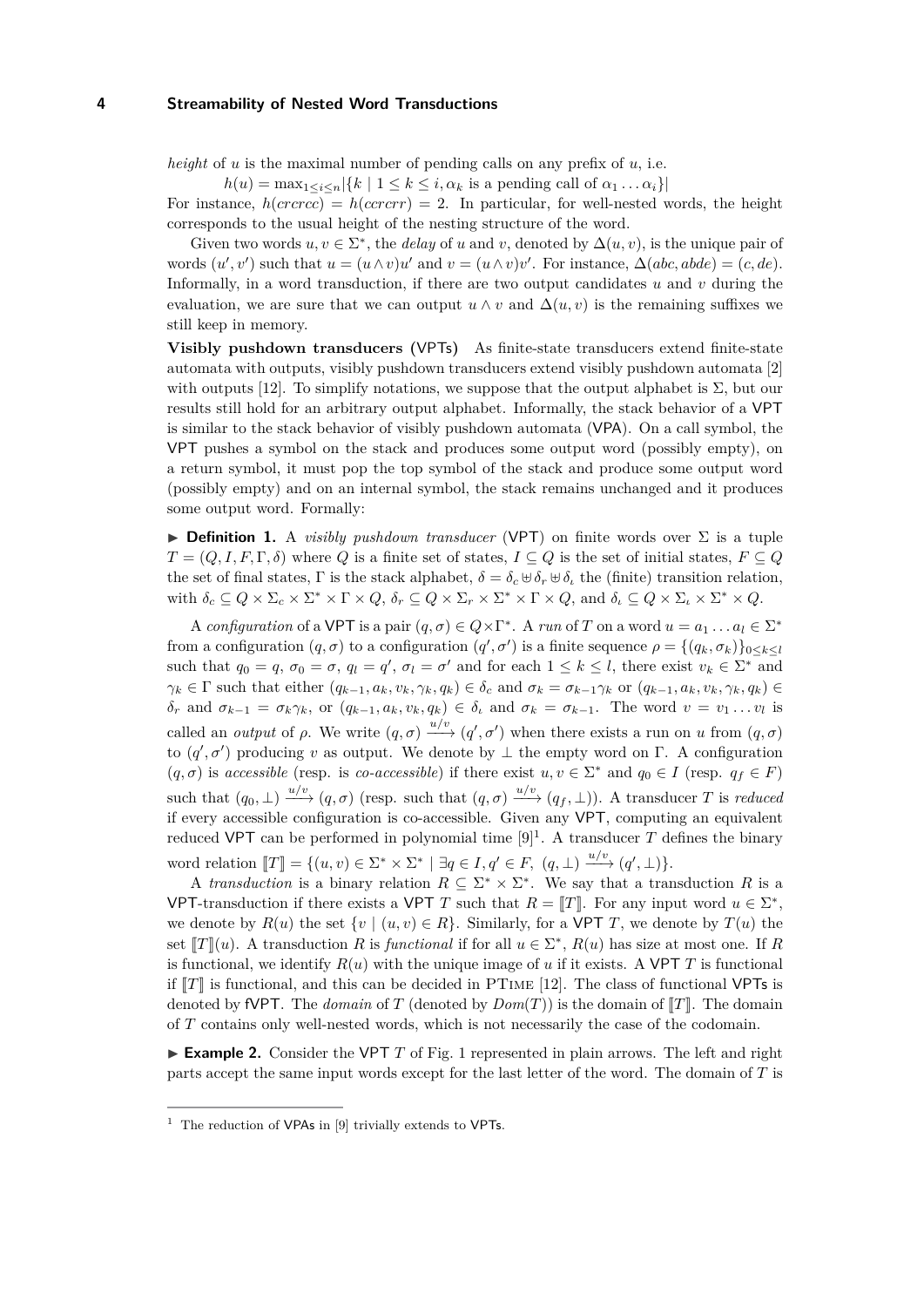### **Emmanuel Filiot, Olivier Gauwin, Pierre-Alain Reynier, and Frédéric Servais 5**

<span id="page-5-0"></span>

**Figure 1** A functional VPT with  $\Sigma_c = \{c\}$ ,  $\Sigma_r = \{r, r'\}$  and  $\Sigma_t = \{a, b\}$ 

 $Dom(T) = \{c^n r^n \mid n \geq 2\} \cup \{cc^n r^n r' \mid n \geq 1\}.$  Any word  $c^n r^n$  is translated into  $a^n c^n$ , and any word  $cc^n r^n r'$  is translated into  $b^{n+1}c^{n+1}$ . Therefore the translation of the first sequence of calls depends on the last letter *r* or *r* ′ . This transformation cannot be evaluated with a bounded amount of memory, but with a memory which depends on the height *n* of the input word.

**Finite state transducers (**FSTs**)** A *finite state transducer* (FST) on an alphabet Σ is a tuple  $(Q, I, F, \delta)$  where  $Q$  is a finite set,  $I, F \subseteq Q$  and  $\delta \subseteq Q \times \Sigma \times \Sigma^* \times Q$  with the standard semantics. This definition corresponds to the usual definition of *real-time* FSTs, as there is no *ǫ*-transitions. We always consider real-time FSTs in this paper, so we just call them FSTs.

A *subsequential* FST (resp. VPT) is a pair (*T,* Ψ) where *T* is an (input) deterministic FST (resp. VPT) and  $\Psi : F \to \Sigma^*$ . The outputs of *u* by  $(T, \Psi)$  are the words  $v \cdot \Psi(q)$  whenever there is a run of *T* on *u* producing *v* and ending up in some accepting state *q*.

Given an integer  $k \in \mathbb{N}$  and a VPT *T*, one can define an FST, denoted by FST $(T, k)$ , which is the restriction of *T* to input words of height less than *k*. The transducer is naturally constructed by taking as states the configurations  $(q, \sigma)$  of *T* such that  $|\sigma| \leq k$ .

**Turing Transducers** In order to formally define the complexity classes for evaluation that we target, we introduce a *deterministic* computational model for word transductions that we call *Turing Transducers*. Turing transducers have three tapes: one read-only left-toright input tape, one write-only left-to-right output tape, and one standard working tape. Such a machine naturally defines a transduction: the input word is initially on the input tape, and the result of the transduction is the word written on the output tape after the machine terminates in an accepting state. We denote by  $\llbracket M \rrbracket$  the transduction defined by *M*. The space complexity is measured on the working tape only.

## <span id="page-5-1"></span>**3 Online Evaluation Algorithm of** VPT**-Transductions**

We present an online algorithm LCPIN to evaluate functional word transductions defined by fVPTs. For clarity, we present this algorithm under some assumptions, without loss of generality. First, input words of our algorithms are words  $u \in \Sigma^*$  concatenated with a special symbol  $\frac{2}{5} \notin \Sigma$ , denoting the end of the word. Second, we only consider input words without internal symbols, as they can easily be encoded by successive call and return symbols. Third, input words are supposed to be valid, in the sense that they produce an output. It is indeed easy to extend our algorithms in order to raise an error message when the input is not in the domain, *i.e.* when no run of the VPT applies on the input.

The core task of this algorithm is to maintain the configuration for each run of the fVPT *T* on the input *u*, and produce its output on-the-fly. Therefore, the algorithm LCPIN only applies on reduced fVPTs. Indeed, as *T* is reduced, functionality ensures that, for a given input word *u*, and for every accessible configuration  $(q, \sigma)$  of *T*, there is at most one *v* such that  $(q_i, \perp) \xrightarrow{u/v} (q, \sigma)$  with  $q_i \in I$ . Hence, a configuration is a triple  $(q, \sigma, w)$  where q is the current state of the run,  $\sigma$  its corresponding stack content, and w the part of the output that has been read but not output yet. We call such a configuration *d-configuration* and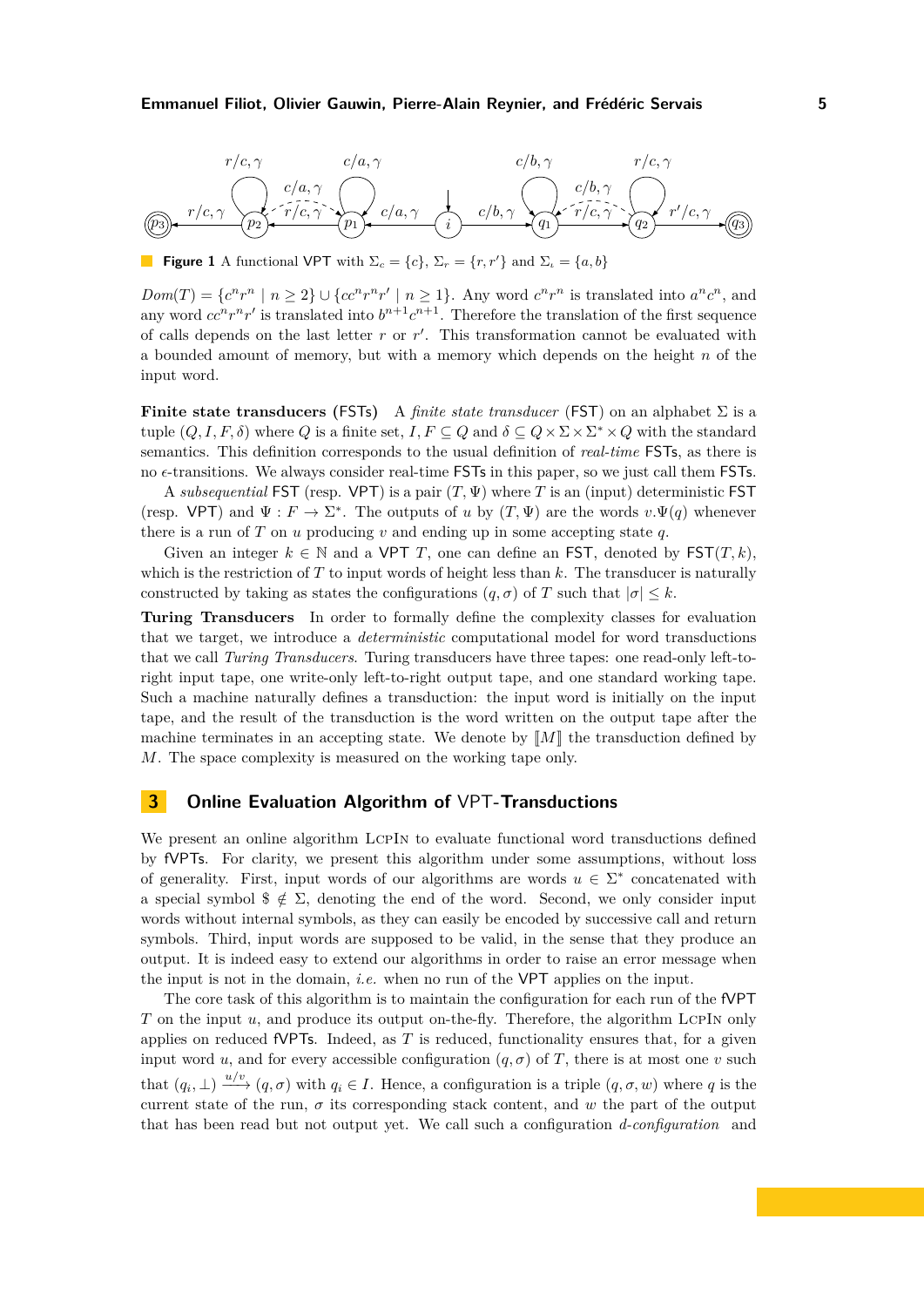<span id="page-6-4"></span>

<span id="page-6-3"></span><span id="page-6-2"></span><span id="page-6-1"></span><span id="page-6-0"></span>**Figure 2** Data structure used by LCPIN.

write  $\text{Dconfs}(T) = Q \times \Gamma^* \times \Sigma^*$  for the set of d-configurations of *T*. Algorithm LCPIN relies on two main features.

**Compact representation** First, the set of current d-configurations is stored in a compact structure that shares common stack contents. Consider for instance the VPT *T*<sup>1</sup> in Fig. [2a.](#page-6-0) After reading *cc*, current d-configurations are  $\{(q_0, \gamma_1\gamma_1, aa), (q_0, \gamma_1\gamma_2, ab), (q_0, \gamma_2\gamma_1, ba),\}$  $(q_0, \gamma_2\gamma_2, bb)$ . Hence after reading  $c^n$ , the number of current d-configurations is  $2^n$ . However, the transition used to update a d-configuration relates the stack symbol and the output word. For instance, the previous set is the set of tuples  $(q_0, \eta_1\eta_2, \alpha_1\alpha_2)$  where  $(\eta_i, \alpha_i)$ is either  $(\gamma_1, a)$  or  $(\gamma_2, b)$ . Based on this observation, we propose a data structure avoiding this blowup. As illustrated in Fig. [2b](#page-6-1) to [2d,](#page-6-2) this structure is a directed acyclic graph (DAG). Nodes of this DAG are tuples  $(q, \gamma, i)$  where  $q \in Q$ ,  $\gamma \in \Gamma$  and  $i \in \mathbb{N}$  is the depth of the node in the DAG. Each edge of the DAG is labelled with a word, so that a branch of this DAG, read from the root  $\#$  to the leaf, represents a d-configuration  $(q, \sigma, v)$ : *q* is the state in the leaf,  $\sigma$  is the concatenation of stack symbols in traversed nodes, and  $v$ is the concatenation of words on edges. For instance, in the DAG of Fig. [2c,](#page-6-3) the branch  $\# \rightarrow (q_0, \perp, 0) \stackrel{b}{\rightarrow} (q_0, \gamma_2, 1) \stackrel{a}{\rightarrow} (q_0, \gamma_1, 2)$  encodes the d-configuration  $(q_0, \gamma_2\gamma_1, ba)$  of the VPT of Fig. [2.](#page-6-4)(a). However, this data structure cannot store any set of accessible dconfigurations of arbitrary functional VPTs: at most one delay *w* has to be assigned to a d-configuration. This is why we need *T* to be reduced.

**Computing outputs** Second, after reading a prefix  $u'$  of a word  $u$ , LCPIN will have output the common prefix of all corresponding runs, i.e.  $\mathsf{lcp}_{\mathsf{in}}(u',T) = \mathsf{lcp}(\mathsf{reach}(u'))$  where  $\mathsf{reach}(u') = \{v \mid \exists (q_0, q, \sigma) \in I \times Q \times \Gamma^*, \ (q_0, \bot) \xrightarrow{u'/v} (q, \sigma) \}.$  When a new input symbol is read, the DAG is first updated. Then, a bottom-up pass on this DAG computes  $\mathsf{lcp}_{\mathsf{in}}(u',T)$ in the following way. For each node, let *ℓ* be the largest common prefix of labels of outgoing edges. Then *ℓ* is removed from these outgoing edges, and concatenated at the end of labels of incoming edges. At the end, the largest common prefix of all output words on branches is the largest common prefix of words on edges outgoing from the root node  $#$ .

Let  $\text{out}_{\neq}(u')$  be the maximal size of outputs of *T* on *u'* where their common prefix is removed:  $\text{out}_{\neq}(u') = \max_{v \in \text{reach}(u')} |v| - |\text{lcp}_{\text{in}}(u', T)|$  and  $\text{out}_{\neq}^{\text{max}}(u)$  its maximal value over prefixes of *u*:  $\text{out}_{\neq}^{\max}(u) = \max_{u' \text{ prefix of } u} \text{out}_{\neq}(u')$ . To summarize, one can in polynomial time reduce *T* if necessary, and then build the Turing transducer associated with the algorithm LcpIn. We prove the following complexity result:

<span id="page-6-5"></span>◮ **Proposition 3.** *Given an* fVPT *T, one can build in* PTime *a Turing transducer, denoted* LCPINTT(*T*)*, which, on an input stream*  $u \in \Sigma^*$ *, runs in space complexity*  $O((h(u) + 1))$  $\mathsf{out}^{max}_\neq(u)).$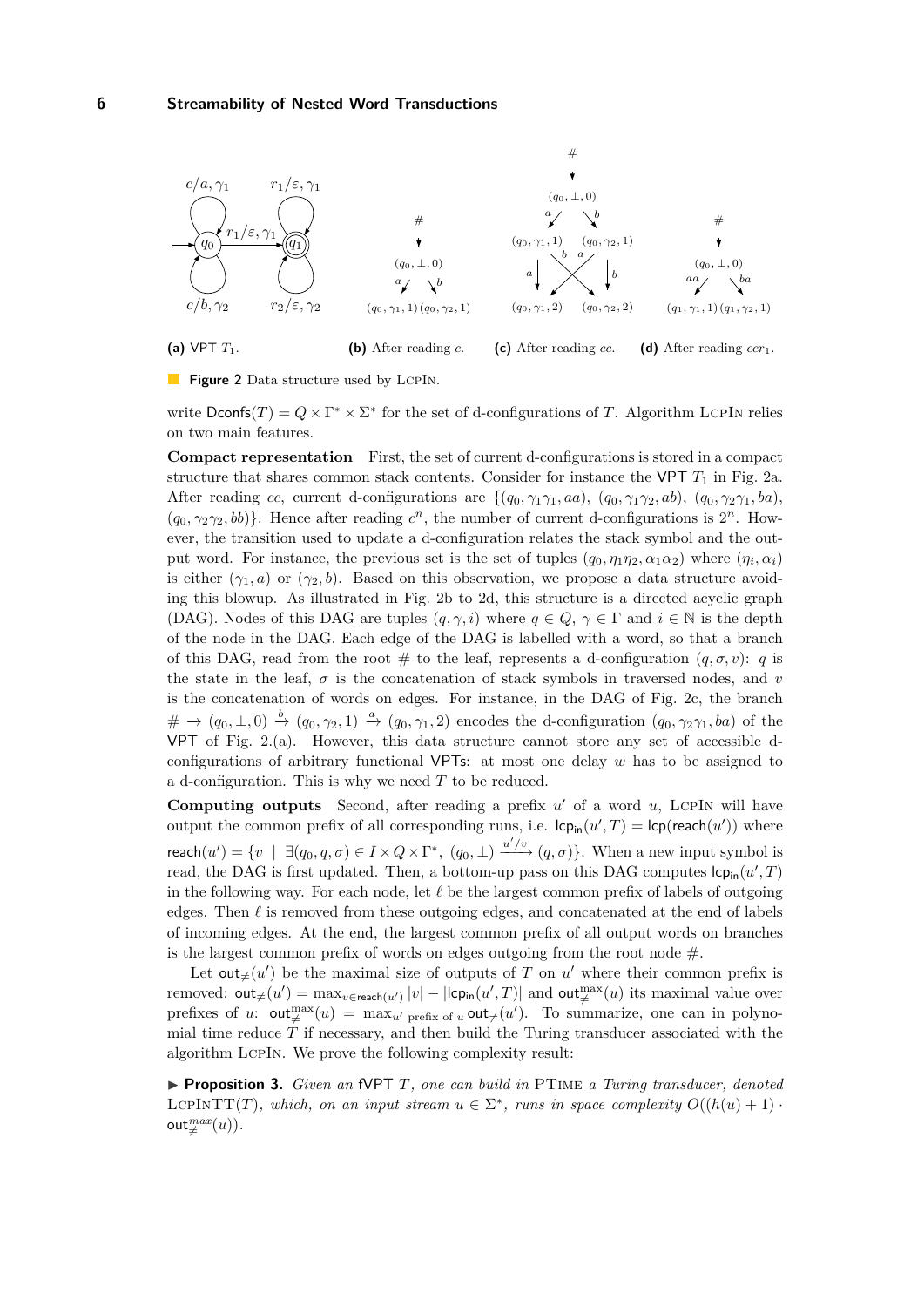In addition, when *T* is reduced, we can detail how the constant depends on the size of *T*. The space used by LCPINTT(*T*) for computing  $T(u)$  is in  $O(|Q|^2 \cdot |\Gamma|^2 \cdot (h(u) + 1) \cdot \text{out}_{\neq}^{\max}(u))$ .

# **4 Bounded Memory Evaluation Problems**

## **Bounded Memory Transductions**

We first consider transductions that can be evaluated with a constant amount of memory if we fix the machine that defines the transduction:

► **Definition 4.** A (functional) transduction  $R \subseteq \Sigma^* \times \Sigma^*$  is *bounded memory (BM)* if there exists a Turing transducer *M* and  $K \in \mathbb{N}$  such that  $\llbracket M \rrbracket = R$  and on any input word  $u \in \Sigma^*$ , *M* runs in space complexity at most *K*.

It is not difficult (see Appendix [B\)](#page-21-0) to verify that for FST-transductions, bounded memory is characterized by subsequentializability, which is decidable in PTime [22]. Moreover, BM is undecidable for pushdown transducers, since it is as difficult as deciding whether a pushdown automaton defines a regular language. For VPTs, BM is quite restrictive as it imposes to verify whether a word is well-nested by using a bounded amount of memory. This can be done only if the height of the words of the domain is bounded by some constant which depends on the transducer only:

<span id="page-7-0"></span>◮ **Proposition 5.** *Let T be a functional* VPT *with n states.*

**1.**  $\llbracket T \rrbracket$  is BM iff (*i*) for all  $u \in Dom(T)$ ,  $h(u) \leq n^2$ , and (*ii*)  $\text{FST}(T, n^2)$  is BM; **2.** It is decidable in CONPTIME whether  $\llbracket T \rrbracket$  is BM.

**Sketch.** The first assertion is obvious by using simple pumping techniques to show that bounded memory implies bounded height. In the sequel, we define the class of height bounded memory transductions, and show it is decidable in coNPTime. On words of bounded height, this class collapses with bounded memory transductions. ◭

## **Height Bounded Memory Transductions**

As we have seen, bounded memory is too restrictive to still benefit from the extra expressiveness of VPT compared to FST, namely the ability to recognize nested words of unbounded height. In this section, we define a notion of bounded memory which is well-suited to VPTs.

**► Definition 6.** A (functional) transduction  $R \subseteq \Sigma^* \times \Sigma^*$  is *height bounded memory (HBM)* if there exists a Turing transducer *M* and a function  $f : \mathbb{N} \to \mathbb{N}$  such that  $\llbracket M \rrbracket = R$  and on any input word  $u \in \Sigma^*$ , M runs in space at most  $f(h(u))$ .

Note that this definition ensures that the machine cannot store all the input words on the working tape in general. The VPT in Fig. [2a](#page-6-0) is not in BM, but is in HBM: the stack content suffices (and is necessary) to determine the output. When the structured alphabet contains only internal letters, HBM and BM coincide, thus it is undecidable whether a pushdown transducer is HBM. The remainder of this section is devoted to the proof that HBM is decidable for fVPTs.

BM functional FST-transductions (or equivalently subsequentializable FSTs) are characterized by the so called *twinning property* [10], which is decidable in PTime [22]. We introduce a similar characterization of HBM fVPTs-transductions, called the *horizontal twinning property* (HTP). The restriction of the horizontal twinning property to **FSTs** is equivalent to the usual twinning property for FSTs (see Appendix [C.1\)](#page-23-0). Intuitively, the HTP requires that two runs on the same input cannot accumulate increasing output delay on loops.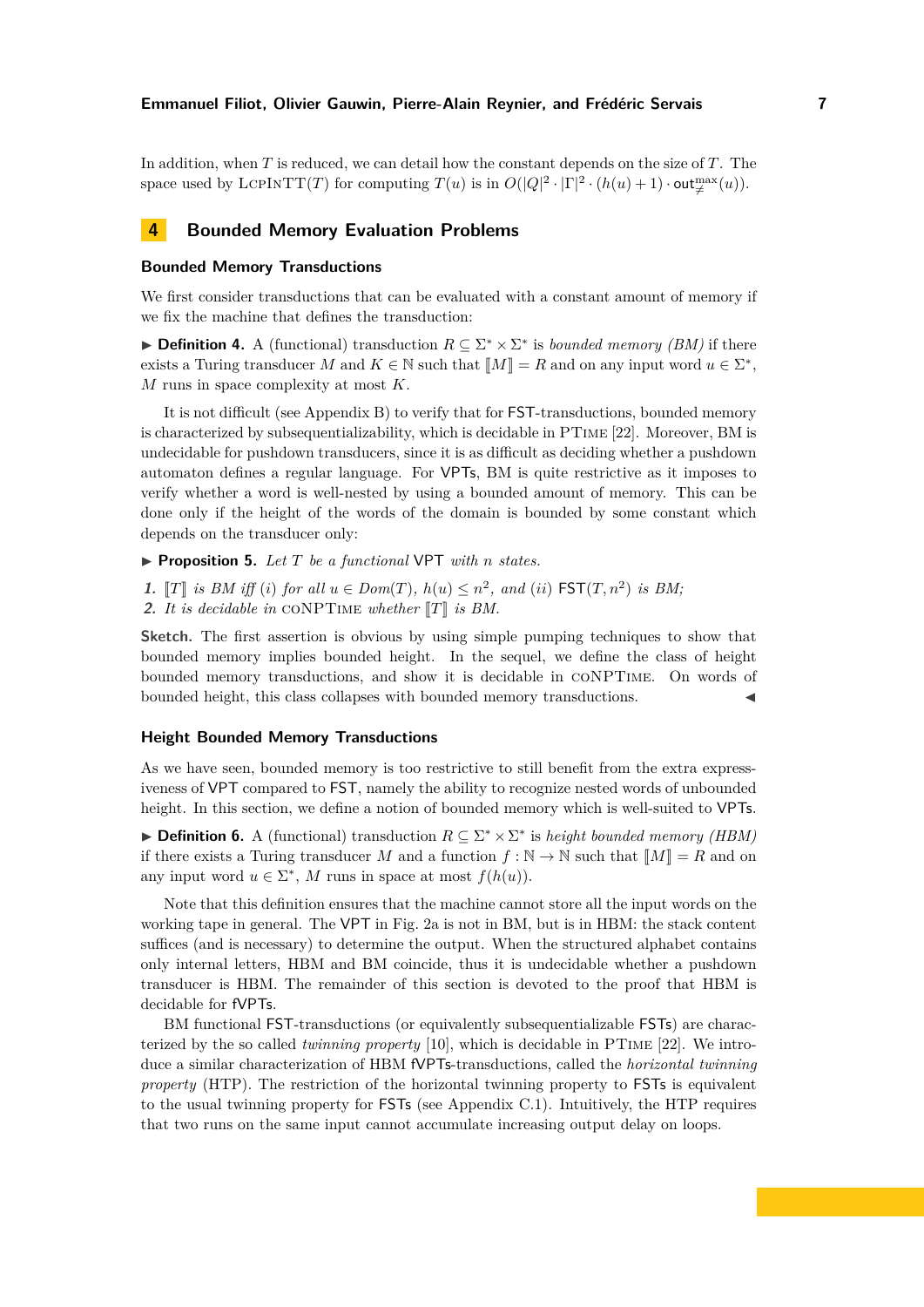▶ **Definition 7.** Let *T* be an fVPT. *T* satisfies the *horizontal twinning property* (HTP) if for all  $u_1, u_2, v_1, v_2, w_1, w_2 \in \Sigma^*$  such that  $u_2$  is well-nested, for all  $q_0, q'_0 \in I$ , for all  $q, q' \in Q$ , and for all  $\sigma, \sigma' \in \Gamma^*$  such that  $(q, \sigma)$  and  $(q', \sigma')$  are co-accessible,

$$
\text{if }\begin{cases} (q_0,\perp) & \xrightarrow{u_1/v_1} (q,\sigma) \\ (q_0',\perp) & \xrightarrow{u_1/w_1} (q',\sigma') \end{cases} \xrightarrow{\frac{u_2/v_2}{2}} (q,\sigma) \quad (1) \quad \text{then } \Delta(v_1,w_1) = \Delta(v_1v_2,w_1w_2).
$$

► **Example 8.** Consider the VPT of Fig. [1](#page-5-0) (including dashed arrows). It does not satisfy the HTP, as the delays increase when looping on *crcr..*. Without the dashed transitions, the HTP is satisfied.

<span id="page-8-0"></span>◮ **Lemma 9.** *The HTP is decidable in* coNPTime *for* fVPTs*.*

**Proof.** First, let us show that an fVPT *T* does not satisfy the HTP if and only if there exist  $u_1, u_2, v_1, v_2, w_1, w_2 \in \Sigma^*, q_0, q'_0 \in I, q, q' \in Q$ , and  $\sigma, \sigma' \in \Gamma^*$  such that  $(q, \sigma)$  and  $(q', \sigma')$ are co-accessible, satisfy (1), and such that either we have (*i*)  $|v_2| \neq |w_2|$ , or (*ii*)  $|v_2| = |w_2|$ ,  $|v_1| \leq |w_1|$  and not  $v_1v_2 \leq w_1w_2$ . Indeed, one can easily check that it is a necessary condition. To prove that it is a sufficient condition, suppose we have elements that satisfy (1) with  $\Delta(v_1, w_1) \neq \Delta(v_1v_2, w_1w_2)$  but conditions (*i*) and (*ii*) do not hold. Wlog, we can assume that  $|v_1| \leq |w_1|$ , therefore we have  $|v_2| = |w_2|, |v_1| \leq |w_1|, v_1v_2 \leq w_1w_2$  and  $\Delta(v_1, w_1) \neq \Delta(v_1v_2, w_1w_2)$ . One can verify that there exists  $k \in \mathbb{N}$  such that replacing  $u_2$ with  $u_2' = u_2^k$  yields a system that satisfies *(ii)*. We refer the reader to Appendix [C.2](#page-24-0) for the details.

Second, let *T* be an fVPT, we define a pushdown automaton with bounded reversal counters [15], *A*, such that the language of *A* is empty if and only if *T* satisfies the HTP. More precisely, *A* accepts the words  $u = u_1u_2u_3 \in Dom(T)$  such that there exist  $v_1, v_2, w_1, w_2 \in$  $Σ^*$ ,  $q_0, q'_0 ∈ I$ ,  $q, q' ∈ Q$ , and  $σ, σ' ∈ Γ^*$  that satisfy (1) and either (*i*) or (*ii*). *A* simulates in parallel any two runs of *T* on the input word (product automaton). It guesses the end of  $u_1$  and stores the states  $q$  and  $q'$  of the first and second run (in order to be able to check that the simulated runs of  $T$  are in state  $q$ , resp.  $q'$  after reading  $u_2$ ). Non-deterministically, it checks whether (*i*) or (*ii*) holds. To check (*i*), it uses two counters, one for each run. It does so by, after reading *u*1, increasing the counters by the length of the output word of each transition of the corresponding run. Then, when reaching the end of  $u_2$  it checks that both counters are different (by decreasing in parallel both counters and checking they do not reach 0). Similarly, using two other counters, *A* checks that (*ii*) holds as follows. Note that condition (*ii*) implies that there is a position p such that the p-th letter  $a_1$  of  $v_1v_2$  and the *p*-th letter  $a_2$  of  $w_1w_2$  are different. The automaton *A* guesses the position  $p \in \mathbb{N}$  of the mismatch, and initializes both counters to the value  $p$ . Then, while reading  $u_1u_2$ , it decreases each counter by the length of the output words of the corresponding run. When a counter reaches 0, *A* stores the output letter of the corresponding run. Finally, *A* checks that  $a_1 \neq a_2$ , and that both configurations are co-accessible. *T* satisfies the HTP iff the language of  $A$  is empty. The latter is decidable in  $\text{CONFTime}$  [12].

We now show that HTP characterizes HBM fVPTs-transductions and therefore by Lemma [9](#page-8-0) we get:

<span id="page-8-1"></span> $\triangleright$  **Theorem 10.** Let *T* be an fVPT. Then  $\llbracket T \rrbracket$  is HBM iff the HTP holds for *T*, which *is decidable in* coNPTime*. In this case, the Turing transducer* LcpInTT(*T*) *runs, on an input stream u, in space complexity exponential in the height of u.*

We can state more precisely the space complexity of  $LCPINT(T)$  when *T* is reduced. In this case, it is in  $O(|Q|^4 \cdot |\Gamma|^{2h(u)+2} \cdot (h(u)+1) \cdot M)$ , where  $M = \max\{|v| \mid (q, a, v, \gamma, q') \in \delta\}.$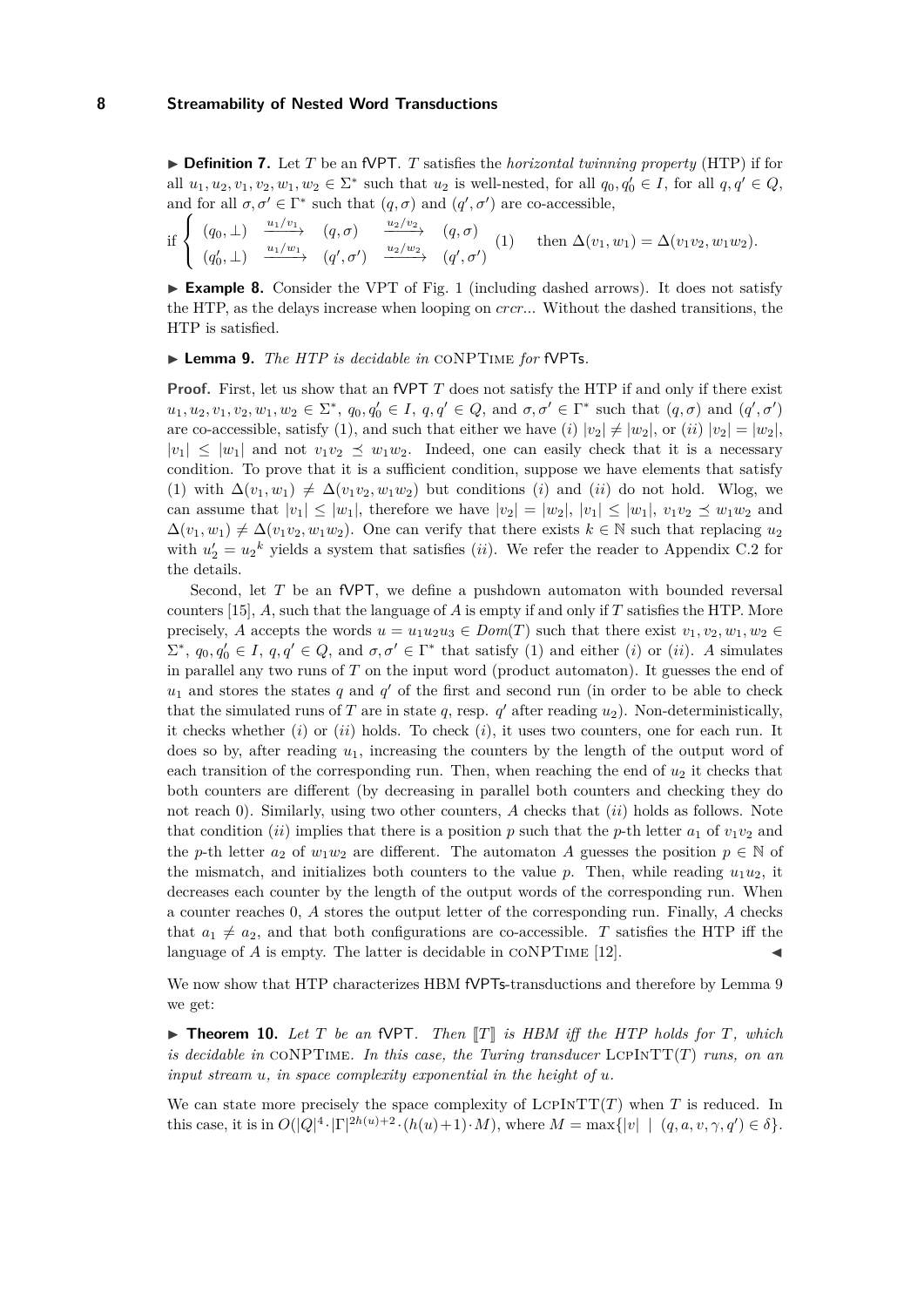**Sketch.** We prove that  $\llbracket T \rrbracket$  is HBM iff the HTP holds for *T*. To prove that the HTP is a necessary condition to be in HBM, we proceed by contradiction. We find a counter-example for the HTP and we let *K* be the height of the input word of this counter-example. It implies that the twinning property for FSTs does not hold for  $\mathsf{FST}(T,K)$ , and therefore  $\mathsf{FST}(T,K)$ is not BM by Proposition [5.](#page-7-0) In particular, *T* is not HBM.

For the converse, it can easily be shown that when *T* satisfies the HTP, the procedure of [9] that reduces *T* preserves the HTP satisfiability. In particular, there is a one-to-one mapping between the runs of T and the runs of its reduction that preserves the output words. We then show that for any input word  $u \in \Sigma^*$ , the maximal delay **out**<sup>max</sup> $(u)$  between the outputs of *u* is bounded by  $(|Q| \cdot |\Gamma|^{h(u)})^2 M$ . This is done by a pumping technique "by width" that relies on the property  $\Delta(vv',ww') = \Delta(\Delta(v,w) \cdot (v',w'))$  for any words  $v, v', w, w'$ . Thus for an input word for which there are two runs that pass by the same configurations twice at the same respective positions, the delay of the output is equal to the delay when removing the part in between the identical configurations. Finally we apply Proposition [3.](#page-6-5)  $\blacksquare$ 

**HBM is tight** Theorem [10](#page-8-1) shows that the space complexity of a VPT in HBM is at most exponential. We give here an example illustrating the tightness of this bound. The idea is to encode the tree transduction  $f(t, a) \mapsto f(t, b) \mapsto f(\bar{t}, b)$  by a VPT, where *t* is a binary tree over  $\{0, 1\}$  and  $\bar{t}$  is the mirror of t, obtained by replacing the 0 by 1 and the 1 by 0 in *t*. Thus taking the identity or the mirror depends on the second child of the root *f*. To evaluate this transformation in a streaming manner, one has to store the whole subtree *t* in memory before deciding to transform it into *t* or  $\overline{t}$ . The evaluation of this transduction cannot be done in polynomial space as there are a doubly exponential number of trees of height *n*, for all  $n > 0$ .

**HBM vs Subsequentializable** fVPTs We have seen that a functional transduction defined by an FST *T* is BM iff *T* is subsequentializable. We give an example illustrating that for VPTs, being subsequentializable is too strong to characterize HBM. Consider the VPT of Fig. [1](#page-5-0) defined by the plain arrows. The transduction it defines is in HBM by Proposition [3,](#page-6-5) as at any time the delay between two outputs is bounded by the height of the input:  $\text{out}_{\neq}^{\max}(u) \leq 2h(u)$ . However it is not subsequentializable, as the transformation of *c* into *a* or *b* depends on the last return.

# **5 Quadratic Height Bounded Memory Evaluation**

In the previous section, we have shown that a VPT-transduction is in HBM iff the horizontal twinning property holds, and if it is in HBM, the algorithm of Section [3](#page-5-1) uses a memory at most exponential in the height of the word, and this bound is tight. To avoid this exponential cost, we identify in this section a subclass of HBM containing transductions for which the evaluation algorithm of Section [3](#page-5-1) uses a memory *quadratic in the height of the word*. Therefore, we strengthen the horizontal twinning property by adding some properties for well-matched loops. Some of our main and challenging results are to show the decidability of this property and that it depends only on the transduction, i.e. is preserved by equivalent transducers. We show that subsequential VPTs satisfy this condition and therefore our class *subsumes* the class of subsequentializable transducers.

The property is a strengthening of the horizontal twinning property that we call the *matched twinning property (MTP)*. Intuitively, the MTP requires that two runs on the same input cannot accumulate increasing output delay on well-matched loops. They can accumulate delay on loops with increasing stack but this delay has to be caught up on the matching loops with descending stack.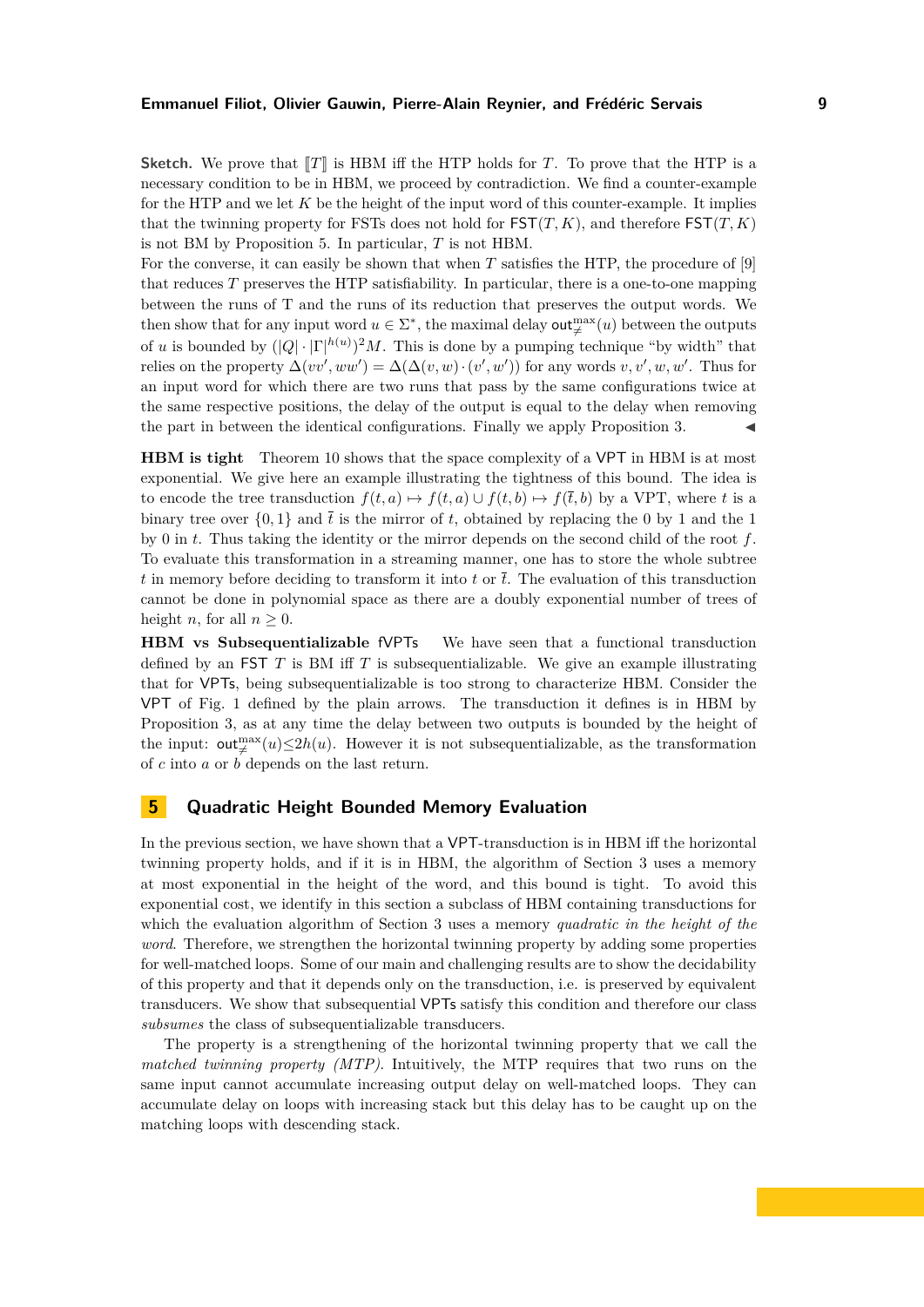$\triangleright$  **Definition 11.** Let  $T = (Q, I, F, \Gamma, \delta)$  be an fVPT. *T* satisfies the *matched twinning property* (MTP) if for all  $u_i, v_i, w_i \in \Sigma^*$   $(i \in \{1, ..., 4\})$  such that  $u_3$  is well-nested, and  $u_2u_4$  is well-nested, for all  $i, i' \in I$ , for all  $p, q, p', q' \in Q$ , and for all  $\sigma_1, \sigma_2 \in \bot \Gamma^*$ , for all  $\sigma'_{1}, \sigma'_{2} \in \Gamma^{*}$ , such that  $(q, \sigma_{1})$  and  $(q', \sigma_{2})$  are co-accessible:

$$
\text{if} \quad\n\begin{cases}\n(i, \perp) & \xrightarrow{u_1/v_1} \\
(i', \perp) & \xrightarrow{u_1/w_1} \\
(i', \perp) & \xrightarrow{u_1/w_1} \\
(i', \infty)\n\end{cases}\n\quad\n\begin{cases}\n(p, \sigma_1) & \xrightarrow{u_2/v_2} \\
(p, \sigma_1 \sigma'_1) & \xrightarrow{u_3/v_3} \\
(p', \sigma_2 \sigma'_2) & \xrightarrow{u_3/w_3} \\
(p', \sigma_2 \sigma'_2) & \xrightarrow{u_3/w_3} \\
(i', \sigma'_2 \sigma'_2)\n\end{cases}\n\quad\n\begin{cases}\n(i, \perp) & \xrightarrow{u_1/v_1} \\
(i, \sigma_1) & \xrightarrow{u_2/v_2} \\
(i, \sigma_2) & \xrightarrow{u_3/w_3} \\
(i, \sigma'_1) & \xrightarrow{u_4/w_4} \\
(i, \sigma'_2) & \xrightarrow{u_4/w_4} \\
(i', \sigma'_2) & \xrightarrow{u_4/w_4} \\
(i', \sigma'_1) & \xrightarrow{u_4/w_4} \\
(i', \sigma'_2) & \xrightarrow{u_4/w_4} \\
(i', \sigma'_2) & \xrightarrow{u_4/w_4} \\
(i', \sigma'_1) & \xrightarrow{u_4/w_4} \\
(i', \sigma'_2) & \xrightarrow{u_4/w_4} \\
(i', \sigma'_2) & \xrightarrow{u_4/w_4} \\
(i', \sigma'_1) & \xrightarrow{u_4/w_4} \\
(i', \sigma'_2) & \xrightarrow{u_4/w_4} \\
(i', \sigma'_2) & \xrightarrow{u_4/w_4} \\
(i', \sigma'_2) & \xrightarrow{u_4/w_4} \\
(i', \sigma'_1) & \xrightarrow{u_4/w_4} \\
(i', \sigma'_2) & \xrightarrow{u_4/w_4} \\
(i', \sigma'_2) & \xrightarrow{u_4/w_4} \\
(i', \sigma'_1) & \xrightarrow{u_4/w_4} \\
(i', \sigma'_2) & \xrightarrow{u_4/w_4} \\
(i', \sigma'_2) & \xrightarrow{u_4/w_4} \\
(i', \sigma'_2) & \xrightarrow{u_4/w_4} \\
(i', \sigma'_1) & \xrightarrow{u_4/w_4} \\
(i', \sigma'_2)
$$

then  $\Delta(v_1v_3, w_1w_3) = \Delta(v_1v_2v_3v_4, w_1w_2w_3w_4)$ . We say that a VPT *T* is *twinned* whenever it satisfies the MTP.

Note that any twinned VPT also satisfies the HTP (with  $u_3 = u_4 = \epsilon$ ).

<span id="page-10-0"></span>► **Example [1](#page-5-0)2.** The VPT of Fig. 1 with plain arrows does not satisfy the MTP, as the delay between the two branches increases when iterating the loops. Consider now the VPT obtained by replacing *r* by *r'* in the transition  $(q_1, r, c, \gamma, q_2)$ . It is obviously twinned, as we cannot construct two runs on the same input which have the form given in the premises of the MTP. However this transducer is not subsequentializable, as the output on the call symbols cannot be delayed to the matching return symbols.

As for the HTP, we can decide the MTP using a reduction to the emptiness of a pushdown automaton with bounded reversal counters. A complete proof can be found in Appendix [D.](#page-26-0)

#### <span id="page-10-1"></span>► **Lemma 13.** *The matched twinning property is decidable in* CONPTIME *for* fVPTs.

The most challenging result of this paper is to show that the MTP only depends on the transduction and not on the transducer that defines it. The proof relies on fundamental properties of word combinatorics that allow us to give a general form of the output words  $v_1, v_2, v_3, v_4, w_1, w_2, w_3, w_4$  involved in the MTP, that relates them by means of conjugacy of their primitive roots. The proof gives a deep insight into the expressive power of VPTs which is also interesting on its own. As many results of word combinatorics, the proof is a long case study, so that we give it in Appendix [D.2](#page-28-0) only.

<span id="page-10-2"></span> $\triangleright$  **Theorem 14.** Let  $T_1, T_2$  be fVPTs such that  $T_1$  =  $T_2$ .  $T_1$  is twinned iff  $T_2$  is twinned.

**Sketch.** We assume that  $T_1$  is not twinned and show that  $T_2$  is not twinned either. By definition of the MTP there are two runs of the form

$$
\begin{cases}\n(i_1, \perp) \xrightarrow{u_1/v_1} (p_1, \sigma_1) \xrightarrow{u_2/v_2} (p_1, \sigma_1 \beta_1) \xrightarrow{u_3/v_3} (q_1, \sigma_1 \beta_1) \xrightarrow{u_4/v_4} (q_1, \sigma_1) \\
(i'_1, \perp) \xrightarrow{u_1/v'_1} (p'_1, \sigma'_1) \xrightarrow{u_2/v'_2} (p'_1, \sigma'_1 \beta'_1) \xrightarrow{u_3/v'_3} (q'_1, \sigma'_1 \beta'_1) \xrightarrow{u_4/v'_4} (q'_1, \sigma'_1)\n\end{cases}
$$

such that  $(q_1, \sigma_1)$  and  $(q'_1, \sigma'_1)$  are co-accessible and  $\Delta(v_1v_3, v'_1v'_3) \neq \Delta(v_1v_2v_3v_4, v'_1v'_2v'_3v'_4)$ . We will prove that by pumping the loops on  $u_2$  and  $u_4$  sufficiently many times we will get a similar situation in  $T_2$ , proving that  $T_2$  is not twinned. It is easy to show that there exist  $k_2 > 0, k_1, k_3 \ge 0, w_i, w'_i \in \Sigma^*, i \in \{1, ..., 4\}$ , some states  $i_2, p_2, q_2, i'_2, p'_2, q'_2$  of  $T_2$  and some stack contents  $\sigma_2, \beta_2, \sigma'_2, \gamma'_2$  of  $T_2$  such that we have the following runs in  $T_2$ :

$$
\begin{cases}\n(i_2, \perp) \xrightarrow{u_1 u_2^{k_1}/w_1} (p_2, \sigma_2) \xrightarrow{u_2^{k_2}/w_2} (p_2, \sigma_2 \beta_2) \xrightarrow{u_2^{k_3} u_3 u_4^{k_3}/w_3} (q_2, \sigma_2 \beta_2) \xrightarrow{u_4^{k_2}/w_4} (q_2, \sigma_2) \\
(i_2', \perp) \xrightarrow{u_1 u_2^{k_1}/w_1'} (p_2', \sigma_2') \xrightarrow{u_2^{k_2}/w_2'} (p_2', \sigma_2' \beta_2') \xrightarrow{u_2^{k_3} u_3 u_4^{k_3}/w_3'} (q_2', \sigma_2' \beta_2') \xrightarrow{u_4^{k_2}/w_4'} (q_2', \sigma_2')\n\end{cases}
$$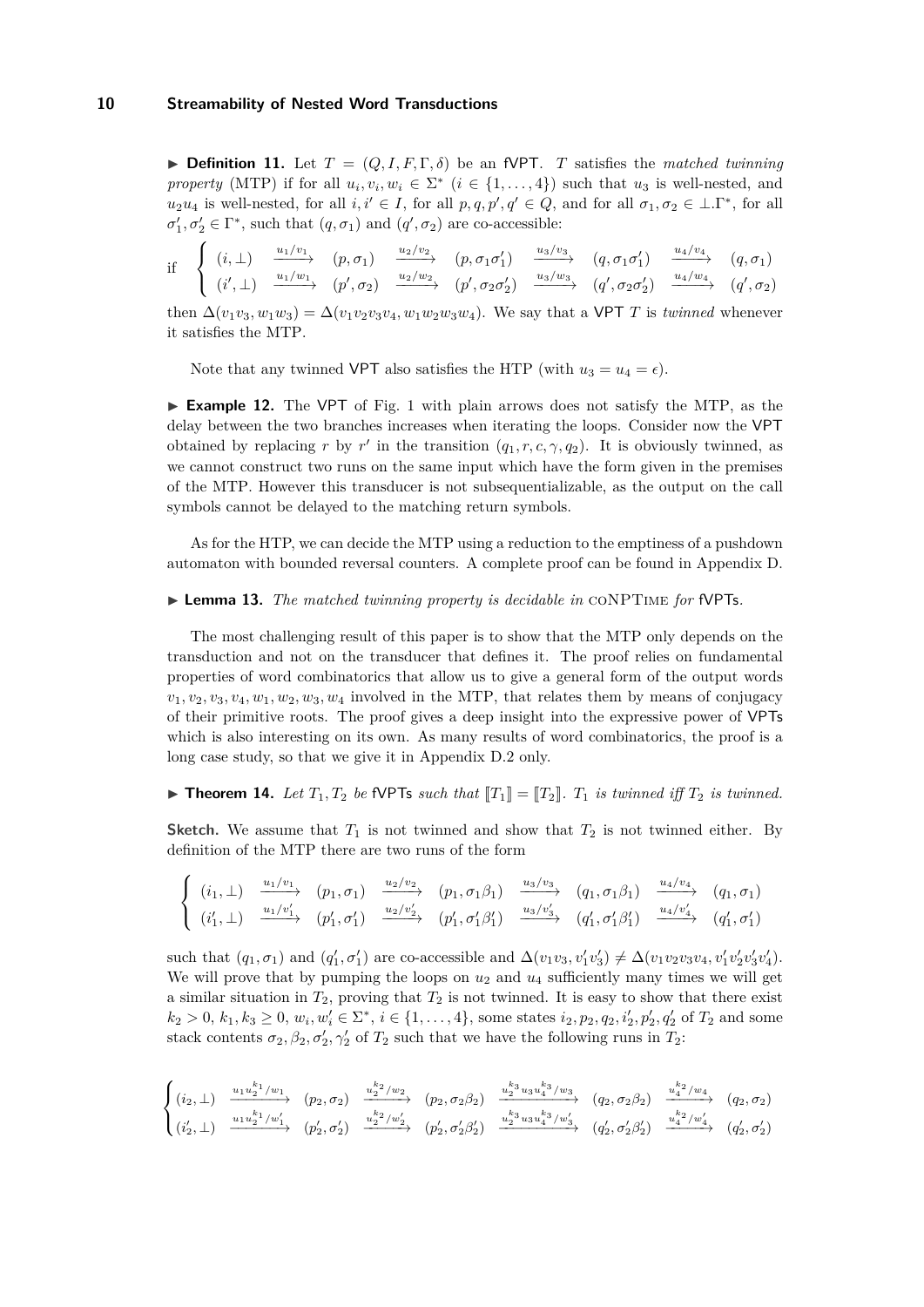such that  $(q_1, \sigma_1)$  and  $(q_2, \sigma_2)$  are co-accessible with the same input word  $u_5$ , and  $(q'_1, \sigma'_1)$ and  $(q'_2, \sigma'_2)$  are co-accessible with the same input word  $u'_5$ . Now for all  $i \geq 0$ , we let

$$
V^{(i)} = v_1(v_2)^{k_1 + ik_2 + k_3} v_3(v_4)^{k_1 + ik_2 + k_3} \t W^{(i)} = w_1(w_2)^i w_3(w_4)^i
$$
  
\n
$$
V'^{(i)} = v'_1(v'_2)^{k_1 + ik_2 + k_3} v'_3(v'_4)^{k_1 + ik_2 + k_3} \t W'^{(i)} = w'_1(w'_2)^i w'_3(w'_4)^i
$$
  
\n
$$
D_1(i) = \Delta(V^{(i)}, V'^{(i)}) \t D_2(i) = \Delta(W^{(i)}, W'^{(i)})
$$

In other words,  $D_1(i)$  (resp.  $D_2(i)$ ) is the delay in  $T_1$  (resp.  $T_2$ ) accumulated on the input word  $u_1(u_2)^{k_1+ik_2+k_3}u_3(u_4)^{k_1+ik_2+k_3}$  by the two runs of  $T_1$  (resp.  $T_2$ ). There is a relation between the words  $V^{(i)}$  and  $W^{(i)}$ . Indeed, since  $T_1$  and  $T_2$  are equivalent and  $(q_1, \sigma_1)$  and  $(q_2, \sigma_2)$  are both co-accessible by the same input word, for all  $i \geq 1$ , either  $V^{(i)}$  is a prefix of  $W^{(i)}$  or  $W^{(i)}$  is a prefix of  $V^{(i)}$ . We have a similar relation between  $V'^{(i)}$  and  $W'^{(i)}$ .

We prove in Appendix the following intermediate results: (*i*) there exists  $i_0 \geq 0$  such that for all  $i, j \geq i_0$  such that  $i \neq j$ ,  $D_1(i) \neq D_1(j)$ ; (*ii*) for all  $i, j \geq 1$ , if  $D_1(i) \neq j$  $D_1(j)$ , then  $D_2(i) \neq D_2(j)$ . The proofs of those results rely on fundamental properties of word combinatorics and a non-trivial case study that depends on how the words  $v_1(v_2)^{k_1+ik_2+k_3}v_3(v_4)^{k_1+ik_2+k_3}$  and  $w_1(w_2)^i w_3(w_4)^i$  are overlapping. Thanks to (*i*) and (*ii*), we clearly get that  $D_2(i_0) \neq D_2(i_0 + 1)$ , which provides a counter-example for the matched twinning property.

Subsequential transducers have at most one run per input word, so we get the following:

## ▶ **Corollary 15.** *Subsequentializable* VPTs *are twinned.*

The MTP is not a sufficient condition to be subsequentializable, as shown for instance by Example [12.](#page-10-0) Therefore the class of transductions defined by transducers which satisfy the MTP is strictly larger than the class of transductions defined by subsequentializable transducers. However, these transductions are in the same complexity class for evaluation, i.e. polynomial space in the height of the input word for a fixed transducer:

<span id="page-11-0"></span> $\triangleright$  **Theorem 16.** Let *T* be an fVPT. If *T* is twinned, then the Turing transducer LCPINTT(*T*) *runs, on an input stream u, in space complexity quadratic in the height of u.*

We can state more precisely the space complexity of  $LCPINTT(T)$  when *T* is reduced. In this case, it is in  $O(|Q|^4 \cdot |\Gamma|^{2|Q|^4+2} \cdot (h(u)+1)^2 \cdot M)$ , where  $M = \max\{|v| : (q, a, v, \gamma, q') \in \delta\}.$ 

**Sketch.** Like for the HTP, when *T* satisfies the MTP, also does the reduced VPT returned by the reduction procedure of [9]. We use a pumping technique to show that for any word  $u \in \Sigma^*$  on which there is a run of *T*, we have  $\text{out}_{\neq}^{\max}(u) \leq (h(u) + 1)q(T)$  for some function *q*, whenever the MTP holds for *T*. This is done as follows: any such word can be uniquely decomposed as  $u = u_0 c_1 u_1 c_2 \dots c_n u_n$  with  $n \leq h(u)$ , each  $u_i$  is well-nested and each  $c_i$  is a call. Then if the *u<sup>i</sup>* are long enough, we can pump them vertically and horizontally without affecting the global delay, by using the property  $\Delta(vv',ww') = \Delta(\Delta(v,w).(v',w'))$ . Then we can apply Proposition [3.](#page-6-5)

# **6 Conclusion and Remarks**

This work investigates the streaming evaluation of nested word transductions, and in particular identifies an interesting class of VPT-transductions which subsumes subsequentializable transductions and can still be efficiently evaluated. The following inclusions summarize the relations between the different *classes* of transductions we have studied:

BM fVPTs ⊊ Subsequentializable VPTs⊊twinned fVPTs ⊊ HBM fVPTs⊊fVPTs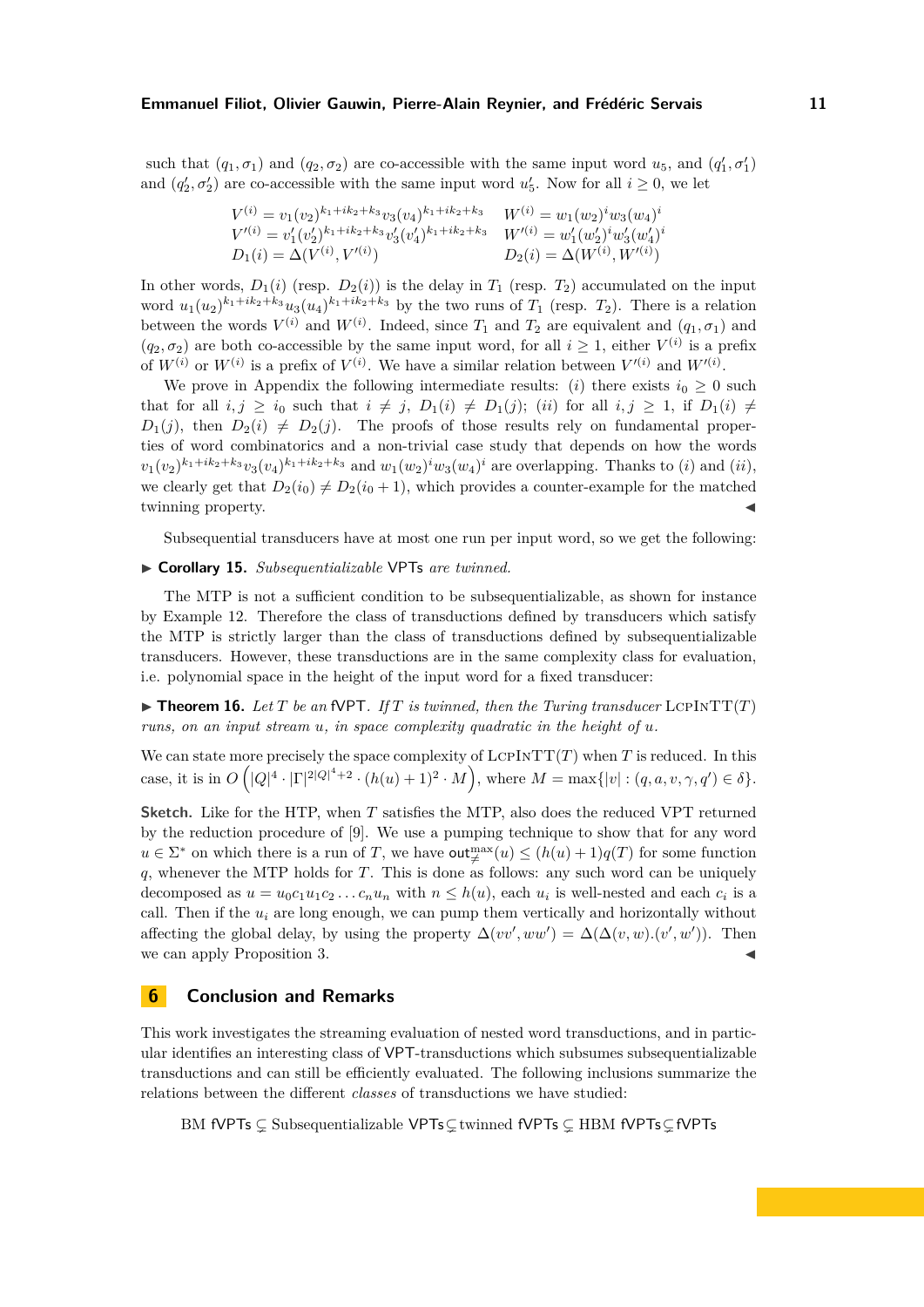Moreover, we have shown that BM, twinned and HBM fVPTs are decidable in coNPTime. **Further Directions** An important asset of the class of twinned fVPTs w.r.t. the class of subsequentializable VPTs is that it is decidable. It would thus be interesting to determine whether or not the class of subsequentializable VPTs is decidable. In addition, we also plan to extend our techniques to more expressive transducers, such as those recently introduced in [1], which extend VPTs with global variables and are as expressive as MSO-transductions, and can therefore swap or reverse sub-trees. Another line of work concerns the extension of our evaluation procedure, which holds for functional transductions, to finite valued transductions.

**Acknowledgements** The authors would like to thank Jean-François Raskin and Stijn Vansummeren for their comments on a preliminary version of this work.

#### **References**

- **1** R. Alur and L. D'Antoni. Streaming tree transducers. *CoRR*, abs/1104.2599, 2011.
- **2** R. Alur and P. Madhusudan. Adding nesting structure to words. *JACM*, 56(3):16:1–16:43, 2009.
- **3** Z. Bar-Yossef, M. Fontoura, and V. Josifovski. Buffering in query evaluation over XML streams. In *PODS*, pages 216–227. ACM-Press, 2005.
- **4** V. Bárány, C. Löding, and O. Serre. Regularity problems for visibly pushdown languages. In *STACS*, pages 420–431, 2006.
- **5** D. Barbosa, L. Mignet, and P. Veltri. Studying the XML web: Gathering statistics from an xml sample. *World Wide Web*, 8:413–438, 2005.
- **6** A. Bauer, M. Leucker, and C. Schallhart. Runtime verification for LTL and TLTL. *ACM TOSEM*, 20, 2011.
- **7** M. Benedikt and A. Jeffrey. Efficient and expressive tree filters. In *FSTTCS*, volume 4855 of *LNCS*, pages 461–472. Springer Verlag, 2007.
- **8** S. Boag, D. Chamberlin, M. F. Fernàndez, D. Florescu, J. Robie, and J. Siméon. XQuery 1.0: An XML query language, W3C recommendation, 2007.
- **9** M. Caralp, P.-A. Reynier, and J.-M. Talbot. A polynomial procedure for trimming visibly pushdown automata. Technical Report hal-00606778, HAL, CNRS, France, 2011.
- **10** C. Choffrut. Une Caractérisation des Fonctions Séquentielles et des Fonctions Sous-Séquentielles en tant que Relations Rationnelles. *Theor. Comput. Sci.*, 5(3):325–337, 1977.
- **11** J. Clark. XSL Transformations (XSLT) version 1.0, W3C recommendation, 1999.
- **12** E. Filiot, J.-F. Raskin, P.-A. Reynier, F. Servais, and J.-M. Talbot. Properties of visibly pushdown transducers. In *MFCS*, volume 6281 of *LNCS*, pages 355–367. Springer, 2010.
- **13** O. Gauwin, J. Niehren, and S. Tison. Earliest query answering for deterministic nested word automata. In *FCT*, volume 5699 of *LNCS*, pages 121–132. Springer, 2009.
- **14** M. Grohe, C. Koch, and N. Schweikardt. Tight lower bounds for query processing on streaming and external memory data. *Theor. Comput. Sci.*, 380:199–217, July 2007.
- **15** T. Harju, O. H. Ibarra, J. Karhumaki, and A. Salomaa. Some decision problems concerning semilinearity and commutation. *JCSS*, 65, 2002.
- **16** C. Konrad and F. Magniez. Validating XML documents in the streaming model with external memory. Technical Report 1012.3311, arXiv, 2010.
- **17** V. Kumar, P. Madhusudan, and M. Viswanathan. Visibly pushdown automata for streaming XML. In *WWW*, pages 1053–1062. ACM-Press, 2007.
- **18** O. Kupferman and M. Y. Vardi. Model checking of safety properties. *Formal Methods in System Design*, 19(3):291–314, 2001.
- **19** P. Madhusudan and M. Viswanathan. Query automata for nested words. In *MFCS*, volume 5734 of *LNCS*, pages 561–573. Springer Berlin / Heidelberg, 2009.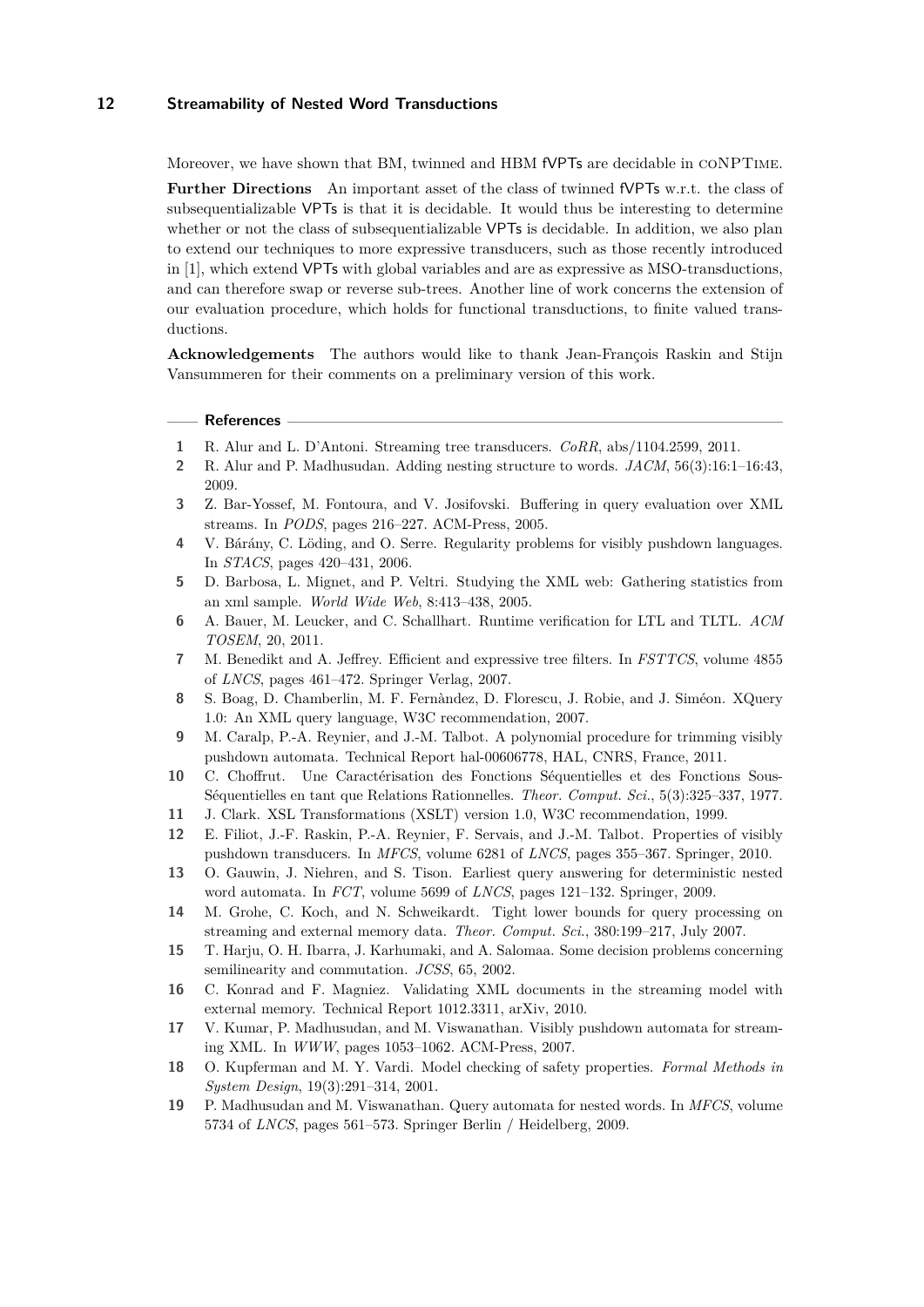- **20** J. Robie, D. Chamberlin, M. Dyck, D. Florescu, J. Melton, and J. Siméon. XQuery Update Facility 1.0, W3C Recommendation 17 March 2011.
- **21** L. Segoufin and C. Sirangelo. Constant-memory validation of streaming XML documents against DTDs. In *ICDT*, pages 299–313, 2007.
- **22** A. Weber and R. Klemm. Economy of description for single-valued transducers. *Inf. Comput.*, 118(2):327–340, 1995.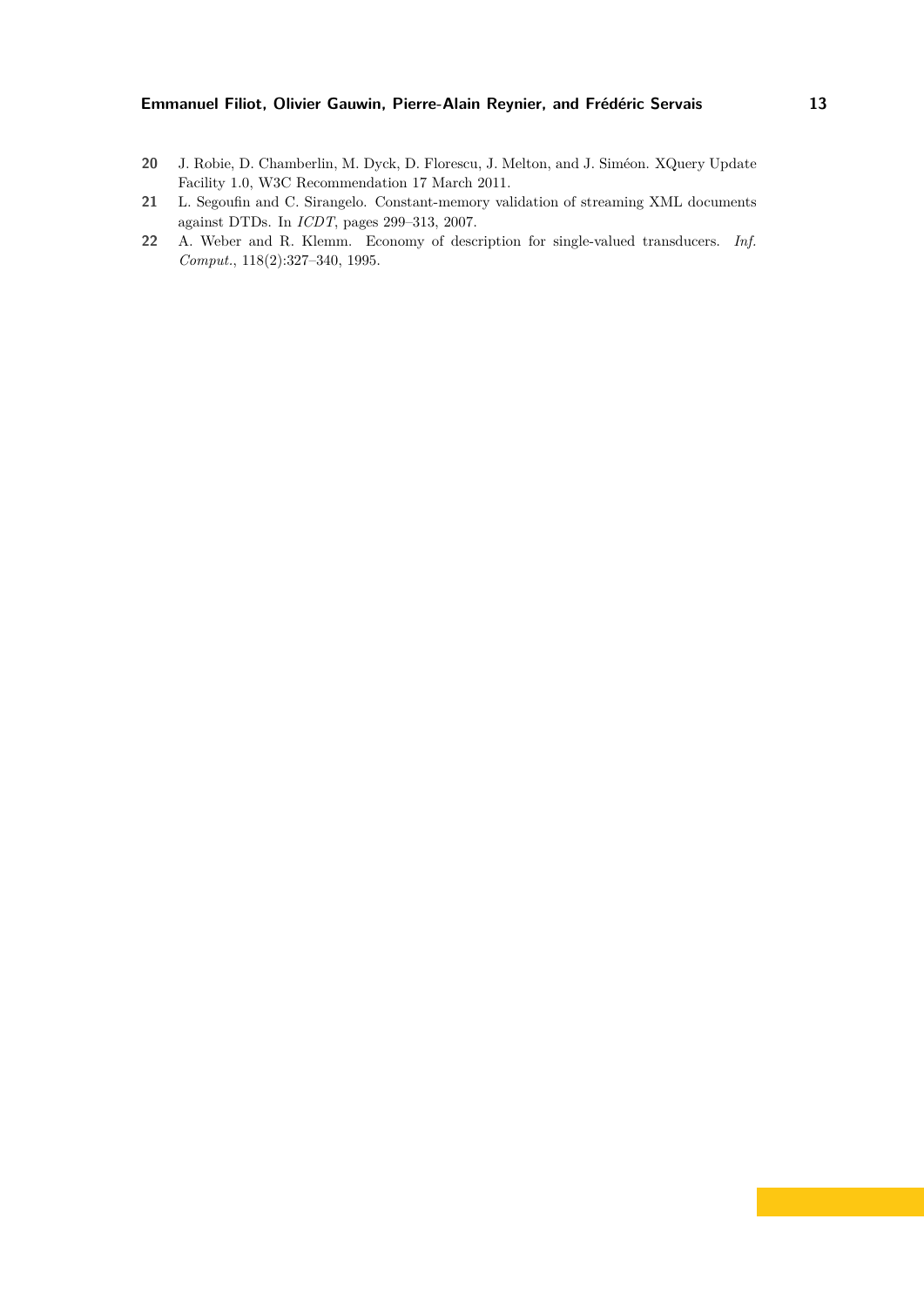## <span id="page-14-1"></span>**A Online Evaluation Algorithm of Visibly Pushdown Transductions**

All over this section we assume an implementation of VPTs such that the set *S* of transitions with a given left-hand side can be retrieved in time  $O(|S|)$ . Recall also that for the presentation of this algorithm, the VPT must be reduced. We define the current height of a prefix of a nested word in the following way:  $hc(u) = 0$  if *u* is well-nested, and  $hc(ucv) = hc(u) + 1$ if  $c \in \Sigma_c$  and *v* is well-nested.

# **A.1 Naive algorithm**

We start with the algorithm NAIVE, that we will later improve to obtain LCPIN. The algorithm Naive simply computes all the runs (with their respective outputs) of the fVPT *T* on the input word *u*, stores them in a data structure and, at the end of *u*, outputs the only output word: it will be the same in all accepting runs, as *T* is functional.

Naive consists in maintaining the set of d-configurations corresponding to the runs of *T* on the input word *u*. Hence, it is based on the operation  $update(C, a)$  that returns the set of d-configurations obtained after applying rules of *T* using input symbol *a* to each d-configuration of *C*. The function update :  $\text{Dconfs}(T) \times \Sigma \rightarrow \text{Dconfs}(T)$  maps a set of d-configurations and an input symbol to another set of d-configurations. For call symbols  $c \in \Sigma_c$ 

$$
\text{update}(C, c) = \bigcup_{(q, \sigma, v) \in C} \{ (q', \sigma\gamma, vv') \mid (q, c, v', \gamma, q') \in \delta_c \}
$$

and for return symbols  $r \in \Sigma_r$ ,

$$
\text{update}(C, r) = \bigcup_{(q, \sigma\gamma, v) \in C} \{ (q', \sigma, vv') \mid (q, r, v', \gamma, q') \in \delta_r \}
$$

The function update can be considered as the transition function of a transition system with states  $Domf(s(T))$  (i.e. an infinite number of states). We can easily turn it into an infinite state transducer, i.e. an FST with infinitely many states: this transducer returns  $\epsilon$ at every input symbol, except for the last one \$, where it returns the output word. This is illustrated in Fig. [3.](#page-14-0) Formally, an infinite state transducer  $t$  (IST for short) is defined

<span id="page-14-0"></span>

**(b)** Part of the IST *t* corresponding to  $T_1$ , computed on  $ccr_1r_2$ .

**Figure 3** Illustration of the computations of NAIVE on an input word.

exactly like an FST, except that its number of states may be infinite (but countable). In particular, the acceptance condition remains the same, so that the transduction  $\llbracket t \rrbracket$  is still a set of pairs of finite words (*u, v*).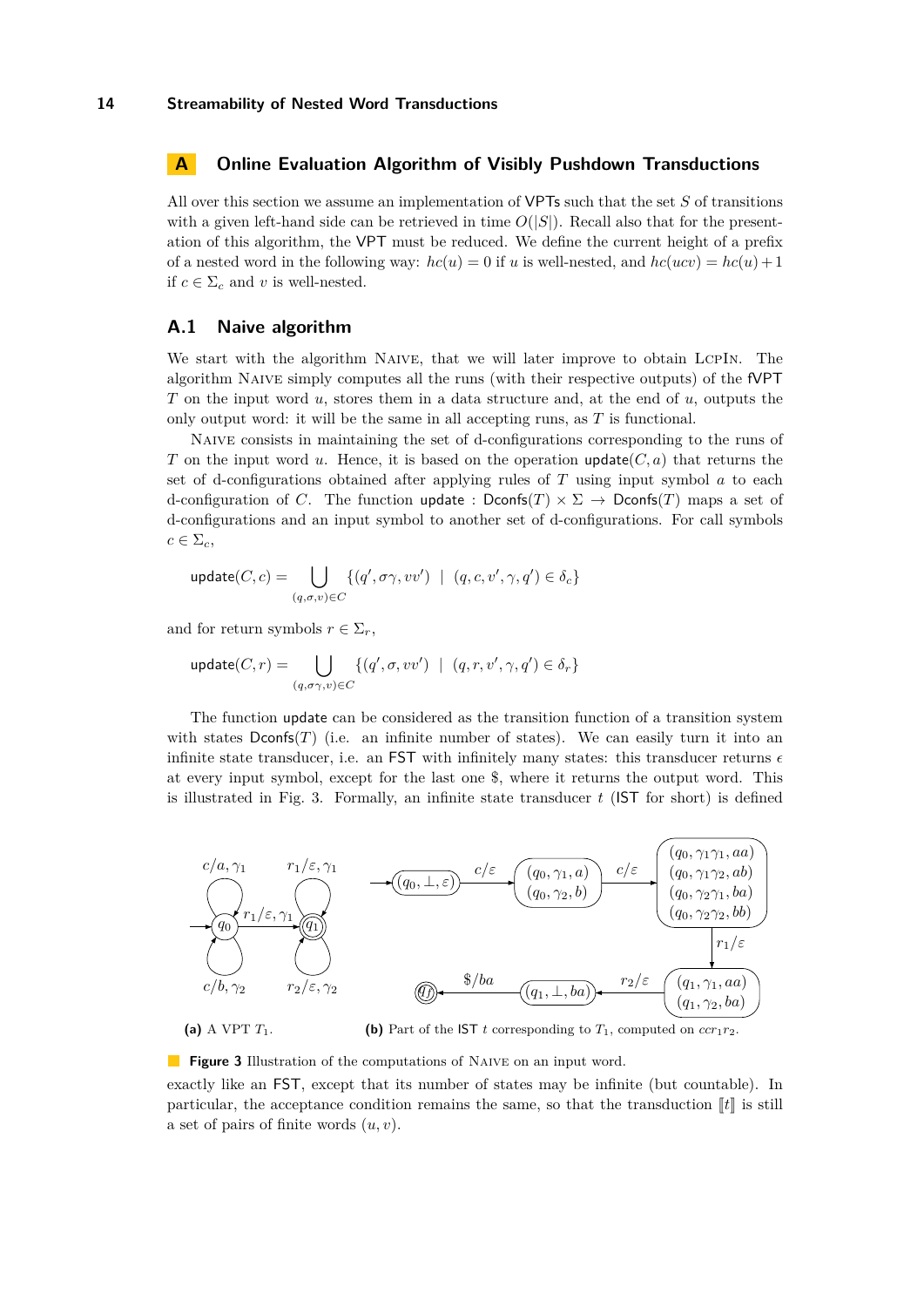Given the functional VPT  $T = (Q, I, F, \Gamma, \delta)$ , consider the  $\mathsf{IST} t = (\mathsf{Dconfs}(T) \cup \{q_f\}, I_t, \{q_f\}, \delta_t)$ where  $I_t = \{\{(q_0, \perp, \epsilon) \mid q_0 \in I\}\}\.$  To deal with the last symbol \$, we have to characterize the sets of d-configurations reached after reading words in *Dom*(*T*). *T* being functional, each of these sets of d-configurations *C* comes with a single output word *v*:

$$
\mathcal{C} = \left\{ (C, v) \in \text{Dconfs}(T) \times \Sigma^* \mid \begin{array}{c} \exists q \in F. \ (q, \perp, v) \in C \ \text{and} \\ \forall (q', \perp, v') \in C, \ q' \in F \implies v' = v \end{array} \right\}
$$

Rules in  $\delta_t$  are:

$$
C \xrightarrow{a/\epsilon} \text{update}(C, a) \quad \text{for } C \in \text{Dconfs}(T) \text{ and } a \in \Sigma
$$
  

$$
C \xrightarrow{\$/\upsilon$} q_f \quad \text{for } (C, \upsilon) \in \mathcal{C}
$$

<span id="page-15-0"></span>► Lemma 17.  $(u, v) \in [T]$  *iff*  $(u\$, v) \in [t]$ .

**Proof.** It can be checked easily by induction on |*u*| that for every  $u \in \Sigma^*$ , the current state of *t* after reading *u* is  $\bigcup_{q_0 \in I} \{ (q, \sigma, v) \mid (q_0, \bot) \xrightarrow{u/v} (q, \sigma) \}.$  Let us check whether reading the last symbol \$ leads to a correct state. Let  $u \in \Sigma^*$ . If  $u \notin Dom(T)$ , then there is no run of *T* on *u* of the form  $(q, \perp) \xrightarrow{u/v} (q', \perp)$  with  $q \in I$  and  $q' \in F$ . Hence, the state *C* reached by *t* after reading *u*, if it exists, is such that  $(C, v) \notin C$  for all  $v \in \Sigma^*$ , so  $u \notin Dom(t)$ . If  $u \in Dom(T)$ , then the state of *t* reached after reading *u* is  $C = \bigcup_{q_0 \in I} \{(q, \perp, v) \mid (q_0, \perp) \xrightarrow{u/v} (q, \perp)\}.$  As *T* is functional, there is a unique *v* for all  $(q, \perp, v) \in C$  such that  $q \in F$ , and such elements of *C* exist, so that  $(C, v) \in \mathcal{C}$ , and  $(u\$ frak{s}, v) \in \llbracket t \rrbracket.

As *t* is deterministic, the algorithm Naive only consists in computing the unique run of *t* on the input word *u*. Let  $\text{out}(u) = \max_{v \in \text{reach}(u)} |v|$ , and let  $\text{out}^{\max}(u)$  be its maximal value over prefixes:  $\text{out}^{\max}(u) = \max_{u'} \text{prefix of } u \text{ out}(u').$ 

**• Proposition 18.** *The maximal amount of memory used by* NAIVE *for processing*  $u \in \Sigma^*$ *is in*  $O(|Q| \cdot |\Gamma|^{h(u)} \cdot \text{out}^{max}(u))$ *. The preprocessing time, and the time used by* NAIVE *to process each symbol of <i>u are both polynomial in*  $|Q|$ ,  $|\Gamma|$ *,*  $|\delta|$ *,*  $h(u)$ *, out*<sup>*max*</sup>(*u*) *and*  $|\Sigma|$ *.* 

**Proof.** As *T* is functional, there cannot exist two distinct d-configurations  $(q, \sigma, v)$  and  $(q, \sigma, v')$  that are both accessible and co-accessible. As we suppose that *T* is reduced, any accessible configuration is co-accessible. As a consequence, if there are two d-configurations  $(q, \sigma, v)$  and  $(q, \sigma, v')$  in *C*, then we have  $v = v'$ . This remark proves the space complexity. For time complexity, updating a d-configuration is just a research of rules to apply. Each of them will generate a new d-configuration, and is retrieved in constant time.

# A.2 Compact representation of runs of fVPTs: Naive<sub>compact</sub>.

We present the data structure  $S_u^T$  representing all d-configurations stored by NAIVE on the VPT  $T$  after reading  $u$ , i.e., the state of  $t$  reached after reading  $u$ . This structure is illustrated in Fig. [2.](#page-6-4) This first improvement avoids the exponential blowup in *h*(*u*). The structure  $S_u^T$  is a labeled DAG (directed acyclic graph) whose nodes are configurations of *T* (with an additional root node  $\#$ , and each node has a depth) and edges are labeled by  $\text{delays: } nodes(S_u^T) = \{\#\} \cup Q \times (\Gamma \cup \{\bot\}) \times \mathbb{N} \text{ and } edges(S_u^T) \subseteq nodes(S_u^T) \times \Sigma^* \times nodes(S_u^T).$ This DAG will have as leaves (nodes without outgoing edges) current configurations. The structure  $S_u^T$  is defined inductively on *u* according to the following algorithms.

$$
\textit{edges}(S_{\epsilon}^T) = \{ \# \stackrel{\epsilon}{\hookrightarrow} (q,\bot,0) \ | \ q \in I \}
$$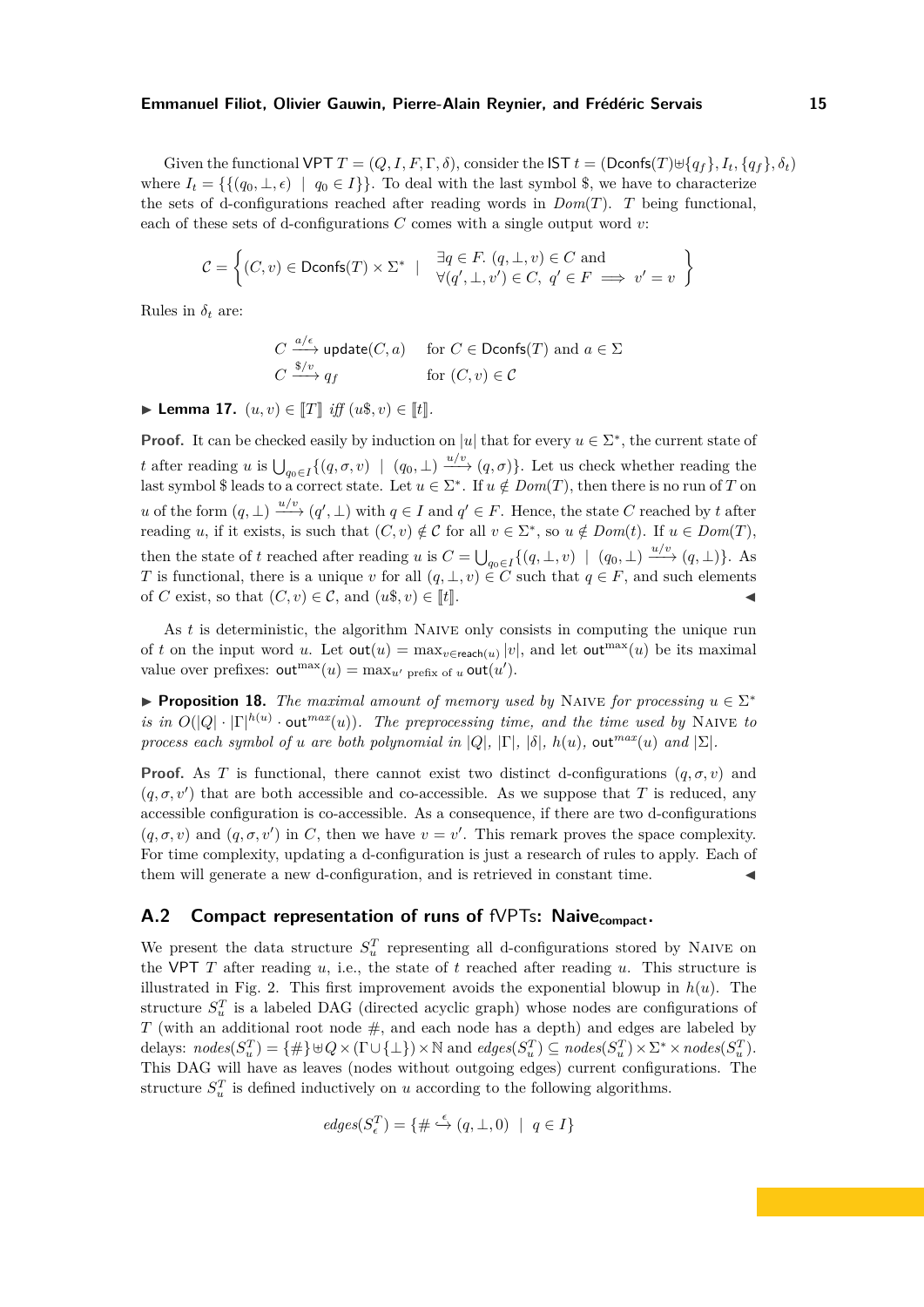When a call letter  $c \in \Sigma_c$  is read, the structure  $S_u^T$  is updated such that, for every leaf of  $S<sub>u</sub><sup>T</sup>$ , a child is added for every way of updating the corresponding configuration according to a rule of *T*. If a leaf cannot be updated, it is removed, and also the possible new generated leaves (procedure REMOVE\_EDGES). Algorithm [1](#page-1-0) describes how  $S_{uc}^T$  is computed from  $S_{u}^T$ . For a return letter  $r \in \Sigma_r$ , we try to pop every leaf: if it is possible, the leaf is removed and

|     | <b>Algorithm 1</b> Updating structure S with a call symbol.                                                               |
|-----|---------------------------------------------------------------------------------------------------------------------------|
|     | procedure UPDATE_CALL $(S, c)$                                                                                            |
| 2:  | $newEdges \leftarrow \emptyset$                                                                                           |
|     | orphans $\leftarrow \emptyset$                                                                                            |
| 4:  | for $(q, \gamma, i) \in leaves(S)$ do                                                                                     |
|     | if $\exists v, \gamma', q' \mid (q, c, v, \gamma', q') \in \delta$ then                                                   |
| 6:  | for $(v, \gamma', q') \mid (q, c, v, \gamma', q') \in \delta$ do                                                          |
|     | $newEdges.add((q, \gamma, i) \stackrel{v}{\hookrightarrow} (q', \gamma', i+1))$                                           |
| 8:  | else                                                                                                                      |
|     | orphans.add $((q, \gamma, i))$                                                                                            |
| 10: | $edges(S) \leftarrow edges(S) \cup newEdges$                                                                              |
|     | 12: procedure REMOVE_EDGES $(S, or phans)$                                                                                |
|     | while <i>orphans</i> $\neq \emptyset$ do                                                                                  |
| 14: | $n \leftarrow or phans.pop()$                                                                                             |
|     | for $m \mid \exists v, m \stackrel{v}{\rightarrow} n$ do                                                                  |
| 16: | $remove(S, m \overset{v}{\hookrightarrow} n)$                                                                             |
|     | $\textbf{if} \,\, \nexists n', v', \,\, m \stackrel{v'}{\hookrightarrow} n' \,\, \textbf{then} \,\, or \,\, phans.add(m)$ |

the new leaves updated, otherwise we remove the leaf and propagate the removal upwards (procedure remove\_edges). This is described in Algorithm [2.](#page-1-0) Only edges and reachable nodes need to be stored, so that  $|S_u^T| \leq (hc(u) + 1) \cdot |Q|^2 \cdot |\Gamma|^2 \cdot \text{out}(u, T)$ .

We prove the correctness of this construction using the transition function  $\Rightarrow$ <sup>*u*</sup> based on edges of  $S_u^T$ , that gathers the stack content and delay. The relation  $\Rightarrow_u$  is the smallest  $\text{relation in } (Q \times \Gamma^* \times \mathbb{N}) \times \Sigma^* \times (Q \times \Gamma^* \times \mathbb{N}) \text{ containing } \hookrightarrow \text{ such that: if } (q_0, \sigma_0, i) \stackrel{v}{\Rightarrow} u$  $(q_1, \sigma_1 \gamma, j)$  and  $(q_1, \gamma, j) \stackrel{v'}{\hookrightarrow} (q_2, \gamma', j+1)$  then  $(q_0, \sigma_0, i) \stackrel{vv'}{\Longrightarrow_u} (q_2, \sigma_1 \gamma\gamma', j+1)$  (we may have  $\sigma = \epsilon$  and  $\gamma = \bot$ ). The set of d-configurations stored in  $S_u^T$  is defined by:  $C(S_u^T)$  $\{(q, \sigma, v) \mid \exists i, (q, \sigma, i) \in leaves(S_u^T) \text{ and } \#\overset{v}{\Rightarrow}_u (q, \sigma, i)\}.$  The following lemma shows that  $S_u^T$  exactly encodes the d-configurations computed by the IST *t*.

<span id="page-16-0"></span> $\blacktriangleright$  **Lemma 19.**  $C(S_u^T)$  *is the state of the* IST *t after reading u.* 

**Proof.** As mentioned in the proof of Lemma [17,](#page-15-0) the current state of *t* after reading *u* is  $\bigcup_{q_i \in I} \{(q, \sigma, v) \mid (q_i, \perp) \xrightarrow{u/v} (q, \sigma)\}.$  Hence proving the following invariant is sufficient to prove this lemma:

For every  $0 \leq i \leq hc(u)$ ,  $\#\stackrel{v}{\Rightarrow}_u (q, \sigma, i)$  iff there exists  $q_i \in I$  such that  $(q_i, \perp) \xrightarrow{u_1 \cdots u_k/v}$  $(q, \sigma)$  where  $k = \max\{j \mid hc(u_1 \cdots u_j) = i\}.$ 

We prove it by induction on |*u*|. If  $|u| = 0$ , then  $i = 0$  and the equivalence holds, as we can assume  $\epsilon$ -loops (without output) on initial states.

Assume that the property holds for a given *u*, we prove that if also holds for the wellnested prefix *uc*. Let *orphans* be the set of leaves collected by the outermost for-loop of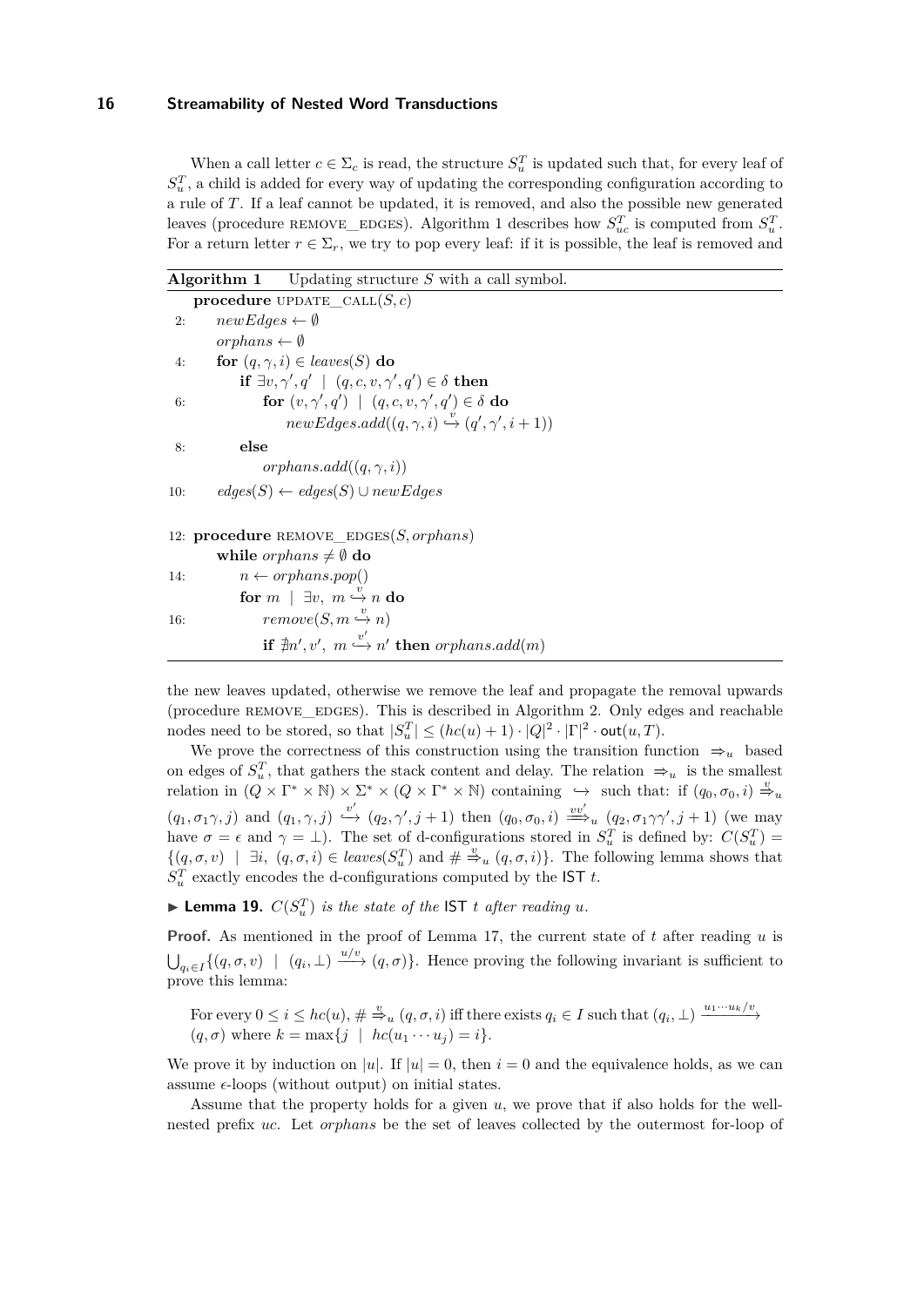|     | <b>Algorithm 2</b> Updating structure $S$ with a return symbol.                                                              |
|-----|------------------------------------------------------------------------------------------------------------------------------|
|     | <b>procedure</b> UPDATE_RETURN $(S, r)$                                                                                      |
| 2:  | $newEdges \leftarrow \emptyset$                                                                                              |
|     | orphans $\leftarrow \emptyset$                                                                                               |
| 4:  | for $(q_{\ell}, \gamma_{\ell}, i) \in leaves(S)$ do                                                                          |
|     | if $\exists v, q \mid (q_{\ell}, r, v, \gamma_{\ell}, q) \in \delta$ then                                                    |
| 6:  | for $(v, q) \mid (q_{\ell}, r, v, \gamma_{\ell}, q) \in \delta$ do                                                           |
|     | for $(q_0, \gamma_0, v_0)$   $(q_0, \gamma_0, i-1) \stackrel{v_0}{\hookrightarrow} (q_\ell, \gamma_\ell, i) \in edges(S)$ do |
| 8:  | for $(n, v_1)$   $n \stackrel{v_1}{\longrightarrow} (q_0, \gamma_0, i-1) \in edges(S)$ do                                    |
|     | $newEdges.add(n \xrightarrow{v_1v_0v} (q, \gamma_0, i-1))$                                                                   |
| 10: | else                                                                                                                         |
|     | orphans.add( $(q_{\ell}, \gamma_{\ell}, i)$ )                                                                                |
| 12: | $remove\_edges(S, or phans)$                                                                                                 |
|     | $remove\_leaves(S)$                                                                                                          |
| 14: | $edges(S) \leftarrow edges(S) \cup newEdges$                                                                                 |
|     | 16: procedure REMOVE_LEAVES(S)                                                                                               |
|     | for $n \in leaves(S)$ do                                                                                                     |
| 18: | for $(m, v)$   $m \stackrel{v}{\hookrightarrow} n \in edges(S)$ do                                                           |
|     | $remove(S, m \overset{v}{\hookrightarrow} n)$                                                                                |

UPDATE\_CALL. These are the leaves  $(q, \gamma, hc(u))$  of  $S_u^T$  such that no rule  $(q, c, v, \gamma', q')$  exists in  $\delta$ . Hence, corresponding configurations are blocked, and can be removed. The procedure remove\_edges propagates these deletions, so that after the call to this procedure, the structure exactly contains configurations that can be updated by *c*. Hence, by induction hypothesis, the equivalence holds for  $0 \leq i \leq hc(u)$ . For  $i = hc(uc) = hc(u) + 1$ , let  $k = \max\{j \mid hc(u_1 \cdots u_j) = i\}.$  We have:

$$
\# \stackrel{vv'}{\Longrightarrow}_{uc} (q, \sigma \gamma \gamma', i)
$$
  
iff  $\exists q_1, \# \stackrel{v}{\Rightarrow}_{uc} (q_1, \sigma \gamma, i - 1)$  and  $(q_1, \gamma, i - 1) \stackrel{v'}{\hookrightarrow} (q, \gamma', i)$  (1)  
iff  $\exists q_1, \exists q_i \in I, (q_i, \bot) \stackrel{u/v}{\longrightarrow} (q_1, \sigma \gamma)$  and  $(q_1, \gamma, i - 1) \stackrel{v'}{\hookrightarrow} (q, \gamma', i)$  (2)  
iff  $\exists q_1, \exists q_i \in I, (q_i, \bot) \stackrel{u/v}{\longrightarrow} (q_1, \sigma \gamma)$  and  $(q_1, c, v', \gamma', q) \in \delta$  (3)  
iff  $\exists q_i \in I, (q_i, \bot) \stackrel{uc/vv'}{\longrightarrow} (q, \sigma \gamma \gamma')$ 

(1) is by definition of  $\Rightarrow_{uc}$ . (2) holds because, as mentioned above, REMOVE\_EDGES removes non-accessible configurations, and by induction hypothesis. Here, we also have  $k - 1 = \max\{j \mid hc(u_1 \cdots u_j) = i - 1\}$ , as *uc* ends with a call symbol: so  $u_1 \cdots u_{k-1} = u$ and  $u_1 \cdots u_k = uc$ . (3) is due to the way UPDATE\_CALL operates: it adds children to leaves according to rules of *δ*.

Now we show that the property holds for the well-nested prefix *ur*, if it holds for *u*. Let  $h = hc(u)$ . Procedure UPDATE RETURN checks, for each leaf, whether a rule can be applied. If not, the leaf is removed, and orphaned edges too, as explained for call symbols. Then, the *h*th level is removed and the  $(h-1)$ th updated, according to rules of *T*. Hence the property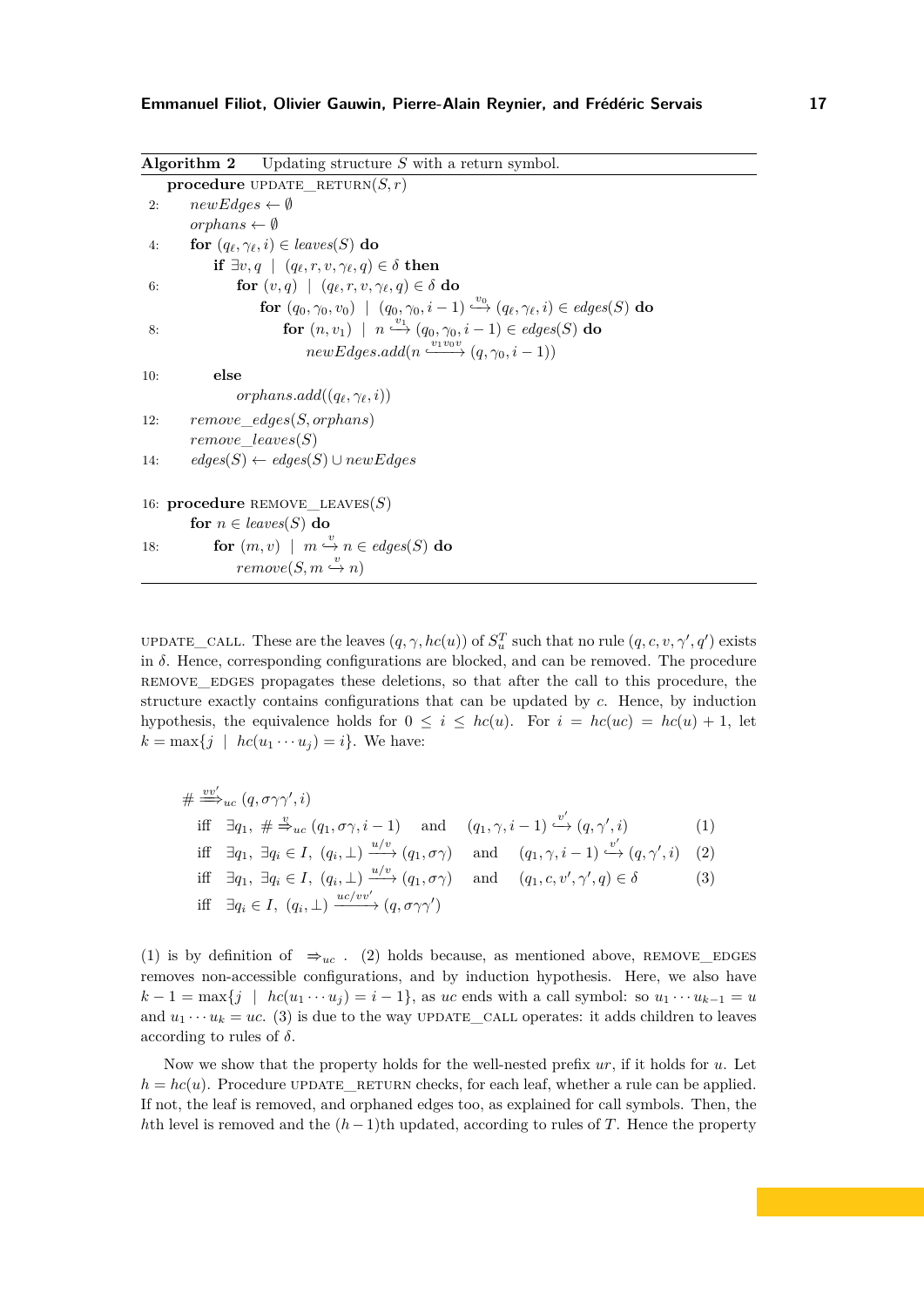remains true for  $0 \le i \le h - 2$ . We have:

$$
\# \stackrel{v}{\Rightarrow}_{ur} (q, \sigma \gamma \gamma_0, h - 1)
$$
  
\niff 
$$
\exists q_0, q_1, q_\ell, \gamma_\ell, v', v_0, v_1, \# \stackrel{v'}{\Rightarrow}_{u} (q_1, \sigma \gamma, h - 2) \text{ and } (q_1, \gamma, h - 2) \stackrel{v_1}{\hookrightarrow} (q_0, \gamma_0, h - 1) \in edges(S_u^T) \text{ and } (q_0, \gamma_0, h - 1) \stackrel{v_0}{\hookrightarrow} (q_\ell, \gamma_\ell, h) \in edges(S_u^T) \text{ and } (q_\ell, r, v'', \gamma_\ell, q) \in \delta \text{ and } v = v'v_1v_0v''
$$
\n(1)  
\niff 
$$
\exists q_0, q_\ell, \gamma_\ell, v', v_0, \# \stackrel{v'}{\Rightarrow}_{u} (q_0, \sigma \gamma \gamma_0, h - 1) \text{ and } (q_0, \gamma_0, h - 1) \stackrel{v_0}{\hookrightarrow} (q_\ell, \gamma_\ell, h) \in edges(S_u^T) \text{ and } (q_\ell, r, v'', \gamma_\ell, q) \in \delta \text{ and } v = v'v_0v''
$$
\n(2)  
\niff 
$$
\exists q_\ell, \gamma_\ell, v', \# \stackrel{v'}{\Rightarrow}_{u} (q_\ell, \sigma \gamma \gamma_0 \gamma_\ell, h) \in edges(S_u^T) \text{ and } (q_\ell, r, v'', \gamma_\ell, q) \in \delta \text{ and } v = v'v''
$$
\n(3)  
\niff 
$$
\exists q_\ell, \gamma_\ell, v', q_i \in I (q_i, \bot) \xrightarrow{u/v'} (q_\ell, \sigma \gamma \gamma_0 \gamma_\ell) \text{ and } (q_\ell, r, v'', \gamma_\ell, q) \in \delta \text{ and } v = v'v''
$$
\n(4)  
\niff 
$$
\exists q_i \in I, (q_i, \bot) \xrightarrow{ur/v} (q, \sigma \gamma \gamma_0)
$$

Equivalence  $(1)$  reflects how UPDATE\_RETURN generates the new leaves.  $(2)$  and  $(3)$  come from the definition of  $\Rightarrow_u$ . (4) is obtained by induction hypothesis and the fact that, if  $k = \max\{i \mid hc(u_1 \cdots u_i) = h\}$ , then  $u_1 \cdots u_k = u$ .

The depth of the DAG obtained after reading *u* is the current height of *u* plus 1, each level has at most  $|Q| \cdot |\Gamma|$  nodes, and each edge is labelled with a word of length less than  $out(u)$ .

**Proposition 20.** *The maximal amount of memory used by* NAIVE<sub>COMPACT</sub> *on*  $u \in \Sigma^*$  *is in*  $O(|Q|^2 \cdot |\Gamma|^2 \cdot (h(u) + 1) \cdot \text{out}^{max}(u))$ . The preprocessing time, and the time used by NAIVE *to process each symbol of <i>u* are *both polynomial in*  $|Q|$ ,  $|\Gamma|$ ,  $|\delta|$ ,  $h(u)$ ,  $\text{out}^{max}(u)$  *and*  $|\Sigma|$ *.* 

# **A.3 LcpIn algorithm**

We extend the definition of the largest common prefix to sets of d-configurations: if  $C \subseteq$ Dconfs(*T*), then  $\text{lcp}(C) = \text{lcp}(\{v \mid (q, \sigma, v) \in C\})$ . Let rem\_lcp be the function that removes the largest common prefix to a set of d-configurations:  $\mathsf{rem\_lcp}(C) = \{ (q, \sigma, v') \in$ Dconfs(*T*) |  $(q, \sigma, \text{lcp}(C) \cdot v') \in C$ . From an fVPT *T*, we define the IST  $\tau = (\text{Dconfs}(T) \cup$  ${q<sub>f</sub>}, I<sub>\tau</sub>, {q<sub>f</sub>}, \delta<sub>\tau</sub>}$  where  $I<sub>\tau</sub> = {{(q<sub>0</sub>, \bot, \epsilon) | q<sub>0</sub> \in I}}.$  We keep the same definition of C as in NAIVE, and rules of  $\delta_{\tau}$  are:

$$
C \xrightarrow{a/lcp(\text{update}(C,a))} \text{rem\_lcp}(\text{update}(C,a)) \quad \text{ for } C \in \text{Dconfs}(T) \text{ and } a \in \Sigma
$$
  

$$
C \xrightarrow{\$/\upsilon$} q_f \quad \text{ for } (C,\upsilon) \in \mathcal{C}
$$

We start by proving the correctness of the definition of the IST  $\tau$ . This definition is illustrated in Fig. [5.](#page-19-0)

► Lemma 21.  $(u, v) \in [T]$  *iff*  $(u\$, v) \in [T]$ .

**Proof.** By an induction on |u|, it can be checked that  $C_0 \xrightarrow{u/lcp_{in}(u,T)}$ <sub> $\tau$ </sub> *C* where  $C_0$  is the only element in  $I_{\tau}$  and *C* is obtained from the run of *t* on *u*:  $C = \text{rem\_lop}(C')$  with  $C_0 \xrightarrow{u/\epsilon} C'.$ The remainder of the proof is similar to the proof of Lemma [17.](#page-15-0)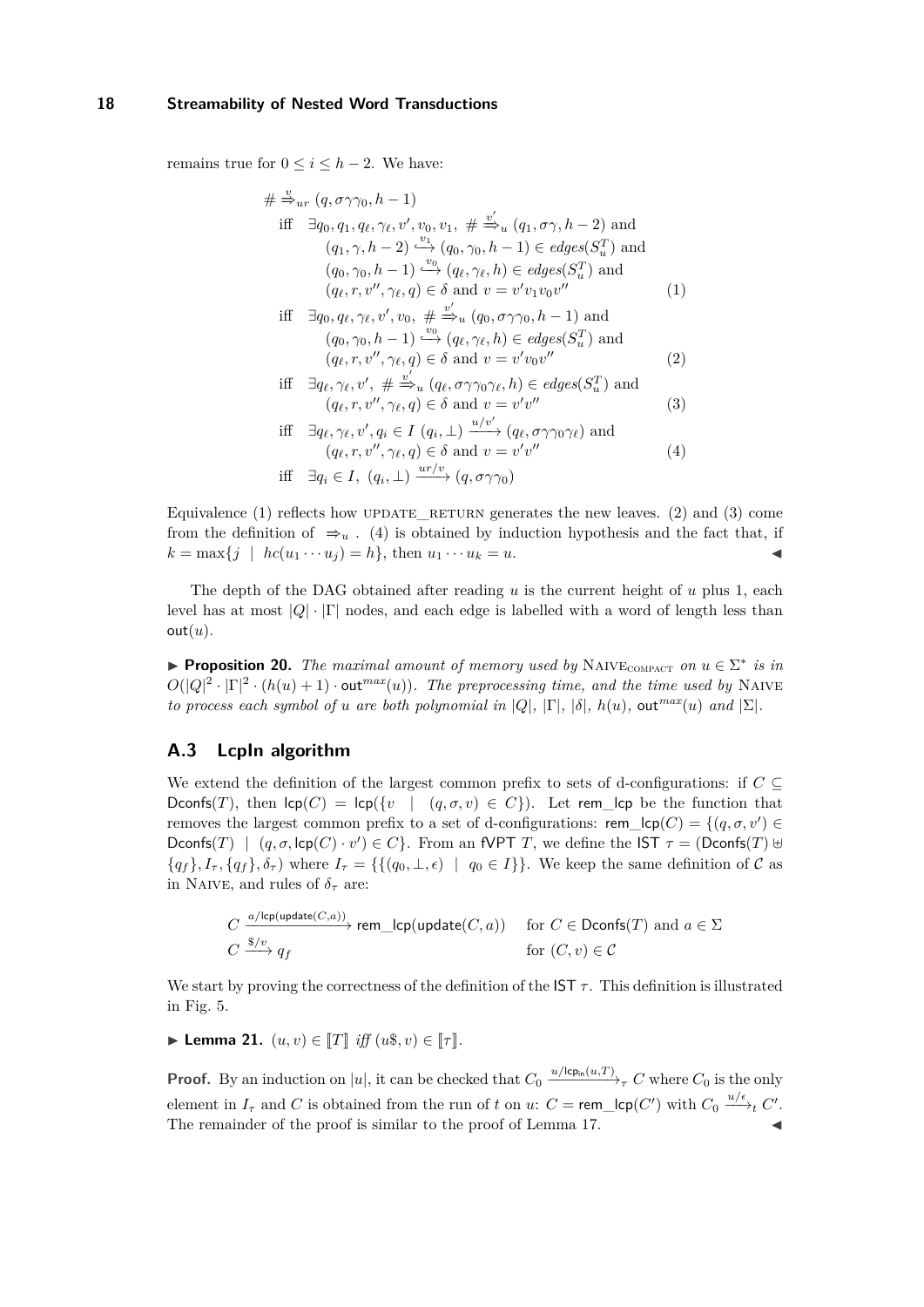<span id="page-19-1"></span>

<span id="page-19-0"></span>**Figure 4** A functional VPT on  $\Sigma_c = \{c_1, c_2, c_3\}$  and  $\Sigma_r = \{r_1, r_2, r_3\}$ .



**Figure 5** Part of the IST  $\tau$  corresponding to the VPT in Fig. [4,](#page-19-1) computed by LCPIN on input *c*1*c*3*r*3*r*1.

We now provide algorithms for the second step of the computation performed by LCPIN on an input symbol  $a$ . Recall that the first step is the same as in NAIVE<sub>COMPACT</sub>, i.e. Al-gorithm [1](#page-1-0) if *a* is a call symbol, and Algorithm [2](#page-1-0) if it is a return symbol, which transforms  $S_u^T$ to a new structure S'. The second step is the computation of  $\textsf{lcp}(C(S'))$ , which is output, and removed from every branch of  $S'$ , using Algorithm [3.](#page-1-0)

Algorithm [3](#page-1-0) starts with the procedure *factorize*, that processes every nodes in a bottomup manner (from leaves to the root  $#$ ). For every node, the lcp of all outgoing edges is moved to all incoming edges. This is illustrated in Fig. [6.](#page-19-2)

For every node  $n \in nodes(S_u^T)$ , let  $S_n$  be the structure obtained from  $S_u^T$  just after returning from  $factorize(S, n, done)$ , and let  $\Rightarrow_n$  be the relation defined like  $\Rightarrow_u$ , but on  $S_n$ . Note that the structure has the same set of nodes and edges after being processed by Algorithm [3,](#page-1-0) only the labels of edges are updated. Let  $B_n$  be the set of branches from node *n* to a leaf:  $B_{n_0} = \{(n_0, n_1, \ldots, n_k) \mid \forall 0 \leq i \leq k, \exists v_i, n_i \stackrel{v_i}{\hookrightarrow} n_{i+1} \text{ and } n_k \in leaves(S_u^T)\}.$ For a branch *b*, we write  $V_n(b)$  for its output in the structure  $S_n$ , and  $V(b)$  for its output in  $S_u^T$ :  $V_n((n_0,\ldots,n_k)) = v_0 \cdots v_{k-1}$  where  $n_i \stackrel{v_i}{\longrightarrow} n_{i+1}$  for all  $0 \leq i < k$  in  $S_n$ . We extend this definition to sets of branches:  $V_n(B) = \{V_n(b) \mid b \in B\}$ . Note also that each node

<span id="page-19-2"></span>

**Figure 6** Changes performed by *factorize* on a node.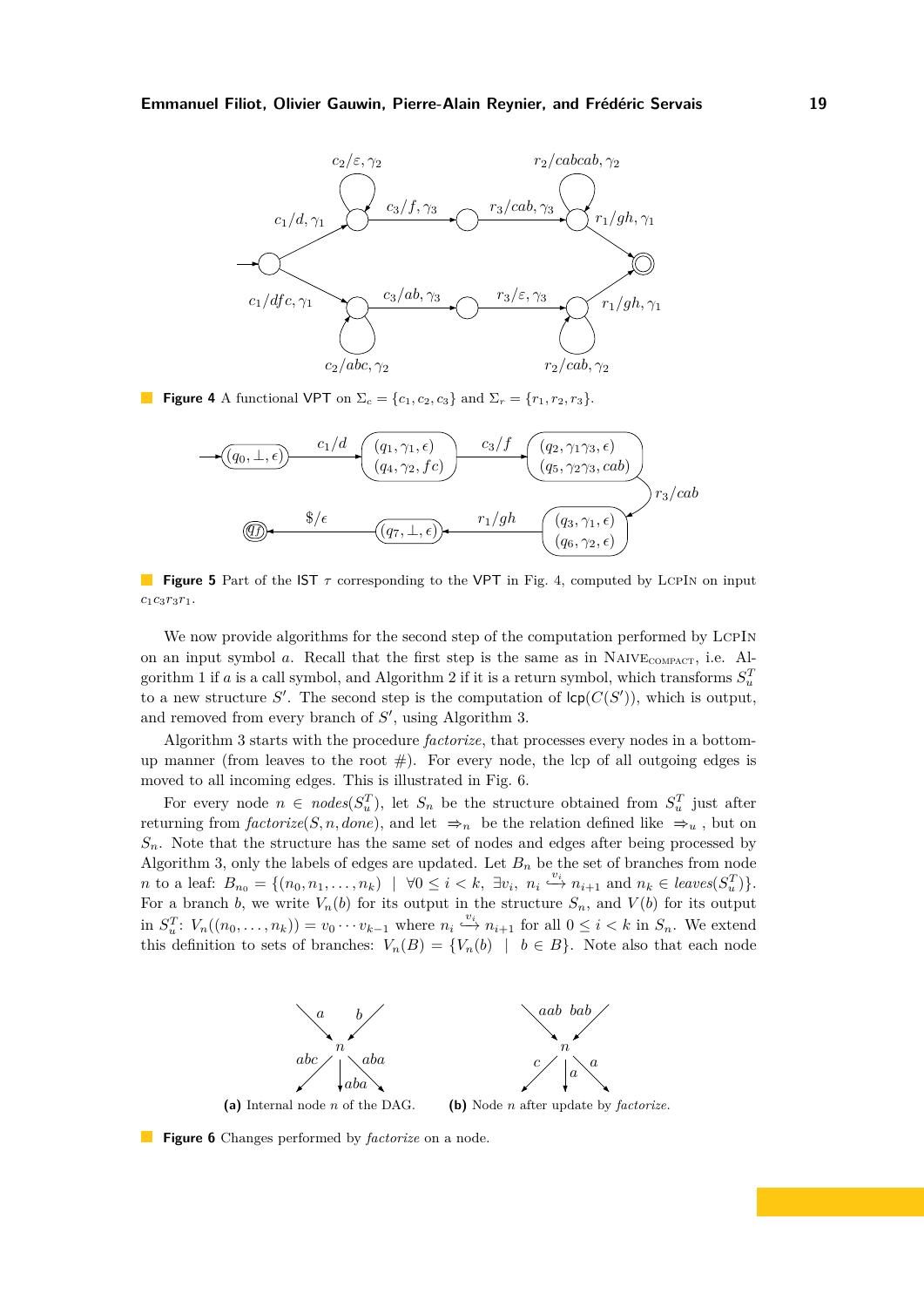|     | Algorithm 3        | Compute $\textsf{lcp}(C(S))$ , and update S to the structure encoding                  |  |  |  |  |
|-----|--------------------|----------------------------------------------------------------------------------------|--|--|--|--|
|     | rem_lcp $(C(S))$ . |                                                                                        |  |  |  |  |
|     |                    | procedure OUTPUT_LCP $(S)$                                                             |  |  |  |  |
| 2:  |                    | $factorize(S, \#,\emptyset)$                                                           |  |  |  |  |
|     |                    | $\ell \leftarrow \text{lcp}(\{v \mid \exists n, \# \stackrel{v}{\hookrightarrow} n\})$ |  |  |  |  |
| 4:  | output $\ell$      |                                                                                        |  |  |  |  |
|     |                    | for $m, v \mid # \stackrel{v}{\hookrightarrow} m$ do                                   |  |  |  |  |
| 6:  |                    | let p be such that $v = \ell \cdot p$                                                  |  |  |  |  |
|     |                    | replace $\#\stackrel{v}{\hookrightarrow}m$ by $\#\stackrel{p}{\hookrightarrow}m$ in S  |  |  |  |  |
| 8:  |                    |                                                                                        |  |  |  |  |
|     |                    | function FACTORIZE $(S, n, done)$                                                      |  |  |  |  |
| 10: |                    | if $n \notin leaves(S)$ then                                                           |  |  |  |  |
|     |                    | for $m, v \mid n \stackrel{v}{\hookrightarrow} m$ and $m \notin done$ do               |  |  |  |  |
| 12: |                    | $done \leftarrow factorize(S, m, done)$                                                |  |  |  |  |
|     |                    | if $n = #$ then return $done \cup \{n\}$                                               |  |  |  |  |
| 14: |                    | $factor \leftarrow \text{lcp}(\{v \mid \exists m, n \stackrel{v}{\rightarrow} m\})$    |  |  |  |  |
|     |                    | for $m, v \mid n \stackrel{v}{\hookrightarrow} m$ do                                   |  |  |  |  |
| 16: |                    | let p be such that $v = factor \cdot p$                                                |  |  |  |  |
|     |                    | replace $n \xrightarrow{v} m$ by $n \xrightarrow{p} m$ in S                            |  |  |  |  |
| 18: |                    | for $p, v \mid p \stackrel{v}{\hookrightarrow} n$ do                                   |  |  |  |  |
|     |                    | replace $p \xrightarrow{v} n$ by $p \xrightarrow{v \cdot factor} n$ in S               |  |  |  |  |
| 20: |                    | <b>return</b> done $\cup$ $\{n\}$                                                      |  |  |  |  |

is processed once using *factorize*, and in a bottom-up way: when processing node *n*, all its descendants have been updated before (cf lines 11 and 12). The following property is the main invariant proving the correctness of Algorithm [3.](#page-1-0)

- <span id="page-20-1"></span>▶ **Lemma 22.** *For every node*  $n ≠ #$ *, let*  $\ell = \text{lcp}(V(B_n))$ *. Then,*
- **1.** *for every branch*  $b \in B_n$ ,  $V(b) = \ell \cdot V_n(b)$
- 2. for every p, v such that  $p \stackrel{v}{\hookrightarrow} n$  in  $S_n$ ,  $v = v'\ell$  with  $p \stackrel{v'}{\hookrightarrow} n$  in  $S_u^T$

Proof. We prove the following property by bottom-up induction on the structure. This property is true on leaves, as *factorize* does not modify their incoming edges. Assume that the property holds for all descendants of a node *n*. Let  $\ell = \text{lcp}(V(B_n))$ , and consider a branch  $b \in B_n$ . The function *factorize* applied at *n* computes the lcp of edges outgoing from *n* and removes it on every branch. Hence, if *n* ′ be the node processed by *factorize* before *n*, then:

<span id="page-20-0"></span>
$$
V_{n'}(b) = \mathsf{lcp}(\{v \mid \exists p, \ n \stackrel{v}{\hookrightarrow} p \text{ in } S_{n'}\}) \cdot V_n(b) \tag{1}
$$

Let *p* be the second node in branch  $b = (n, p, \ldots)$ . As *p* and all its descendants are processed before *n*' and not modified until the call of *factorize* on *p*, we have  $V_{n'}(b) = V_p(b)$ . Let us decompose  $V_p(b)$  according to p:  $V_p(b) = v_0 \cdot V_p(b_p)$  where  $n \stackrel{v_0}{\leftrightarrow} p$  in  $S_p$  and  $b_p$  is the branch obtained from *b* by removing *n*. Using the induction hypothesis applied at *p*, we get  $v_0 = v_1 \ell'$  with  $\ell' = \text{lcp}(V(B_p)), n \stackrel{v_1}{\longrightarrow} p$  in  $S_u^T$ , and  $V(b_p) = \ell' \cdot V_p(b_p)$ . Thus  $V_p(b) = v_1 \cdot \ell' \cdot V_p(b_p) = v_1 \cdot V(b_p) = V(b)$ . Equation [\(1\)](#page-20-0) becomes:

$$
V(b) = \mathsf{lcp}(\{v \mid \exists p, \ n \stackrel{v}{\hookrightarrow} p \text{ in } S_{n'}\}) \cdot V_n(b) \tag{2}
$$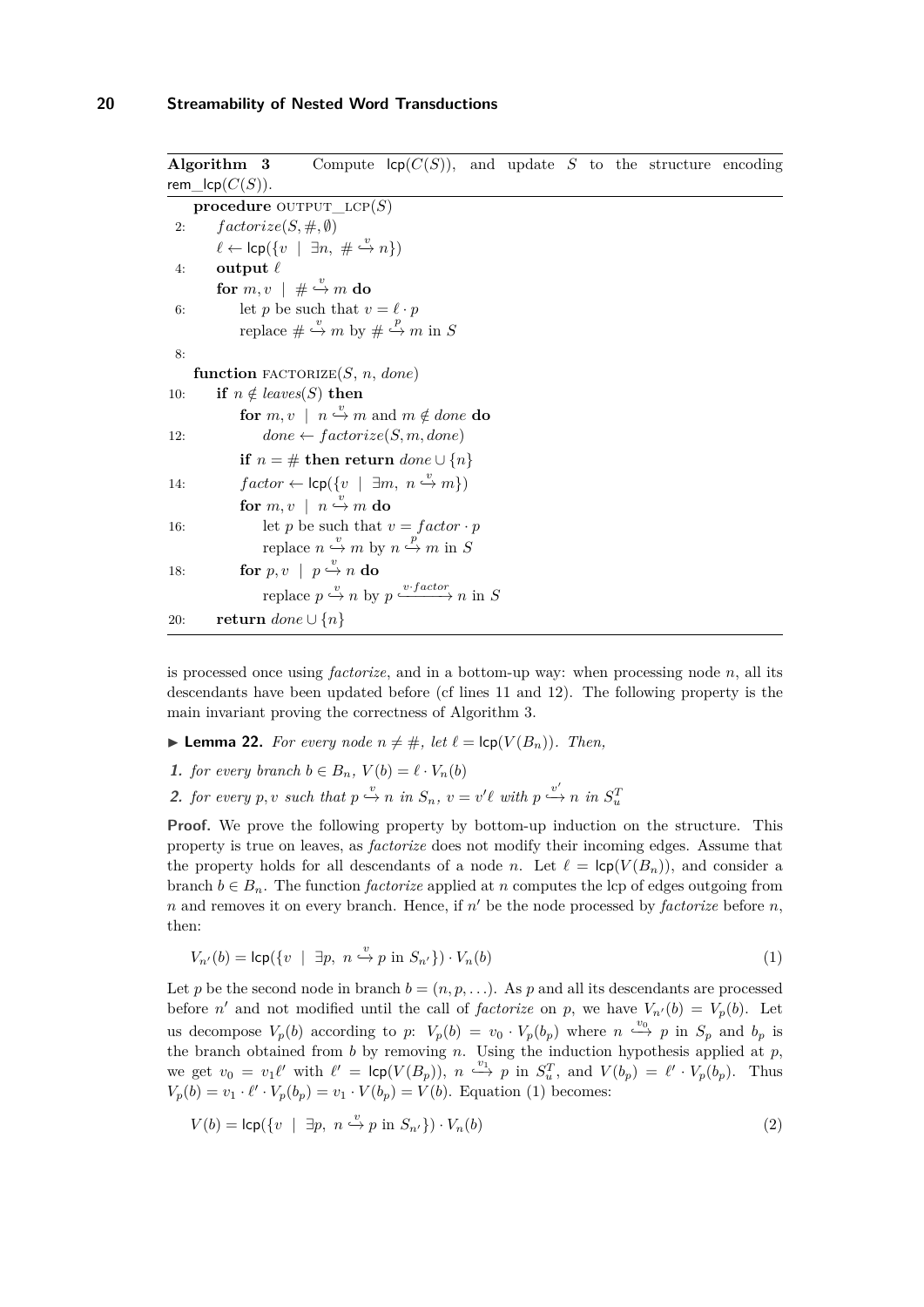Let us write  $\ell'' = \text{lcp}(\{v \mid \exists p, n \stackrel{v}{\hookrightarrow} p \text{ in } S_{n'}\})$ . It remains to prove that  $\ell'' = \ell$ . Notice that this will prove both parts of the lemma. We have  $\ell'' = \text{lcp}(\{v \mid \exists p, n \stackrel{v}{\hookrightarrow} p \text{ in } S_p\})$ because *p* and its descendants are unchanged between calls of *factorize* on *p* and *n* ′ . Using the induction hypothesis on each *p*, we obtain:

$$
\ell'' = \operatorname{lcp}(\{v \cdot \operatorname{lcp}(V(B_p)) \ \mid \ n \stackrel{v}{\hookrightarrow} p \text{ in } S_u^T\}) = \operatorname{lcp}(V(B_n)) = \ell
$$

This concludes the proof.

The next lemma ensures that *factorize* preserves the semantic of the structure, i.e. the set of encoded configurations.

<span id="page-21-1"></span>
$$
\blacktriangleright
$$
 Lemma 23.  $C(F(S_u^T)) = C(S_u^T)$ .

**Proof.**

$$
(q, \sigma, v) \in C(S_u^T)
$$
  
iff  $\exists i, (q, \sigma, i) \in leaves(S_u^T)$  and  $\# \xrightarrow{v} u (q, \sigma, i)$   
iff  $\exists i, (q, \sigma, i) \in leaves(S_u^T)$  and  $\exists p, \# \xrightarrow{v_0} p$  and  $p \xrightarrow{v_1} u (q, \sigma, i)$  with  $v = v_0v_1$   
iff  $\exists i, (q, \sigma, i) \in leaves(S_u^T)$  and  $\exists p, \# \xrightarrow{v_0} p$  and  $v = v_0V(b)$   
where *b* is a branch  $p \Rightarrow u (q, \sigma, i)$   
iff  $\exists i, (q, \sigma, i) \in leaves(S_u^T)$  and  $\exists p, \# \xrightarrow{v_0} p$  and  $v = v_0 \cdot \text{lcp}(V(B_p)) \cdot V_n(b)$   
where *b* is a branch  $p \Rightarrow u (q, \sigma, i)$   
iff  $(q, \sigma, v) \in C(F(S_u^T))$  (1)

Equivalence  $(1)$  is by Lemma [22.](#page-20-1)

**Proposition** [3.](#page-6-5) Let us first show that given a reduced fVPT *T*, Algorithm LCPIN runs, on an input word *u*, in space complexity  $O(|Q|^2 \cdot |\Gamma|^2 \cdot (h(u) + 1) \cdot \text{out}_{\neq}^{\max}(u))$ . Correctness of Algorithm [3](#page-1-0) is ensured by Lemma [22,](#page-20-1) and the fact that at the root node, it uses the same technique to factorize and output the lcp. In terms of memory requirement, the number of nodes of  $S_u^T$  remains bounded as before, while words on edges have length at most out<sup>max</sup>(u), as each of them participate in a d-configuration in  $C(S_u^T)$ , as proved by Lemma [23](#page-21-1) and Lemma [19.](#page-16-0)

Consider now an arbitrary fVPT *T*. If *T* is not reduced, then we reduce it in polynomial time. Then, we can consider the Turing Transducer associated with algorithm LcpIn. It can be constructed in polynomial time, by correction of Algorithm LcpIn it computes the transduction  $\llbracket T \rrbracket$ , and by the above property of Algorithm LCPIN, it runs in space complexity  $O((h(u) + 1) \cdot \text{out}^{\max}_{\neq}(u)).$ 

# <span id="page-21-0"></span>**B** Bounded Memory Evaluation Problems

# **B.1 Bounded Memory functional** FSTs

<span id="page-21-2"></span>▶ **Proposition 24.** *Let T be a functional* FST.

- **1.**  $\llbracket T \rrbracket$  *is BM iff*  $T$  *is subsequentializable;*
- **2.** *It is decidable in* PTIME *if*  $T \parallel$  *is BM [29]*.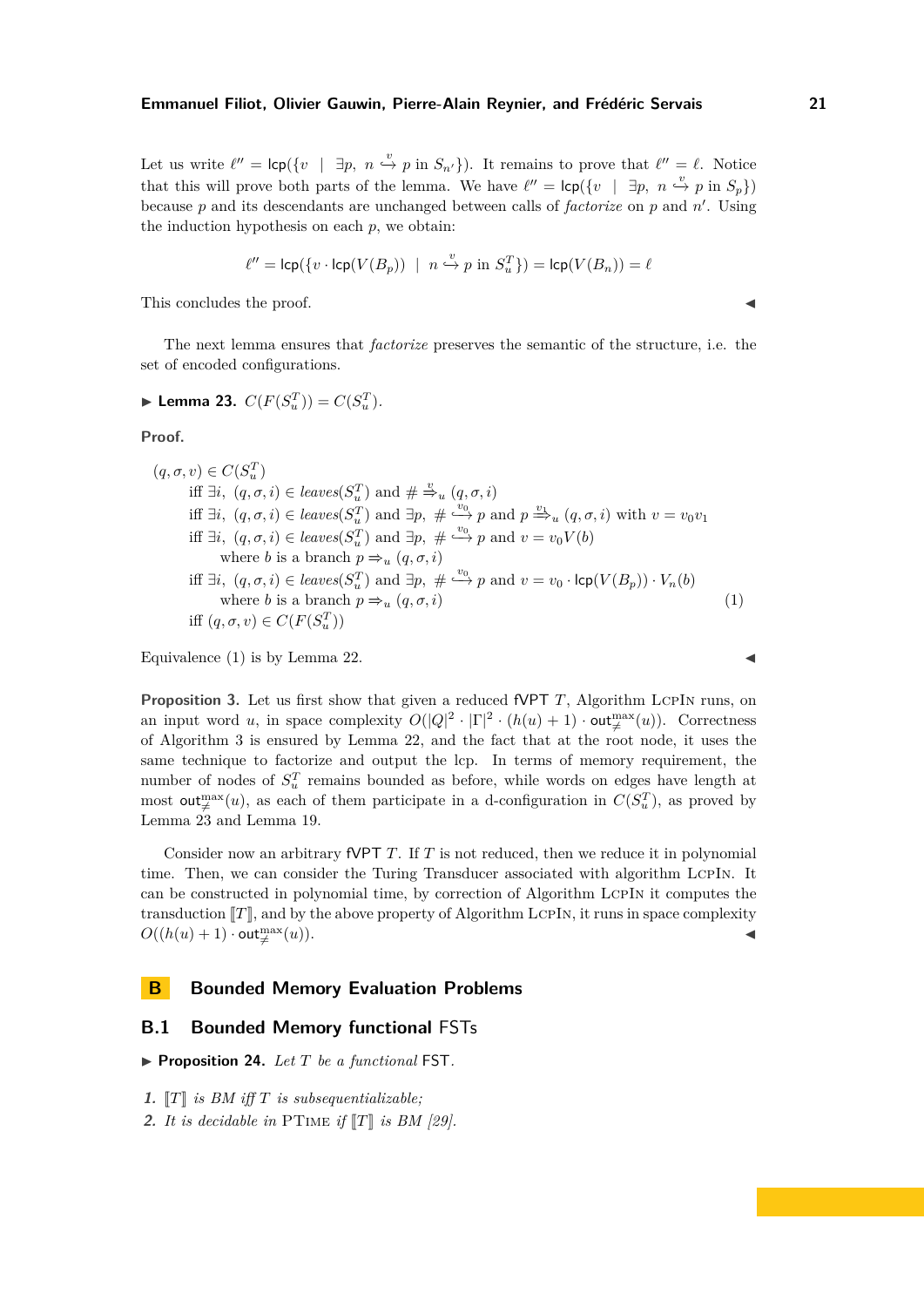**Proof.** Statement 2 is proved in [29] (it is proved that subsequentializability is decidable in PTIME). We prove statement 1. Clearly, if  $\llbracket T \rrbracket$  is definable by a subsequential transducer  $T_d$ , then evaluating  $T_d$  on any input word  $u$  can be done with a space complexity that depends on the size of *T<sup>d</sup>* only.

Conversely, if  $\llbracket T \rrbracket$  is BM, there exists  $K \in \mathbb{N}$  and a TT M that transforms any input word *u* into  $T(x)$  in space complexity *K*. Any word on the working tape of *M* is of length at most *K*. As *M* is deterministic, we can therefore see *M* as a subsequential FST, whose states are pairs  $(q, w)$  where q is a state of T and w a word on the working tape (modulo some elimination of  $\epsilon$ -transitions).

◭

# **B.2 Bounded Memory pushdown transductions**

◮ **Proposition 25.** *It is undecidable whether a pushdown transduction is BM.*

**Proof.** We reduce the problem of deciding whether the language of a pushdown automaton *P* over an alphabet *A* is regular to BM. Any letter of *A* is seen as an internal symbol. We associate with *P* a pushdown transducer  $I_P$  which defines the identity on  $L(P)$ . Clearly, if  $L(P)$  is regular, it is defined by a finite automaton which can easily be turned into a Turing transducer defining  $\llbracket I_P \rrbracket$  and which uses a memory that depends on the size of the automaton only. Conversely, if  $\llbracket I_P \rrbracket$  is BM, there exists a function f and a TT M equivalent to  $I_P$  and which uses at most  $f(1, |M|)$  bits of memory, i.e. an amount of memory which depends on the size of *M* only. The machine *M* can easily be turned into a finite automaton which defines  $P$ , whose states are the configurations of the working tape of  $M$ .

# **B.3 Proof of Proposition [5](#page-7-0)**

**Proof.** If  $\llbracket T \rrbracket$  is BM, there exist *K* and a TT *M* such that *M* evaluates any input word in space at most K. We can easily extract from M a finite automaton that defines  $Dom(T)$ , whose number of states *m* only depends on *M* and *K*. By a simple pumping argument, it is easy to show that the words in *Dom*(*T*) have a height bounded by *m*. If the height of the words in  $Dom(T)$  is bounded, then their height is bounded by  $n^2$ . Indeed, assume that there exists a word  $u \in Dom(T)$  whose height is strictly larger than  $n^2$ . Then there exists a run of *T* on *u* of the following form:

$$
(i, \perp) \xrightarrow{u_1/v_1} (q, \sigma) \xrightarrow{u_2/v_2} (q, \sigma\sigma') \xrightarrow{u_3/v_3} (p, \sigma\sigma') \xrightarrow{u_4/v_4} (p, \sigma) \xrightarrow{u_5/v_5} (f, \perp)
$$

such that  $u = u_1 u_2 u_3 u_4 u_5$ ,  $\sigma'$  is not empty, and *i* (resp. *f*) is an initial (resp. final) state of *T*. The existence of this decomposition follows from the consideration of the set of pairs of positions in *u* corresponding to matching calls and returns of well-nested subwords of *u*. Then one can iterate the matching loops around *q* and *p* to generate words in  $Dom(T)$  with arbitrarily large heights, yielding a contradiction. Therefore  $\text{FST}(T, n^2)$  is equivalent to T. As in the proof of Proposition [24,](#page-21-2) we can regard *M* as a subsequential FST *T<sup>M</sup>* whose set of states are configurations of the machine. The FST  $T_M$  is equivalent to  $T$ , and therefore to  $\mathsf{FST}(T,n^2)$ . Since  $T_M$  is subsequential,  $\mathsf{FST}(T,n^2)$  is subsequentializable and therefore by Proposition [24,](#page-21-2)  $\textsf{FST}(T,n^2)$  is BM. The converse is obvious.

Therefore to check whether  $\llbracket T \rrbracket$  is BM, we first decide if the height of all input words accepted by *T* is less or equal than  $n^2$ . This can be done in PTIME  $O(|T| \cdot n^2)$  by checking emptiness of the projection of *T* on the inputs (this is a visibly pushdown automaton) extended with counters up to  $n^2 + 1$  that counts the height of the word. Then we check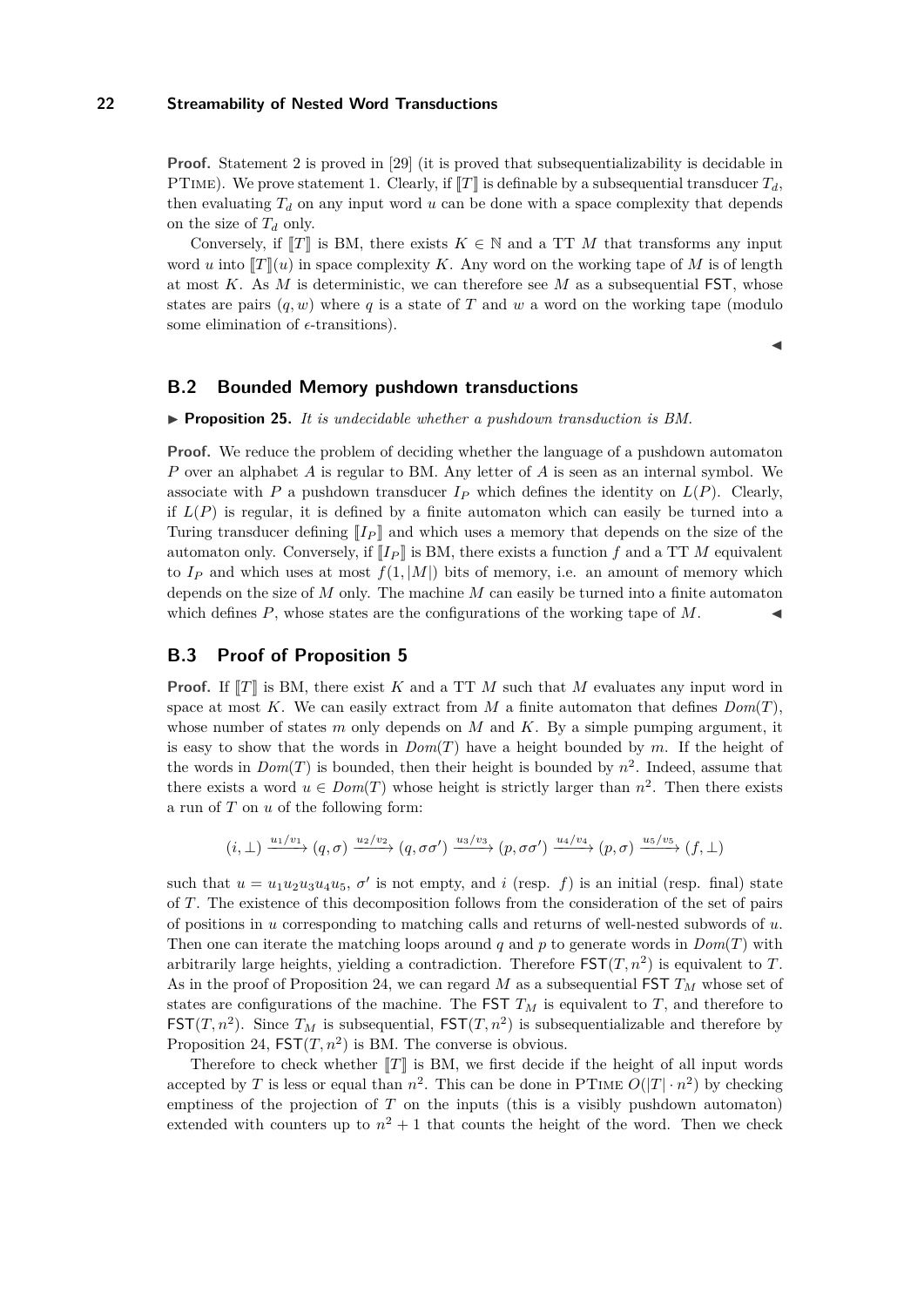in coNPTime whether evaluating *T* can be done in constant memory if we fix both the transducer and the height of the word (Theorem [10\)](#page-8-1). Since here the height is bounded by  $n^2$ , it is equivalent to checking bounded memory.

# **C On deciding height bounded memory for** VPTs

Before going into the proofs of the results of this section, we first prove that our horizontal twinning property, when restricted to FSTs, is equivalent to the twinning property for FSTs defined in [23].

## <span id="page-23-0"></span>**C.1 Twinning properties for** FSTs

Since we use results on the twinning property for FSTs in this paper, we clarify the definition of twinning property for FSTs. In the core of the paper, it is said that restricting the horizontal twinning property to FSTs correspond to the usual twinning property of FSTs. By "usual" we mean the following definition, taken from [23].

<span id="page-23-1"></span> $\triangleright$  **Definition 26** (Twinning property for FSTs of [23]). Let  $T = (Q, I, F, \delta)$  be a reduced **FST**. *T* satisfies the twinning property if for all  $q_0, q'_0 \in I$ , for all  $q, q' \in Q$ , for all words  $u_1, v_1, w_1, u_2, v_2, w_2 \in \Sigma^*$ , if:

$$
q_0 \xrightarrow{u_1/v_1} q \xrightarrow{u_2/v_2} q \qquad q'_0 \xrightarrow{u_1/w_1} q' \xrightarrow{u_2/w_2} q'
$$

Then either  $v_2 = w_2 = \epsilon$ , or the following holds:

 $(i) |v_2| = |w_2|$ 

 $(iii)$   $v_1(v_2)^{\omega} = w_1(w_2)^{\omega}$ 

Our twinning property for FSTs is obtained by restricting the horizontal twinning property of VPTs to FSTs. By restricting we mean the following:

<span id="page-23-2"></span> $\triangleright$  **Definition 27** (Twinning property for FSTs of this paper). Let  $T = (Q, I, F, \delta)$  be a reduced **FST**. *T* satisfies the twinning property if for all  $q_0, q'_0 \in I$ , for all  $q, q' \in Q$ , for all words  $u_1, v_1, w_1, u_2, v_2, w_2 \in \Sigma^*$ , if:

$$
q_0 \xrightarrow{u_1/v_1} q \xrightarrow{u_2/v_2} q \qquad q'_0 \xrightarrow{u_1/w_1} q' \xrightarrow{u_2/w_2} q'
$$

Then  $\Delta(v_1, w_1) = \Delta(v_1v_2, w_1w_2)$ .

The two definitions are equivalent, as shown by the next lemma:

◮ **Lemma 28.** *Definitions [26](#page-23-1) and [27](#page-23-2) are equivalent.*

**Proof.** First suppose that Definition [26](#page-23-1) holds. If  $v_2 = w_2 = \epsilon$ , then clearly  $\Delta(v_1, w_1) =$  $\Delta(v_1v_2, w_1w_2)$ . Otherwise  $|v_2| = |w_2|$  and  $v_1(v_2)^\omega = w_1(w_2)^\omega$ . Then necessarily  $v_1 \preceq w_1$ (i.e.  $v_1$  is a prefix of  $w_1$ ) or  $w_1 \preceq v_1$ . Wlog suppose that  $v_1 \preceq w_1$ , i.e.  $w_1 = v_1w'_1$  for some  $w'_1$ . Therefore  $\Delta(v_1, w_1) = (\epsilon, w'_1)$ , and  $\Delta(v_1v_2, w_1w_2) = \Delta(v_2, w'_1w_2)$ .

We now prove that  $\Delta(v_2, w'_1w_2) = (\epsilon, w'_1)$ . Since  $v_1(v_2)^\omega = w_1(w_2)^\omega$ , we have  $(v_2)^\omega =$  $w'_1(w_2)^{\omega}$ . Therefore  $v_2w'_1(w_2)^{\omega} = v_2^{\omega} = w'_1(w_2)^{\omega}$ . Since  $|v_2| = |w_2|$ , we get  $v_2w'_1 = w'_1w_2$ , from which we have  $\Delta(v_2, w'_1w_2) = \Delta(v_2, v_2w'_1) = (\epsilon, w'_1)$ .

Conversely, suppose that Definition [27](#page-23-2) holds and  $v_2w_2 \neq \epsilon$ . Since  $\Delta(v_1, w_1) = \Delta(v_1v_2, w_1w_2)$ , we have either  $v_1 \preceq w_1$  or  $w_1 \preceq v_1$ . Wlog suppose that  $v_1 \preceq w_1$ , i.e.  $w_1 = v_1 w_1'$  for some  $w'_1$ . Therefore we have:

$$
\Delta(v_1, w_1) = (\epsilon, w_1') = \Delta(v_1v_2, w_1w_2) = \Delta(v_2, w_1'w_2)
$$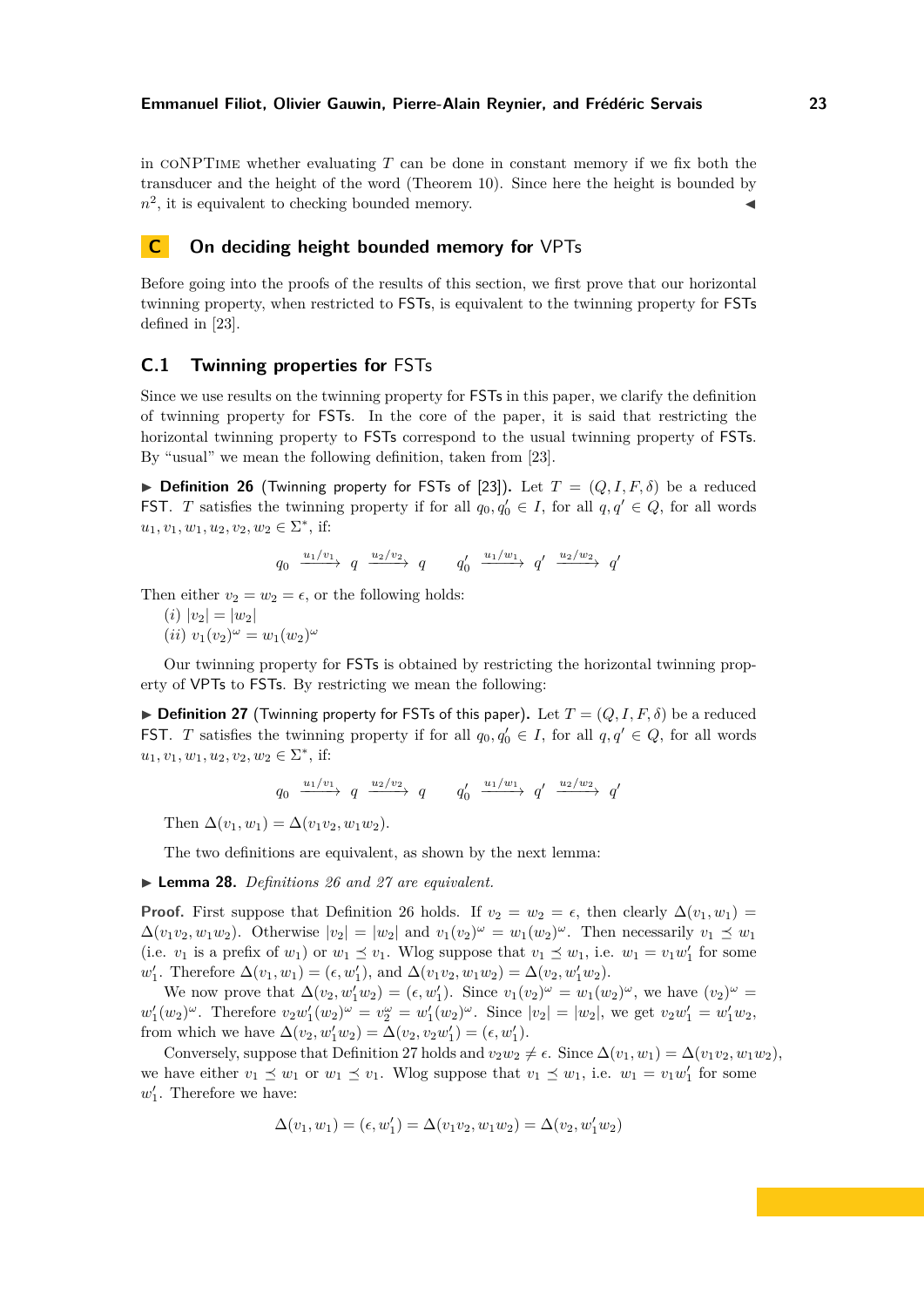Consequently,  $v_2 \preceq w_1' w_2$ , and in particular,  $w_1' w_2 = v_2 w_1'$ , which gives us the following series of equalities:

◭

$$
w_1(w_2)^{\omega} = v_1 w_1'(w_2)^{\omega} = v_1 v_2 w_1'(w_2)^{\omega} = v_1(v_2)^2 w_1'(w_2)^{\omega} = \dots = v_1(v_2)^{\omega}
$$

# <span id="page-24-0"></span>**C.2 HTP is decidable**

◮ **Lemma 29.** *Let T be an* fVPT*, T does not satisfy the HTP if and only if there exist*  $q_0, q'_0 \in I$ ,  $q, q' \in Q$ ,  $\sigma, \sigma' \in \Gamma^*$  and  $u_1, v_1, w_1, u_2, v_2, w_2 \in \Sigma^*$ , with either  $v_2 \neq \epsilon$  or  $w_2 \neq \epsilon$ *and:*

 $(q_0,\perp) \xrightarrow{u_1/v_1} (q,\sigma) \xrightarrow{u_2/v_2} (q,\sigma) \qquad (q_0',\perp) \xrightarrow{u_1/w_1} (q',\sigma') \xrightarrow{u_2/w_2} (q',\sigma')$ 

*and either* (*i*)  $|v_2| \neq |w_2|$  *or* (*ii*)  $|v_2| = |w_2|$ ,  $|v_1| \leq |w_1|$  *and*  $v_1v_2 \nless v_1w_2$ .

**Proof.** Let suppose that there exist  $q_0, q'_0 \in I$ ,  $q, q' \in Q$ ,  $\sigma, \sigma' \in \Gamma^*$  and  $u_1, v_1, w_1, u_2, v_2, w_2 \in \Gamma^*$  $\Sigma^*$ , with either  $v_2 \neq \epsilon$  or  $w_2 \neq \epsilon$  and :

$$
(q_0, \perp) \xrightarrow{u_1/v_1} (q, \sigma) \xrightarrow{u_2/v_2} (q, \sigma) \qquad (q'_0, \perp) \xrightarrow{u_1/w_1} (q', \sigma') \xrightarrow{u_2/w_2} (q', \sigma')
$$

And let show that if (*i*) or (*ii*) hold so does  $\Delta(v_1, w_1) \neq \Delta(v_1v_2, w_1w_2)$ .

First suppose that (*i*) holds. Let  $x = v_1 \wedge w_1$  and  $z = v_1v_2 \wedge w_1w_2$ , clearly there exists  $y \in \Sigma^*$  such that  $z = xy$ . By definition, we have  $\Delta(v_1, w_1) = (x^{-1}v_1, x^{-1}w_1)$  and  $\Delta(v_1v_2, w_1w_2) = ((xy)^{-1}v_1v_2, (xy)^{-1}w_1w_2)$ . Therefore if (*i*) holds then either  $|x^{-1}v_1| \neq$  $|(xy)^{-1}v_1v_2|$  or  $|x^{-1}w_1| \neq |(xy)^{-1}w_1w_2|$ . Indeed, suppose the first inequality does not hold, we have  $|x^{-1}v_1| = |v_1| - |x| = |(xy)^{-1}v_1v_2| = |v_1| + |v_2| - |x| - |y|$ , that is  $0 = |y| - |v_2|$ . Therefore one can check that the second inequality must hold. We have shown that (*i*)  $\text{implies } \Delta(v_1, w_1) \neq \Delta(v_1v_2, w_1w_2).$ 

Now, suppose (*ii*) holds and let us show that we also have  $\Delta(v_1, w_1) \neq \Delta(v_1v_2, w_1w_2)$ . We have  $(ii) |v_2| = |w_2|, |v_1| \le |w_1|$  and  $v_1v_2 \nle u_1w_2$ . Note that for any  $u, v, x, y \in \Sigma^*$ with  $\Delta(u, v) = (x, y)$  we have  $u \nleq v$  if and only if  $x \neq \epsilon$  and  $y \neq \epsilon$ . Therefore, if we pose  $(y_1, y_2) = \Delta(v_1v_2, w_1w_2)$ , we have, by hypothesis,  $v_1v_2 \npreceq w_1w_2$  and so  $y_1 \neq \epsilon$  and  $y_2 \neq \epsilon$ . Let pose  $(x_1, x_2) = \Delta(v_1, w_1)$ , if  $(x_1, x_2) = (y_1, y_2)$  then  $x_1 \neq \epsilon$  and  $x_2 \neq \epsilon$ , that is  $v_1 \not\preceq w_1$ , but then  $\Delta(v_1v_2, w_1w_2) = \Delta(v_1, w_1) \cdot (v_2, w_2)$  which cannot be equal to  $\Delta(v_1, w_1)$  (because, by hypothesis, one of  $v_2$  and  $w_2$  is not the empty word).

Now let suppose the HTP does not hold and let show that (*i*) or (*ii*) is satisfied for some words (as above). So there exist  $q_0, q'_0 \in I$ ,  $q, q' \in Q$ ,  $\sigma, \sigma' \in \Gamma^*$  and  $u_1, v_1, w_1, u_2, v_2, w_2 \in \Sigma^*$ with :

$$
(q_0, \perp) \xrightarrow{u_1/v_1} (q, \sigma) \xrightarrow{u_2/v_2} (q, \sigma) \qquad (q'_0, \perp) \xrightarrow{u_1/w_1} (q', \sigma') \xrightarrow{u_2/w_2} (q', \sigma')
$$

such that  $\Delta(v_1, w_1) \neq \Delta(v_1v_2, w_1w_2)$ . Moreover, let us suppose, by contradiction, that for all  $k \in \mathbb{N}$ , if we replace  $u_2$  by  $u_2^k$  (and thus  $v_2$  and  $w_2$  are replaced by  $v_2^k$  and  $w_2^k$ respectively), we get a system such that neither (*i*) nor (*ii*) do hold, that is for all  $k \in \mathbb{N}$ we have  $|v_2^k| = |w_2^k|, |v_1| \le |w_1|$  and  $v_1v_2^k \le w_1w_2^k$ . We now prove that this implies  $\Delta(v_1, w_1) = \Delta(v_1v_2, w_1w_2)$ , which is a contradiction with the hypothesis. On the one hand, if for all *k* we have  $v_1v_2^k \preceq w_1w_2^k$  then we have  $w_1 = v_1v_2^av_2^{\prime}$  for some  $a \in \mathbb{N}$ and some  $v'_2 \preceq v_2$ . So,  $\Delta(v_1, w_1) = \Delta(v_1, v_1v_2^av'_2) = (\epsilon, v_2^av'_2)$ . On the other hand,  $v_1v_2^k \leq w_1w_2^k$  and  $|v_2| = |w_2|$  implies that we have  $w_1w_2 = v_1v_2^{a+1}v_2'$ . So we have  $\Delta(v_1v_2, w_1w_2) = \Delta(v_1v_2, v_1v_2^{a+1}v_2') = (\epsilon, v_2^av_2').$  Therefore  $\Delta(v_1, w_1) = \Delta(v_1v_2, w_1w_2).$ This concludes the proof.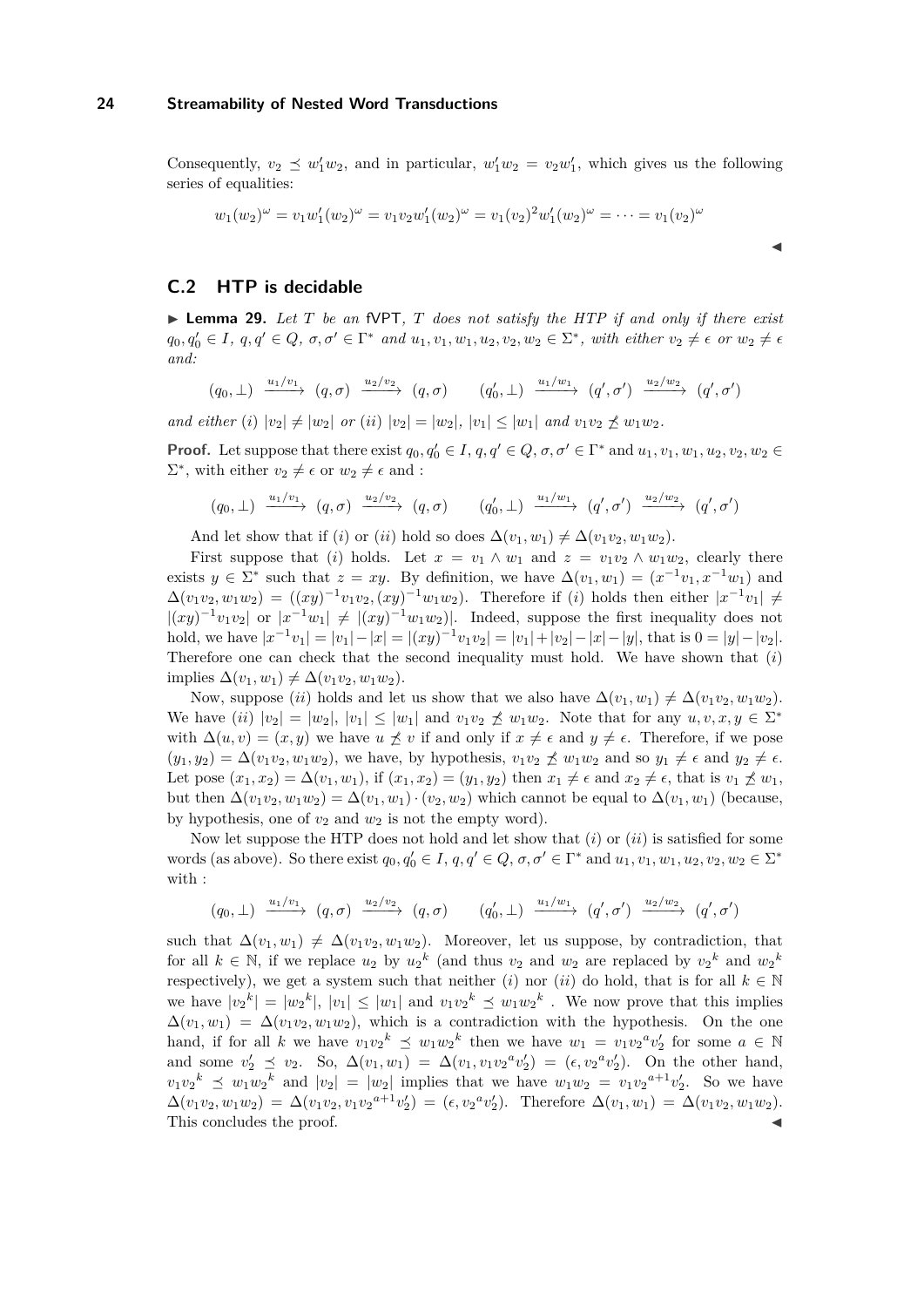# **C.3 Proof of Theorem [10](#page-8-1)**

Let *T* be an fVPT. We show that  $T$  is HBM iff *T* satisfies the HTP.

If  $\llbracket T \rrbracket$  is HBM, then the HTP holds for *T* by Lemma [30](#page-25-0) (proved in this section). Conversely, if *T* satisfies the HTP, then we apply Lemma [31](#page-25-1) (proved this section) which bounds the maximal difference between outputs of *T*, and then Proposition [3](#page-6-5) gives the complexity the evaluation algorithm.

<span id="page-25-0"></span> $\blacktriangleright$  **Lemma 30.** Let *T* be an fVPT. If  $\llbracket T \rrbracket$  is HBM, then the HTP holds for *T*.

**Proof.** By definition of HBM and BM, if  $T\|T\|$  is HBM and there exists  $K \in \mathbb{N}$  such that for all  $u \in Dom(T)$ ,  $h(u) \leq K$ , then  $T$  is BM.

Now suppose that the HTP does not hold for *T*. Therefore there are words  $u_1, u_2, u_3$ ,  $u'_3, v_1, v_2, v_3, w_1, w_2, w_3, w_3 \in \Sigma^*$ , stacks  $\sigma, \sigma'$  and states  $q, q' \in Q$ ,  $q_0, q'_0 \in I$  and  $q_f, q'_f \in F$ such that:

$$
\begin{cases}\n(q_0, \perp) & \xrightarrow{u_1/v_1} (q, \sigma) & \xrightarrow{u_2/v_2} (q, \sigma) & \xrightarrow{u_3/v_3} (q_f, \perp) \\
(q'_0, \perp) & \xrightarrow{u_1/w_1} (q', \sigma') & \xrightarrow{u_2/w_2} (q', \sigma') & \xrightarrow{u'_3/w_3} (q'_f, \perp)\n\end{cases}
$$

and  $\Delta(v_1, w_1) \neq \Delta(v_1v_2, w_1w_2)$ . Let  $K = \max(h(u_1u_2u_3), h(u'_1u'_2u'_3))$ . By definition of  $\mathsf{FST}(T,K)$  (states are configurations of *T*) and of the twinning property for FSTs, the twinning property for FSTs does not hold for  $\text{FST}(T, K)$ . Therefore  $\text{FST}(T, K)$  is not subsequen-tializable [24] and by Proposition [24](#page-21-2)  $\left[\mathsf{FST}(T,K)\right]$  is not BM. Therefore  $\left[\![T]\!]\!\right]$  is not HBM, otherwise  $\llbracket T \rrbracket$  could be evaluated in space complexity  $f(h(u))$  on any input word *u*, for some function *f*. That corresponds to bounded memory if we fix the height of the words to *K* at  $\blacksquare$  most.

For the converse, we can apply the evaluation algorithm of Section [3,](#page-5-1) whose complexity depends on the maximal delay between all the candidate outputs of the input word. We first prove that this maximal delay is exponentially bounded by the height of the word.

<span id="page-25-1"></span>► **Lemma 31.** Let  $T$  be an fVPT. If the HTP holds for  $T$ , then for all  $s \in \Sigma^*$  we have  $\text{out}_{\neq}^{max}(s) \leq (|Q| \cdot |\Gamma|^{h(s)})^2 M$ *, where*  $M = \max\{|t| \mid (q, a, t, \gamma, q') \in \delta\}.$ 

**Proof.** Let  $s \in \Sigma^*$ . We consider two cases. We first assume that  $s \in Dom(T)$ . Let  $u \in \Sigma^*$ be a prefix of *s*, we will prove that  $\text{out}_{\neq}(u) \leq (|Q| \cdot |\Gamma|^{h(u)})^2 M$ . Note that there exist  $N =$  $|Q| \cdot |\Gamma|^{h(u)}$  configurations reachable by words of height less than  $h(u)$ . The proof is similar to that of [23] for FST. It proceeds by induction on the length of *u*. If  $|u| \leq N^2$ , then the result is trivial. Otherwise, assume that  $|u| > N^2$  and let  $(q, \sigma, w)$ ,  $(q', \sigma', w') \in Q \times \Gamma^* \times \Sigma^*$ such that there exist runs  $\rho : (i, \perp) \xrightarrow{u|v} (q, \sigma)$  and  $\rho' : (i', \perp) \xrightarrow{u|v'} (q', \sigma')$ , with  $i, i' \in I$ ,  $v = \mathsf{lcp}_{\mathsf{in}}(u,T) \cdot w$ ,  $v' = \mathsf{lcp}_{\mathsf{in}}(u,T) \cdot w'$ , and such that  $\mathsf{out}_{\neq}(u) = |w|$ . As  $|u| > N^2$ , we can decompose these two runs as follows:

$$
\begin{cases}\n\rho:(i,\perp) \quad \xrightarrow{u_1/v_1} \quad (q_1,\sigma_1) \quad \xrightarrow{u_2/v_2} \quad (q_1,\sigma_1) \quad \xrightarrow{u_3/v_3} \quad (q,\sigma) \\
\rho':(i',\perp) \quad \xrightarrow{u_1/v'_1} \quad (q'_1,\sigma'_1) \quad \xrightarrow{u_2/v'_2} \quad (q'_1,\sigma'_1) \quad \xrightarrow{u_3/v'_3} \quad (q',\sigma')\n\end{cases}
$$

In addition, we have  $u = u_1 u_2 u_3$ ,  $u_2 \neq \varepsilon$ ,  $v = \text{lcp}_{\text{in}}(u, T) \cdot w = v_1 v_2 v_3$ , and  $v' = \text{lcp}_{\text{in}}(u, T) \cdot w$  $w' = v'_1v'_2v'_3$ . Indeed, by the choice of *N*, there must exist a pair of configurations that occurs twice. By the HTP property, we obtain  $\Delta(v_1v_2, v'_1v'_2) = \Delta(v_1, v'_1)$ . By Lemma [33](#page-29-0)  $($ see Appendix D.2 $)$ , this entails the equality  $\Delta(v_1v_2v_3, v'_1v'_2v'_3) = \Delta(\Delta(v_1v_2, v'_1v'_2) \cdot (v_3, v'_3)) =$  $\Delta(\Delta(v_1, v'_1) \cdot (v_3, v'_3)) = \Delta(v_1v_3, v'_1v'_3)$ . Thus, we obtain  $\Delta(w, w') = \Delta(v_1v') = \Delta(v_1v_2v_3, v'_1v'_2v'_3)$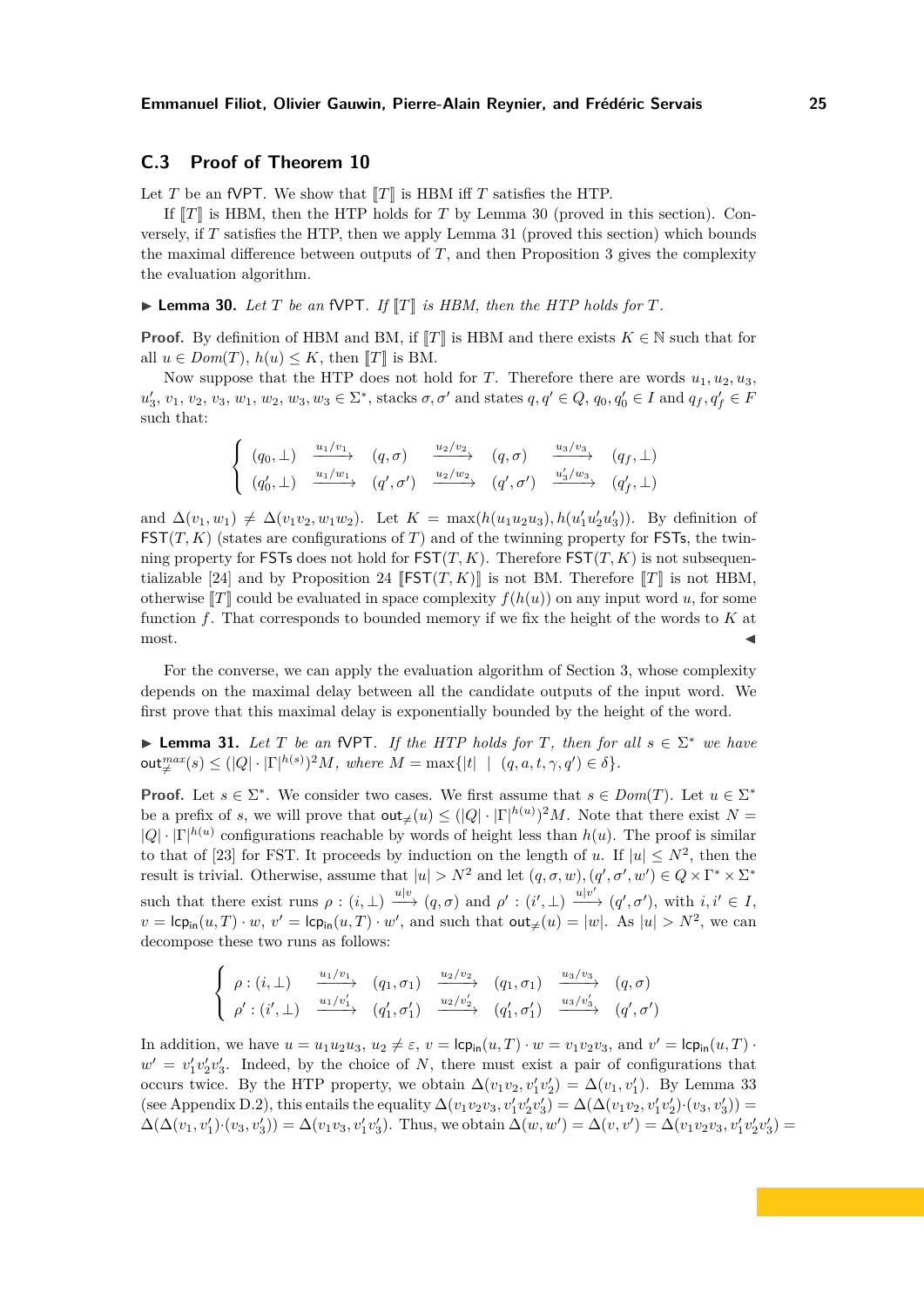$\Delta(v_1v_3, v'_1v'_3)$ . As  $v_1v_3$  and  $v'_1v'_3$  are possible output words for the input word  $u_1u_3$ , whose length is strictly smaller than |u|, we obtain  $|w| \leq \text{out}_{\neq}(u_1u_3)$  and the result holds by induction.

We now consider the second case:  $s \notin Dom(T)$ . Let *s'* be the longest prefix of *s* such that there exists  $s''$  such that  $s's'' \in Dom(T)$ . Since T is reduced (w.l.o.g., as explained in preliminaries), *s* ′ correspond to the longest prefix of *s* on which there exist a run of *T*. Therefore we have  $\text{out}^{\max}_{\neq}(s) \leq \text{out}^{\max}_{\neq}(s')$  and we can apply the proof of the first case (as *s*' is a prefix of a word that belongs to  $Dom(T)$  and we get  $out_{\neq}^{\max}(s') \leq (|Q| \cdot |\Gamma|^{h(s')})^2 M$ . Moreover,  $h(s') \leq h(s)$ , therefore  $\text{out}_{\neq}^{\max}(s) \leq \text{out}_{\neq}^{\max}(s') \leq (|Q| \cdot |\Gamma|^{h(s)})^2 M$  and we are  $\blacksquare$  done.

# <span id="page-26-0"></span>**D Quadratic Height Bounded Memory Evaluation**

## **D.1 Decidability of the matched twinning property**

**Lemma [13.](#page-10-1)** Let *T* be a fVPT. We construct in polynomial time a pushdown automaton with s counters <sup>2</sup> (one reversal) that accepts any word  $u = u_1 u_2 u_3 u_4$  that satisfies the premise of the MTP but such that  $\Delta(v_1v_3, w_1w_3) \neq \Delta(v_1v_2v_3v_4, w_1w_2w_3w_4)$  (i.e. the MTP is not verified). Therefore the MTP holds if and only if no word is accepted by the automaton. This can be checked in coNPTime [26].

The automaton simulates any two runs, and guesses the decomposition  $u_1u_2u_3u_4$  (it checks that the decomposition is correct by verifying that each run is in the same state after reading  $u_1$  and  $u_2$ , and in the same state after reading  $u_3$  and  $u_4$ ). With two counters it can check that  $|v_2v_4| = |w_2w_4|$ , if it is not the case then it accepts *u* (indeed the MTP is therefore not verified). The automaton checks that  $\Delta(v_1v_3, w_1w_3) \neq \Delta(v_1v_2v_3v_4, w_1w_2w_3w_4)$  with the hypothesis (checked in parallel) that  $|v_2v_4| = |w_2w_4|$ . Let  $A, B, C, D$  be four words with  $A = a_1 \dots a_l$ ,  $B = b_1 \dots b_m$ ,  $C = c_1 \dots c_n$ ,  $D = d_1 \dots d_p$ ,  $l \ge m$ . We show in Lemma [32](#page-26-1) below, that  $\Delta(A, B) \neq \Delta(C, D)$  holds if, and only if, at least one out of four simple conditions is true. For example, the first condition states that there exists *k* such that  $a_{l-k} \neq b_{l-k}$  and either (*i*)  $k \geq |C|$ , or (*ii*)  $c_{n-k} = d_{n-k}$ . The automaton guesses which condition holds and verifies it with the help of counters.

We detail how to check the first condition, the others can be checked with the same technique. The automaton guesses the value k and with two counters verifies that  $a_{l-k} \neq$  $b_{l-k}$  as follows. First it initializes both counters to  $l-k$  (e.g. with an epsilon loop that increments both counters). Then it counts the letters of both words *A* and *B* up to  $l - k$ and records  $a_{l-k}$  and  $b_{l-k}$  and verifies that they are not equal. Finally it must verify that either (*i*) or (*ii*) is satisfied. The verification of (*i*) is easy. To verify (*ii*), i.e.  $c_{n-k} = d_{n-k}$ , it uses two additional counters and proceeds similarly as for checking  $a_{l-k} \neq b_{l-k}$ , but checks equality instead of inequality.

<span id="page-26-1"></span>► **Lemma 32.** *Let*  $A, B, C, D \in \Sigma^*$ , *such that*  $A = a_1 ... a_l, B = b_1 ... b_m, C = c_1 ... c_n, D =$  $d_1 \ldots d_p$ , and  $l - m = n - p \geq 0$ . We have that  $\Delta(A, B) \neq \Delta(C, D)$  *if and only if one of the following conditions is satisfied:*

1. there exists k such that  $a_{l-k} \neq b_{l-k}$  and either (i)  $k \geq |C|$ , or (ii)  $c_{n-k} = d_{n-k}$ ; 2. there exists k such that  $c_{n-k} \neq d_{n-k}$  and either (i)  $k \geq |A|$ , or (ii)  $a_{l-k} = b_{l-k}$ ;

<sup>2</sup> The number *s* does not depend on the transducer *T*.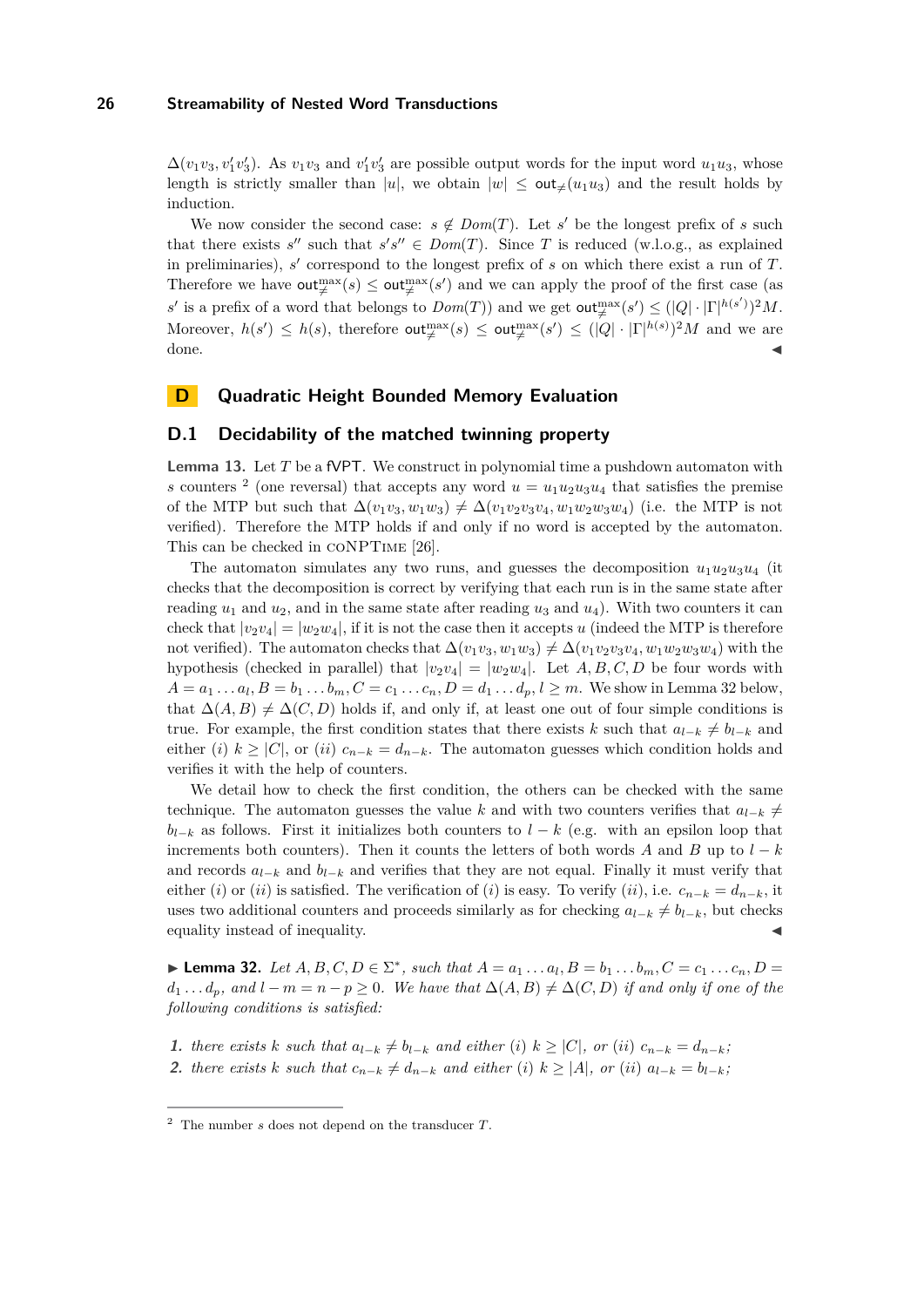- **3.** there exists k such that  $a_{l-k} \neq c_{n-k}$  and either (i)  $k < l-m$ , or (ii) there exists k' with  $a_{k'} \neq b_{k'}$  and  $k + k' \leq l$ ;
- **4.** *there exist k,k' such that*  $b_{m-k} \neq d_{p-k}$  *and*  $a_{k'} \neq b_{k'}$  *and*  $k + k' \leq m$ *.*

**Proof.** Let us define  $E = A \wedge B$  and  $F = C \wedge D$ , and also  $A', B', C', D' \in \Sigma^*$  such that  $A =$  $EA'$ ,  $B = EB'$ ,  $C = FC'$  and  $D = FD'$ , i.e.  $(A', B') = \Delta(A, B)$  and  $(C', D') = \Delta(C, D)$ .

We first prove that each condition implies  $\Delta(A, B) \neq \Delta(C, D)$ , i.e. that  $(A', B') \neq$  $(C', D')$ . If  $|A'| \neq |C'|$  or  $|B'| \neq |D'|$  then the result is immediate. Now, assume that  $|A'| = |C'|$  and  $|B'| = |D'|$ .

- **1.** By hypothesis we have  $a_{l-k} \neq b_{l-k}$  therefore  $|A'| \geq k+1$  (as  $a_{l-k} \in A'$ ) and  $|B'| \geq$  $k + 1 - (l - m)$  (as  $b_{l-k} \in B'$ ). Thus  $|C'| \geq k + 1$  and  $|D'| \geq k + m - l + 1$ . In particular, this implies that we are in case (*ii*) as  $|C| \geq |C'| \geq k + 1$ . We consider two cases: (*a*) if  $a_{l-k} \neq c_{n-k}$  we have  $A' \neq C'$  (because  $a_{l-k} \in A'$  and  $c_{n-k} \in C'$  and are at the same position in *A'* and *C'* as  $|A'| = |C'|$ , or (*b*) if  $a_{l-k} = c_{n-k}$  this means that  $b_{l-k} \neq d_{n-k}$  (because  $a_{l-k} \neq b_{l-k}$  and  $c_{n-k} = d_{n-k}$ ), and so  $B' \neq D'$  (because  $b_{l-k} \in B'$ and  $d_{n-k} \in D'$  because  $|B'| = |D'|$ .
- **2.** Similar to proof of 1.
- **3.** We prove that condition (*i*) implies  $\Delta(A, B) \neq \Delta(C, D)$ . Condition (*ii*) is proved similarly. We know that  $|A'| \geq |A| - |B| = l - m > k$  therefore  $a_{l-k} \in A'$ . Similarly,  $|C'| = |A'| > k$ , so  $c_{n-k} \in C'$ . By hypothesis  $a_{l-k} \neq c_{n-k}$ , therefore, as  $|A'| = |C'|$ , A<sup>*'*</sup> and *C* ′ differ on their *k*th letter from the right.
- **4.** Similar to proof of 3.

Now suppose that  $\Delta(A, B) \neq \Delta(C, D)$  and let us show that one of the conditions is satisfied. First note that if  $B' = \varepsilon$ , then *B* is a prefix of *A*, and thus  $|A'| = l - m$ . In particular, we obtain  $|A'| \leq |C'| \leq |C|$ . We call this property  $({\dagger_B})$ . Similarly,  $D' = \varepsilon$  entails  $|C'| \leq |A'| \leq |A|$ , what we denote by  $(\dagger_D)$ .

We prove the property by considering several cases:

- $|A'| > |C|$ : take  $k = |A'| 1$ , we have  $a_{l-k} \neq b_{l-k}$ . Note that  $b_{l-k}$  does not exist iff  $l - k > m$ , *i.e.*  $B' = \varepsilon$ . By property ( $\dagger_B$ ), this can not occur. In addition, by definition of *k*, we have  $k > |C|$  and thus condition 1.(*i*) is satisfied.
- $|C'|$  > |A|: take  $k = |C'| 1$ , we have  $c_{n-k} \neq d_{n-k}$  (as above,  $(\dagger_D)$  ensures that  $d_{l-k}$  is well defined) and  $k \geq |A|$ : condition 2*.*(*i*) is satisfied.
- $|A'| \leq |C|$  and  $|C'| \leq |A|$ :
	- $|A'| > |C'|$  (this implies  $|B'| > |D'|$ ): take  $k = |A'| 1$ , we have  $a_{l-k} \neq b_{l-k}$  and  $c_{n-k} = d_{n-k}$  (existence of  $b_{l-k}$  and  $d_{n-k}$  is ensured by (†*B*) and (†*D*)): condition 1*.*(*ii*) is satisfied.
	- $|C'|$  > |A'| (this implies  $|D'|$  > |B'|): take  $k = |C'| 1$ , then condition 2*.*(*ii*) is satisfied.
	- $|A'| = |C'|$  (this implies  $|B'| = |D'|$ ), we suppose  $A' \neq C'$  and prove that condition 3 holds (the case  $B' \neq D'$  is similar with condition 4 holding). Because  $A' \neq C'$  and they have the same size, there must be a  $k < |A'|$  with  $a_{l-k} \neq c_{n-k}$ , we consider two cases:
		- **∗**  $|A'|$  ≤  $|A| |B|$ , this implies that  $k < |A| |B| = l m$  therefore condition 3*.*(*i*) is satisfied.
		- **∗**  $|A'|$  >  $|A| |B|$ , take  $k' = l |A'| + 1$  (the first position of  $A'$  in  $A$ ). Then we have  $a_{k'} \neq b_{k'}$  and thus condition 3*.(ii)* is satisfied.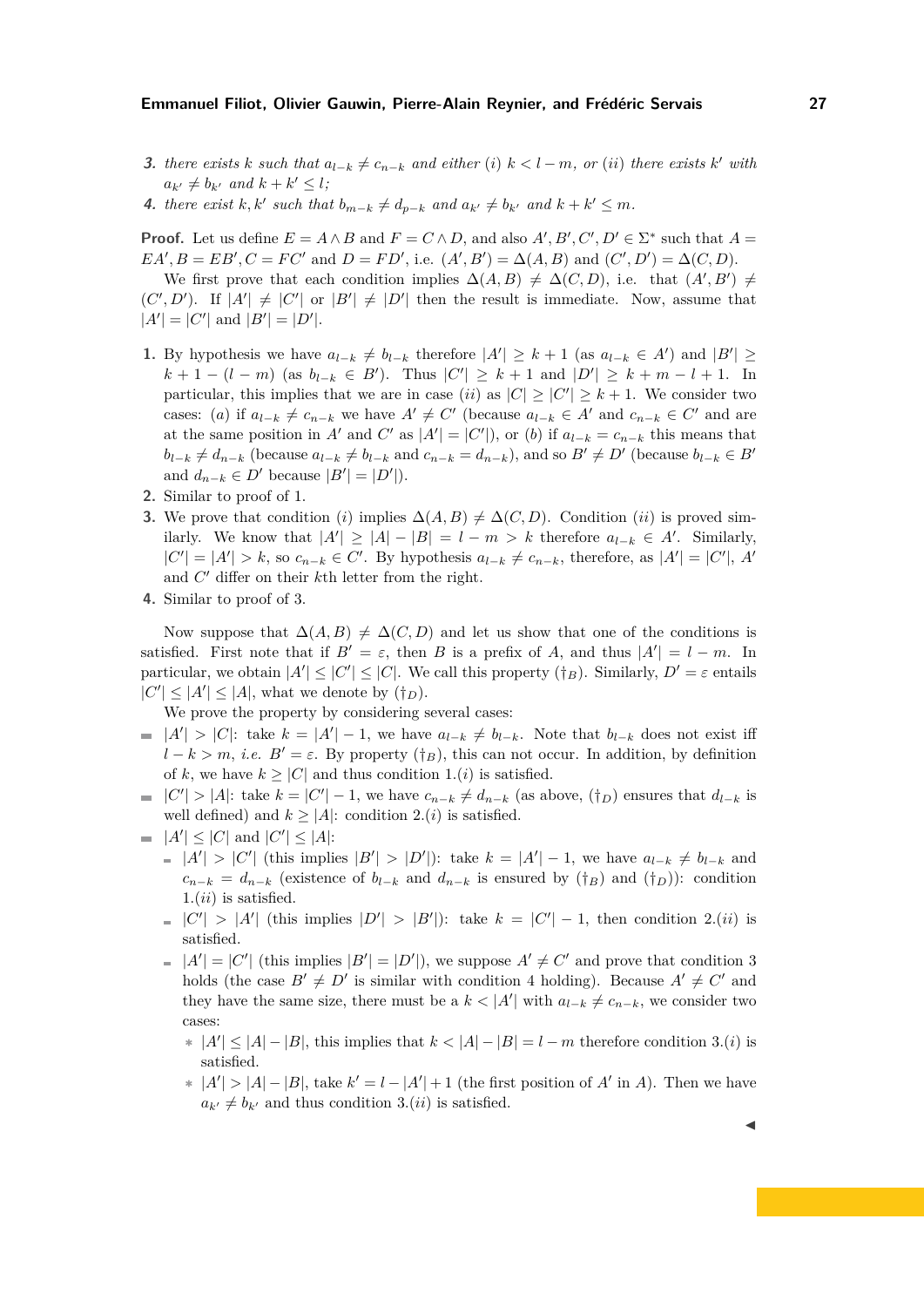# <span id="page-28-0"></span>**D.2 MTP is preserved by equivalent transducers**

In this section we prove Theorem [14.](#page-10-2) We extend the concatenation to pairs of words and denote it by  $\cdot$ , i.e.  $(u, v) \cdot (u', v') = (uu', vv')$ .

## **Proof of Theorem [14](#page-10-2)**

**Proof.** We assume that  $T_1$  is not twinned and show that  $T_2$  is not twinned either. By definition of the MTP there are two runs of the form

$$
\begin{cases}\n(i_1, \perp) \xrightarrow{u_1|v_1} (p_1, \sigma_1) \xrightarrow{u_2|v_2} (p_1, \sigma_1 \beta_1) \xrightarrow{u_3|v_3} (q_1, \sigma_1 \beta_1) \xrightarrow{u_4|v_4} (q_1, \sigma_1) \\
(i'_1, \perp) \xrightarrow{u_1|v'_1} (p'_1, \sigma'_1) \xrightarrow{u_2|v'_2} (p'_1, \sigma'_1 \beta'_1) \xrightarrow{u_3|v'_3} (q'_1, \sigma'_1 \beta'_1) \xrightarrow{u_4|v'_4} (q'_1, \sigma'_1)\n\end{cases}
$$

such that  $(q, \sigma_1)$  and  $(q', \sigma'_1)$  are co-accessible and  $\Delta(v_1v_3, v'_1v'_3) \neq \Delta(v_1v_2v_3v_4, v'_1v'_2v'_3v'_4)$ . We will prove that by pumping the loops on  $u_2$  and  $u_4$  sufficiently many times we will get a similar situation in  $T_2$ , proving that  $T_2$  is not twinned. It is easy to show that there exist  $k_2 > 0, k_1, k_3 \ge 0, w_i, w'_i \in \Sigma^*, i \in \{1, ..., 4\}$ , some states  $i_2, p_2, q_2, i'_2, p'_2, q'_2$  of  $T_2$  and some stack contents  $\sigma_2$ ,  $\beta_2$ ,  $\sigma'_2$ ,  $\gamma'_2$  of  $T_2$  such that we have the following runs in  $T_2$ :

$$
\begin{cases}\n(i_2, \perp) \xrightarrow{u_1 u_2^{k_1} |w_1} (p_2, \sigma_2) \xrightarrow{u_2^{k_2} |w_2} (p_2, \sigma_2 \beta_2) \xrightarrow{u_2^{k_3} u_3 u_4^{k_3} |w_3} (q_2, \sigma_2 \beta_2) \xrightarrow{u_4^{k_2} |w_4} (q_2, \sigma_2) \\
(i_2', \perp) \xrightarrow{u_1 u_2^{k_1} |w_1'} (p_2', \sigma_2') \xrightarrow{u_2^{k_2} |w_2'} (p_2', \sigma_2' \beta_2') \xrightarrow{u_2^{k_3} u_3 u_4^{k_3} |w_3'} (q_2', \sigma_2' \beta_2') \xrightarrow{u_4^{k_2} |w_4'} (q_2', \sigma_2')\n\end{cases}
$$

such that  $(q_1, \sigma_1)$  and  $(q_2, \sigma_2)$  are co-accessible with the same input word  $u_5$ , and  $(q'_1, \sigma'_1)$ and  $(q'_2, \sigma'_2)$  are co-accessible with the same input word  $u'_3$ . Now for all  $i \geq 0$ , we let

$$
V^{(i)} = v_1(v_2)^{k_1 + ik_2 + k_3} v_3(v_4)^{k_1 + ik_2 + k_3} \t W^{(i)} = w_1(w_2)^i w_3(w_4)^i
$$
  
\n
$$
V'^{(i)} = v'_1(v'_2)^{k_1 + ik_2 + k_3} v'_3(v'_4)^{k_1 + ik_2 + k_3} \t W'^{(i)} = w'_1(w'_2)^i w'_3(w'_4)^i
$$
  
\n
$$
D_1(i) = \Delta(V^{(i)}, V'^{(i)}) \t D_2(i) = \Delta(W^{(i)}, W'^{(i)})
$$

In other words,  $D_1(i)$  (resp.  $D_2(i)$ ) is the delay in  $T_1$  (resp.  $T_2$ ) accumulated on the input word  $u_1(u_2)^{k_1+ik_2+k_3}u_3(u_4)^{k_1+ik_2+k_3}$  by the two runs of  $T_1$  (resp.  $T_2$ ).

There is a relation between the words  $V^{(i)}$  and  $W^{(i)}$ . Indeed, since  $T_1$  and  $T_2$  are equivalent and  $(q_1, \sigma_1)$  and  $(q_2, \sigma_2)$  are both co-accessible by the same input word, for all  $i \geq 1$ , either  $V^{(i)}$  is a prefix of  $W^{(i)}$  or  $W^{(i)}$  is a prefix of  $V^{(i)}$ , i.e. there exist  $X \in \Sigma^*$  such that: for all  $i \geq 1$ ,  $V^{(i)} = W^{(i)}X$  or for all  $i \geq 1$   $V^{(i)}X = W^{(i)}$ . Similarly, there exists  $X' \in \Sigma^*$  such that for all  $i \geq 1$ ,  $V'(i) = W'(i)X'$  or for all  $i \geq 1$ ,  $V'(i)X' = W'(i)$ .

We now prove the following key result: for all  $i, j \geq 1$ ,

$$
D_1(i) \neq D_1(j) \implies D_2(i) \neq D_2(j)
$$

We consider two cases (the other ones being symmetric): for all  $\ell \geq 1$ ,  $V^{(\ell)} = W^{(\ell)}X$  and  $V'^{(\ell)} = W'^{(\ell)}X'$ . Then we have:

$$
\begin{array}{llll}\n\Delta(V^{(i)}, V'^{(i)}) & \neq & \Delta(V^{(j)}, V'^{(j)}) \\
\Rightarrow & \Delta(W^{(i)}X, W'^{(i)}X') & \neq & \Delta(W^{(j)}X, W'^{(j)}X') \\
\Rightarrow & \Delta(\Delta(W^{(i)}, W'^{(i)}) \cdot (X, X')) & \neq & \Delta(\Delta(W^{(j)}, W'^{(j)}) \cdot (X, X')) \quad \text{(Lemma 33)} \\
\Rightarrow & \Delta(W^{(i)}, W'^{(i)}) & \neq & \Delta(W^{(j)}, W'^{(j)})\n\end{array}
$$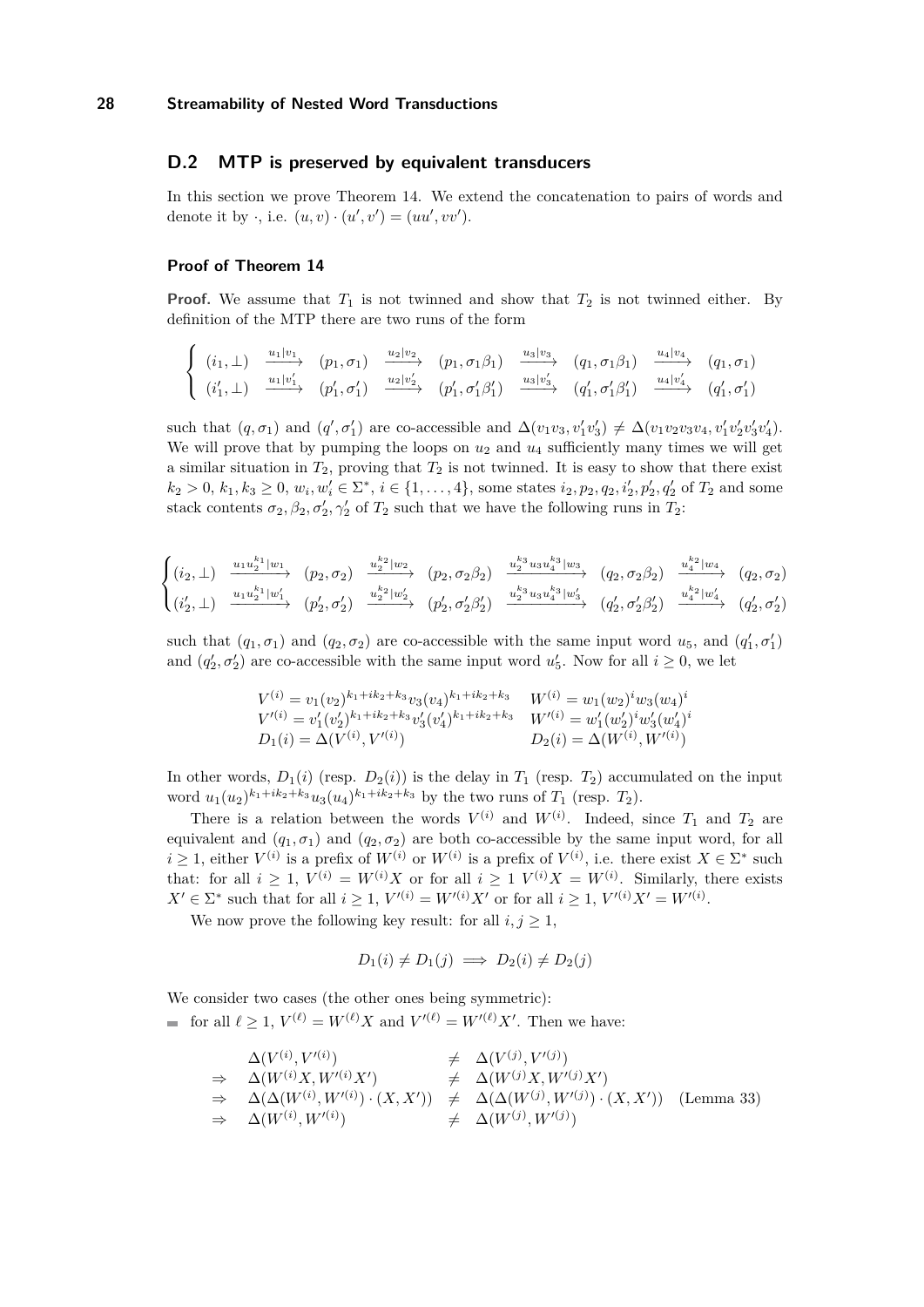for all  $\ell \geq 1$ ,  $V^{(\ell)} = W^{(\ell)}X$  and  $V'^{(\ell)}X' = W'^{(\ell)}$ . Then we have:

| $\Delta(V^{(i)}, V'^{(i)})$                                                                                                    | $\neq \Delta(V^{(j)}, V'^{(j)})$                                                                                                            |            |
|--------------------------------------------------------------------------------------------------------------------------------|---------------------------------------------------------------------------------------------------------------------------------------------|------------|
| $\Rightarrow \Delta(W^{(i)}X, V'^{(i)})$                                                                                       | $\neq \Delta(W^{(j)}X, V^{(j)})$                                                                                                            |            |
| $\Rightarrow \Delta(\Delta(W^{(i)}, V'^{(i)}) \cdot (X, \epsilon)) \neq \Delta(\Delta(W^{(j)}, V'^{(j)}) \cdot (X, \epsilon))$ |                                                                                                                                             | (Lemma 33) |
| $\Rightarrow \Delta(W^{(i)}, V'^{(i)})$                                                                                        | $\neq \Delta(W^{(j)}, V^{(j)})$                                                                                                             |            |
|                                                                                                                                | $\Rightarrow \Delta(\Delta(W^{(i)}, V'^{(i)}) \cdot (\epsilon, X')) \neq \Delta(\Delta(W^{(j)}, V'^{(j)}) \cdot (\epsilon, X'))$ (Lemma 34) |            |
| $\Rightarrow \Delta(W^{(i)}, V'^{(i)}X')$                                                                                      | $\neq \Delta(W^{(j)}, V'^{(j)}X')$                                                                                                          | (Lemma 33) |
| $\Rightarrow \Delta(W^{(i)}, W^{(i)})$                                                                                         | $\neq \Delta(W^{(j)}, W^{(j)})$                                                                                                             |            |

Now by Lemma [36,](#page-30-0) since  $\Delta(v_1v_3, v'_1v'_3) \neq \Delta(v_1v_2v_3v_4, v'_1v'_2v'_3v'_3)$ , there exists  $i_0 \geq 1$  such that for all  $i, j \geq i_0$ , if  $i \neq j$  then  $\Delta(v_1(v_2)^iv_3(v_4)^i, v'_1(v'_2)^iv'_3(v'_4)^i) \neq \Delta(v_1(v_2)^jv_3(v_4)^j, v'_1(v'_2)^jv'_3(v'_4)^j)$ . In particular since  $k_2 \geq 1$ , we have  $D_1(i) \neq D_1(j)$  for all  $i, j \geq i_0$  and  $i \neq j$ . By the last intermediate result, we get  $D_2(i_0) \neq D_2(i_0 + 1)$ . Therefore the MTP does not hold for  $T_2$ .

<span id="page-29-0"></span>► **Lemma 33.** *For all*  $u, u', v, v' \in \Sigma^*$ ,  $\Delta(uu', vv') = \Delta(\Delta(u, v) \cdot (u', v'))$ *.* 

**Proof.** Let  $X = uu' \wedge vv'$  and  $Y = u \wedge v$ . There exists  $A, B, C, D$  such that  $A \wedge B = \epsilon$ ,  $C \wedge D = \epsilon$ , and:

$$
uu' = XA
$$
  
\n
$$
vv' = XB
$$
  
\n
$$
\Delta(uu', vv') = (A, B) \quad \Delta(u, v) = (C, D)
$$

We have necessarily  $|X| > |Y|$  since X is the longest common prefix of *uu'* and *vv'* and Y is the longest common prefix of *u* and *v*. Now we have  $YCu' = XA$  and  $YDv' = XB$ , i.e.  $Cu' = Y^{-1}XA$  and  $Dv' = Y^{-1}XB$ . Since  $A \wedge B = \epsilon$ , we have  $\Delta(Cu', Dv') = (A, B)$ , i.e.  $\Delta(\Delta(u, v) \cdot (u', v')) = (A, B) = \Delta(uu', vv')$  $\blacksquare$ ).

<span id="page-29-1"></span>► **Lemma 34.** *For all*  $u, u', v, v', w, w' \in \Sigma^*$ *, we have* 

$$
\Delta(\Delta(u, u') \cdot (w, w')) = \Delta(\Delta(v, v') \cdot (w, w')) \text{ iff } \Delta(u, u') = \Delta(v, v')
$$

**Proof.** There exists *A, B, C, D* and *X, Y* such that:

$$
\Delta(u, u') = (A, B) \quad \Delta(v, v') = (C, D) \quad u = XA \quad u' = XB \quad v = YC \quad v' = YD
$$

Let also  $E, F, G, H$  such that  $\Delta(Aw, Bw') = (E, F)$  and  $\Delta(Cw, Dw') = (G, H)$ . Clearly, if  $A = C$  and  $B = D$ , we have  $E = G$  and  $F = H$ .

Conversely, suppose that  $A \neq C$  (the case  $B \neq D$  is symmetric). We show that  $E \neq G$ or  $F \neq H$ . By definition of the delay, we know that  $A \wedge B = \epsilon$ , and  $C \wedge D = \epsilon$ . Therefore we have the following cases, for some words  $A', B', C', D'$  and letters  $a, b, c, d$  such that  $a \neq b$ and  $c \neq d$ :

- **1.**  $A = aA'$  and  $B = bB'$ ,  $C = cC'$  and  $D = dD'$  for some  $A', B', C', D'$ . Therefore  $\Delta(Aw, Bw') = (Aw, Bw') = (E, F)$  and  $\Delta(Cw, Dw') = (Cw, Dw') = (G, H)$ . Since  $A \neq C$ , we get  $E \neq G$ ;
- **2.**  $A = aA'$  and  $B = bB'$ , and  $D = \epsilon$ . Therefore  $\Delta(Aw, Bw') = (Aw, Bw') = (E, F)$  and  $\Delta(Cw, Dw') = \Delta(Cw, w') = (G, H)$ . We have necessarily  $|H| \leq |w'|$ . Since  $B \neq \epsilon$ , we have  $|F| = |Bw'| > |w'| \ge |H|$ . Therefore  $F \ne H$ ;
- **3.**  $A = aA'$  and  $B = bB'$  and  $C = \epsilon$ . We can apply the same argument as case 2;
- **4.**  $A = \epsilon$  and  $C = cC'$  and  $D = dD'$ . This case is symmetric to case 2;
- **5.**  $B = \epsilon$  and  $C = cC'$  and  $D = dD'$ . This case is symmetric to case 2;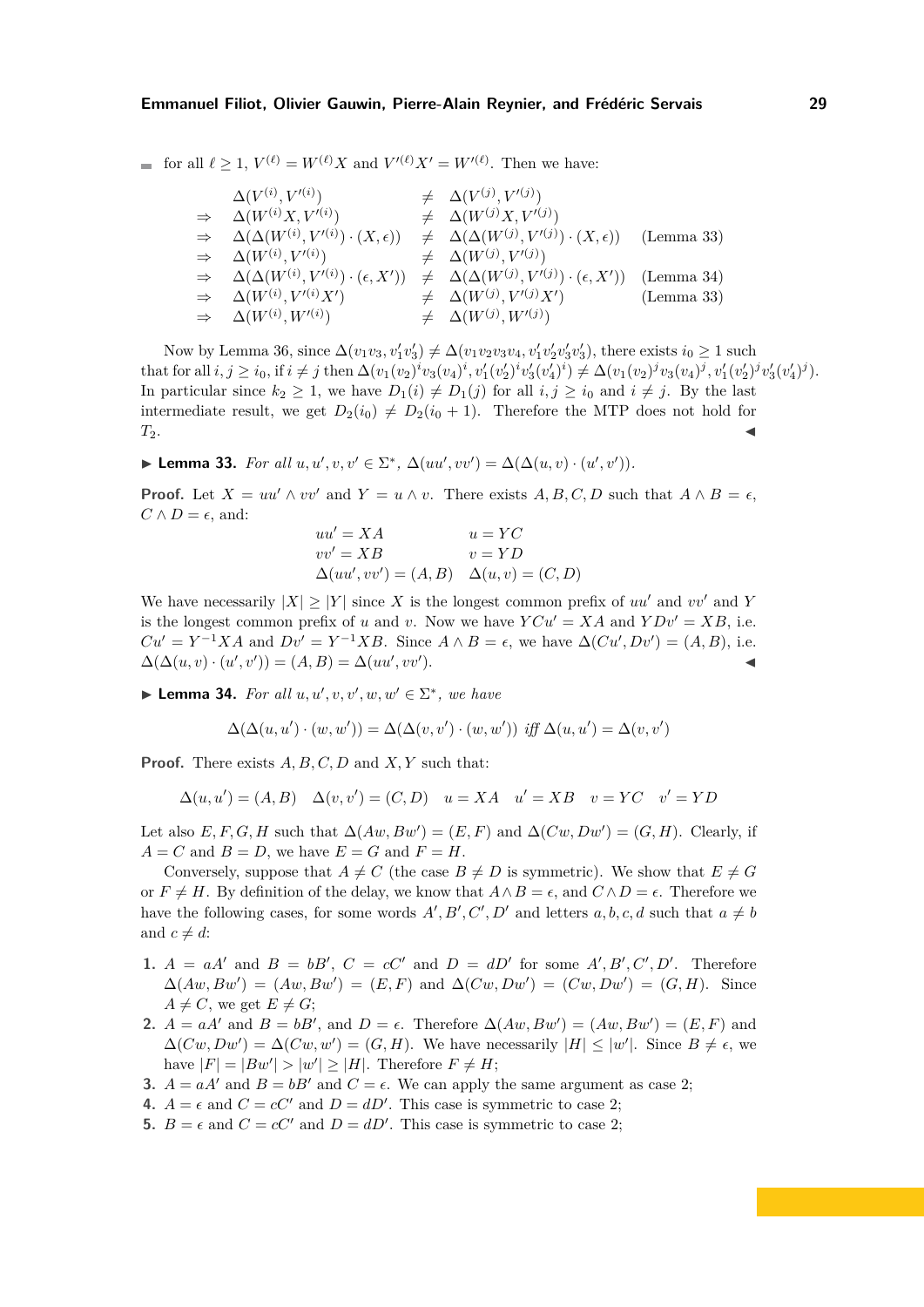- **6.**  $A = \epsilon$  and  $C = \epsilon$ . This case is not possible since we have assumed  $A \neq C$ ;
- **7.**  $A = \epsilon$  and  $D = \epsilon$  ( $C \neq \epsilon$ ). We have  $\Delta(Aw, Bw') = \Delta(w, Bw')$  and  $\Delta(Cw, Dw') =$  $\Delta(Cw, w')$ . Suppose that  $E = G$  and  $F = H$ . Then there exists  $Z, Z'$  such that  $w = ZE$ ,  $Bw' = ZF$ ,  $Cw = Z'E$  and  $w' = Z'F$ . Therefore  $Bw' = BZ'F = ZF$ , and  $BZ' = Z$ , so that  $w = BZ'E$  and  $Cw = CBZ'E = Z'E$ , i.e.  $CB = \epsilon$ , which contradicts  $C \neq \epsilon$ ;
- **8.**  $B = \epsilon$  and  $C = \epsilon$ . This case is symmetric to the previous case;
- **9.**  $B = \epsilon$  and  $D = \epsilon$ . Then we have  $\Delta(Aw, Bw') = \Delta(Aw, w')$  and  $\Delta(Cw, Dw') =$  $\Delta(Cw, w')$ . Again suppose that  $E = G$  and  $F = H$ , therefore there exists  $Z, Z'$  such that  $Aw = ZE$ ,  $w' = ZF$ ,  $Cw = Z'E$  and  $w' = Z'F$ . Therefore  $Z = Z'$ , which implies  $Aw = Cw$ . This contradicts  $A \neq C$ .
	- ◭
- <span id="page-30-1"></span>► **Lemma 35.** *Let*  $v_1, v_2, v_3, v_4, w_1, w_2, w_3, w_4 \in \Sigma^*$  *and for all*  $i \ge 0$ *, let*

$$
V^{(i)} = v_1(v_2)^i v_3(v_4)^i \qquad W^{(i)} = w_1(w_2)^i w_3(w_4)^i.
$$

*If there exist*  $K \geq 0$  *and*  $X \in \Sigma^*$  *such that for all*  $i \geq K$ *,*  $V^{(i)} = W^{(i)}X$ *, then for all*  $i \geq 0$ *,*  $V^{(i)} = W^{(i)}X$ .

**Proof.** First note that we have  $|v_2v_4| = |w_2w_4|$ , this is a straight consequence from the fact that for all  $i \geq K$ ,  $V^{(i)} = W^{(i)}X$ . We consider two cases:

- $|v_2| \neq |v_4|$ : in that case we can show that the primitive roots of  $v_2, v_4, w_2, w_4$  are conjugate (see for example [25]) and therefore have the same length. Therefore we can apply Theorem 1 of [27] which yields the result.
- $|v_2| = |v_4|$ : in that case we also have  $|w_2| = |w_4|$ , and suppose  $|v_1| \ge |w_1|$  (the case  $|v_1|$  <  $|w_1|$  is similar). There exists  $Y \in \Sigma^*$ , such that for any  $i \geq K$  we have  $v_1v_2^i = w_1w_2^iY$ and  $Yv_3v_4^i = w_3w_4^iX$ . Therefore we can apply Theorem 2 of [27] which shows that these equalities hold for any *i*. For any *i* we have  $V^{(i)} = v_1 v_2^i v_3 v_4^i = w_1 w_2^i Y v_3 v_4^i =$  $w_1 w_2$ <sup>*i*</sup> $w_3 w_4$ <sup>*i*</sup> $X = W$ <sup>(*i*</sup>)</sub> $X$ .

$$
\blacktriangleleft
$$

<span id="page-30-0"></span>► **Lemma 36.** *Let*  $v_1, v_2, v_3, v_4, w_1, w_2, w_3, w_4 \in \Sigma^*$  *and for all*  $i \ge 0$ *, let* 

$$
V^{(i)} = v_1(v_2)^i v_3(v_4)^i \qquad W^{(i)} = w_1(w_2)^i w_3(w_4)^i.
$$

 $If \Delta(V^{(0)}, W^{(0)}) \neq \Delta(V^{(1)}, W^{(1)})$ , then there exists  $i_0 \geq 1$  such that for all  $i, j \geq i_0$ , if  $i \neq j$  $then \Delta(V^{(i)}, W^{(i)}) \neq \Delta(V^{(j)}, W^{(j)})$ .

**Proof.** First note that since  $\Delta(V^{(0)}, W^{(0)}) \neq \Delta(V^{(1)}, W^{(1)})$ , we clearly have  $|v_2v_4| \neq \epsilon$  or  $|w_2w_4| \neq \epsilon$ , We write  $u \preceq v$  if *u* is a prefix of *v*, and *u*||*v* if *u* and *v* are incomparable, i.e.  $u \wedge v = \epsilon$ . We consider several cases:

1. there is  $K \geq 1$  such that for all  $i \geq K$ ,  $V^{(i)} \preceq W^{(i)}$  or  $W^{(i)} \preceq V^{(i)}$ . Consider the lengths of  $V^{(i)}$  and  $W^{(i)}$ . When *K* is large enough, one of  $V^{(i)}$  and  $W^{(i)}$  is always the prefix of the other, for  $i \geq K$ :  $V^{(i)} \preceq W^{(i)}$  if  $|v_2v_4| \leq |w_2w_4|$ , and  $W^{(i)} \preceq V^{(i)}$ otherwise. Let us assume that  $|v_2v_4| \leq |w_2w_4|$ , i.e., for all  $i \geq K$ , there exists  $X_i$  such that  $W^{(i)} = V^{(i)}X_i$ . The other case is symmetric. We have  $|W^{(i+1)}| - |W^{(i)}| = |w_2w_4|$  $|V^{(i+1)}| + |X_{i+1}| - |V^{(i)}| - |X_i|$ , i.e.  $|w_2w_4| = |V^{(i)}| + |v_2v_4| + |X_{i+1}| - |V^{(i)}| - |X_i|$ , i.e.  $|X_{i+1}| - |X_i| = |w_2w_4| - |v_2v_4|$ . We again consider several cases: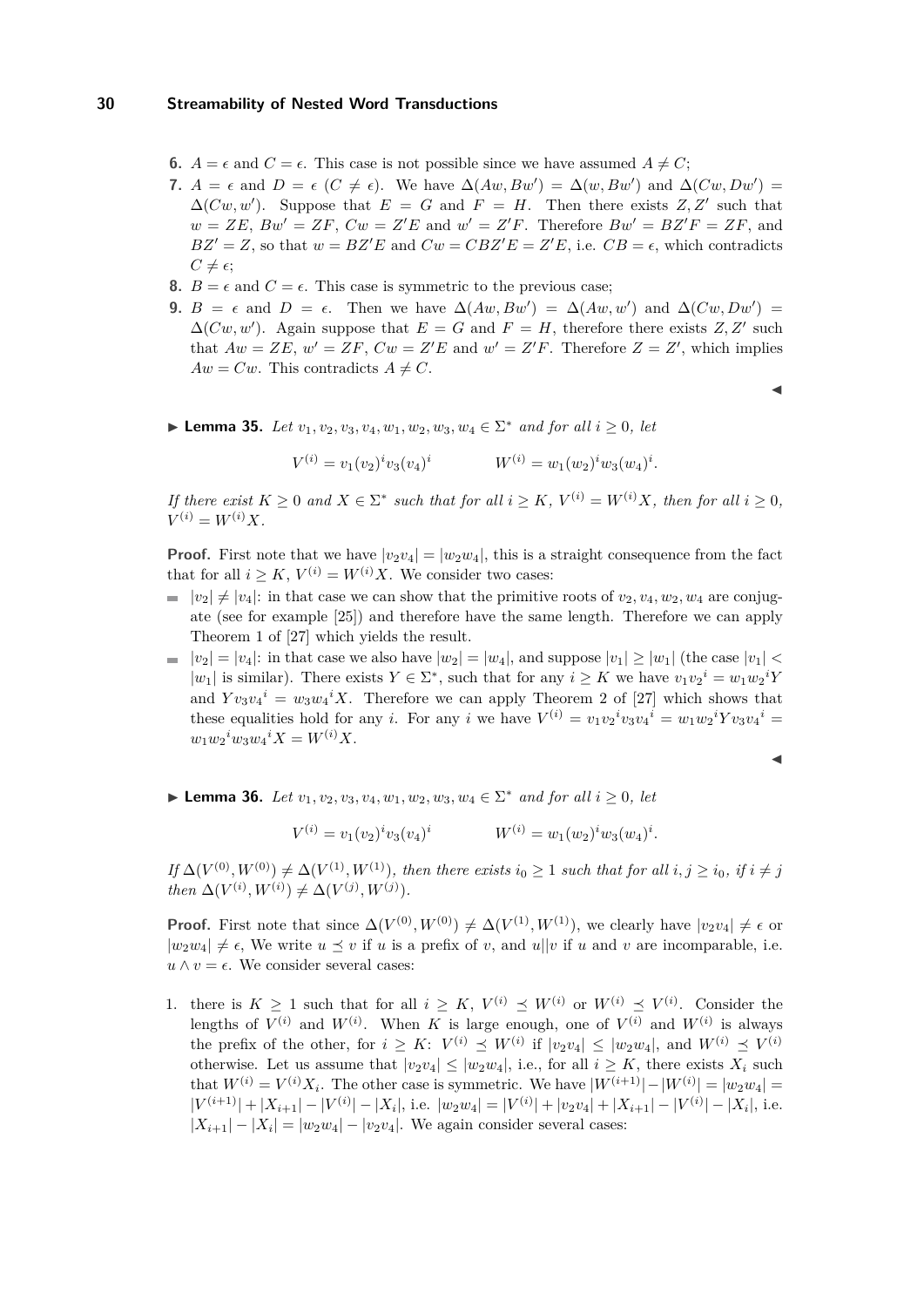- 1.1  $|w_2w_4| > |v_2v_4|$ . We have  $|X_K| < |X_{K+1}| < |X_{K+2}| \dots$ , and by definition of the delay,  $\Delta(V^{(i)}, W^{(i)}) = (\epsilon, X_i)$ . Therefore the delay always increases in size as *i* icreases and we get the result;
- 1.2  $|w_2w_4| = |v_2v_4|$ . We show that this case is not possible. Indeed, it implies that  $|X_K| = |X_{K+1}| = |X_{K+2}| \dots$  Therefore by definition of  $V^{(i)}$  and  $W^{(i)}$ , there exists *K*<sup>′</sup> ≥ *K* and *X* ∈  $\Sigma^*$  such that *X* = *X<sub>K'</sub>* = *X<sub>K'+1</sub>* = *X<sub>K'+2</sub>* . . . . By Lemma [35,](#page-30-1) we get  $W^{(0)} = V^{(0)}X$  and  $W^{(1)} = V^{(1)}X$ , which contradicts  $\Delta(W^{(0)}, V^{(0)}) \neq \Delta(W^{(1)}, V^{(1)})$ .
- 2. for all  $K \geq 1$ , there is  $i \geq K$  such that  $V^{(i)}||W^{(i)}$ . We show in this case that one of the two components of the delay always increases in size when *i* increases. We consider several cases depending on where the first difference between  $V^{(i)}$  and  $W^{(i)}$  occurs. The cases we consider also depend on *K*. In particular, by taking a large *K* it can reduce the number of cases we have to consider. For some  $\alpha_1, \alpha_2, \alpha_3 \in \Sigma^*$  and  $a, b \in \Sigma$  such that  $a \neq b$ , and for a *K* large enough, one of the following condition holds:
	- 2.1 there is  $i \geq K$  such that  $v_1(v_2)^i = \alpha_1 a \alpha_2$  and  $w_1(w_2)^i = \alpha_1 b \alpha_3$ , as illustrated below.

$$
\begin{array}{|c|c|}\n\hline\nv_1(v_2)^i & v_3(v_4)^i \\
\hline\n\hline\n\alpha_1 & a \alpha_2 \\
\hline\n\alpha_2 & \\
\hline\n\alpha_3 & \\
\hline\nw_1(w_2)^i & w_3(w_4)^i\n\end{array}
$$
  $V^{(i)}$ 

Then for all  $j \geq i$ :

$$
\Delta(V^{(j)}, W^{(j)}) = (a\alpha_2(v_2)^{j-i}v_3(v_4)^j, b\alpha_3(w_2)^{j-i}w_3(w_4)^j)
$$

Since  $|v_2v_4| \neq \epsilon$  or  $|w_2w_4| \neq \epsilon$ , some of the two components of the delays is always increasing in size as *j* icreases, which proves the result;

2.2  $w_2 = \epsilon$  and  $v_1 = \alpha_1 a \alpha_2$  and there is  $i \geq K$  such that  $w_1 w_3 (w_4)^i = \alpha_1 b \alpha_3$ , as illustrated below.



Then for all  $j \geq i$ :

$$
\Delta(V^{(j)}, W^{(j)}) = (a\alpha_1 v_2^j v_3(v_4)^j, b\alpha_3(w_4)^{j-i})
$$

Since  $v_2v_4 \neq \epsilon$  or  $w_4 \neq \epsilon$ , one of the two components of the delays is always increaing in size;

2.3 there is  $i \geq K$  such that  $v_1(v_2)^i = \alpha_1 a \alpha_2$  and  $w_1(w_2)^i w_3 = \alpha_1 b \alpha_3$ , with  $|\alpha_1| \geq |v_1|$ and  $|\alpha_1| \ge |w_1(w_2)^i|$  (otherwise it is case 2.1). We also assume that  $w_2 \ne \epsilon$  (otherwise it can be proved similarly as case 2.1). Therefore  $v_2 \neq \epsilon$ . This case is illustrated below: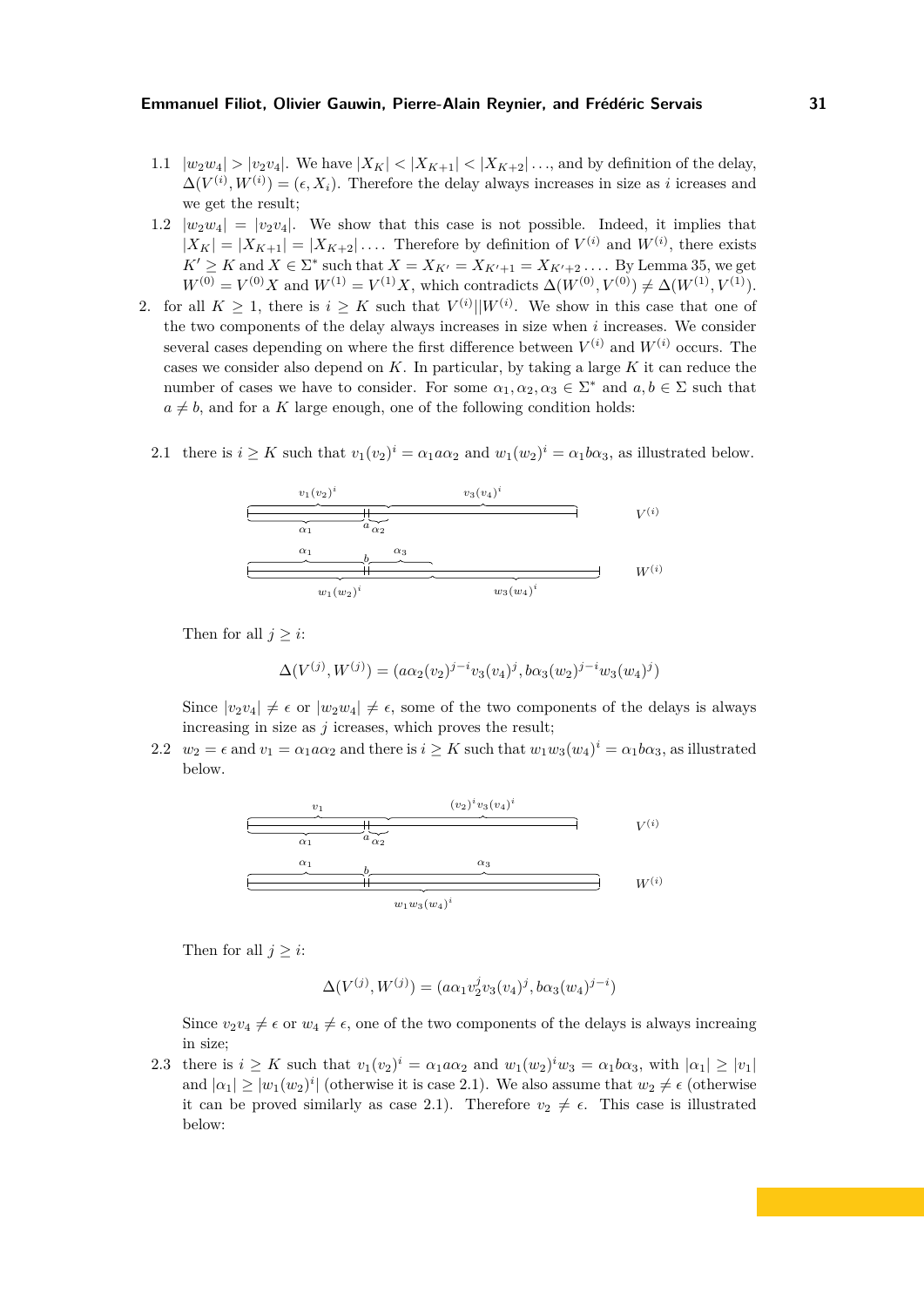

We have taken *K* large enough, so that  $v_2^i$  and  $w_2^i$  have a common factor of length at least  $|v_2| + |w_2|$ . The strong theorem of Fine and Wilf [28] implies that the primitive roots of  $v_2$  and  $w_2$  are conjugate: there are  $t_1, t_2 \in \Sigma^*$  and  $n, p \ge 1$  such that  $v_2 = (t_1 t_2)^n$  and  $w_2 = (t_2 t_1)^p$ . It can be shown (see for instance [25]) that we can choose  $t_1$  and  $t_2$  such that there exist  $k_1, k_2 \geq 0$  verifying:

$$
v_1 = (v_1 \wedge w_1)(t_2 t_1)^{k_1} t_2 \qquad w_1 = (v_1 \wedge w_1)(t_2 t_1)^{k_2}
$$

Let  $\alpha'_1$  be such that  $\alpha_1 = w_1(w_2)^i \alpha'_1$ . There exist  $k_3$ , X and Y such that  $\alpha'_1 =$  $(t_2t_1)^{k_3}X$  with  $t_2t_1 = XaY$ , and  $w_3 = \alpha'_1b\alpha_3$ , as illustrated below (we assume that  $|w_1|$  <  $|v_1|$  on the picture).



We have for all  $j \geq i$ :

$$
\begin{array}{rcl}\n&\Delta(V^{(j)},W^{(j)}) \\
&=&\Delta(v_1(v_2)^jv_3(v_4)^j,w_1(w_2)^jw_3(w_4)^j) \\
&=&\Delta((v_1\wedge w_1)(t_2t_1)^{k_1}t_2(t_1t_2)^{jn}v_3(v_4)^j,w_1(w_2)^jw_3(w_4)^j) \\
&=&\Delta((v_1\wedge w_1)t_2(t_1t_2)^{k_1+jn}v_3(v_4)^j,w_1(w_2)^jw_3(w_4)^j) \\
&=&\Delta((v_1\wedge w_1)t_2(t_1t_2)^{k_1+jn}v_3(v_4)^j,(v_1\wedge w_1)(t_2t_1)^{k_2}(w_2)^jw_3(w_4)^j) \\
&=&\Delta(t_2(t_1t_2)^{k_1+jn}v_3(v_4)^j,(t_2t_1)^{k_2+jp}w_3(w_4)^j) \\
&=&\Delta((t_2t_1)^{k_1+jn}t_2v_3(v_4)^j,(t_2t_1)^{k_2+jp}w_3(w_4)^j)\n\end{array}
$$

We now consider the following subcases:

2.3.1  $|v_2| > |w_2|$ . As a consequence,  $n > p$ , and we can assume that *K* is big enough, so that  $k_1 - k_2 + j(n - p) > 0$ . We get:

$$
\begin{array}{rcl}\n\Delta(V^{(j)},W^{(j)}) &=& \Delta((t_2t_1)^{k_1-k_2+j(n-p)}t_2v_3(v_4)^j,w_3(w_4)^j) \\
&=& \Delta((t_2t_1)^{k_1-k_2+j(n-p)}t_2v_3(v_4)^j,\alpha_1'b\alpha_3(w_4)^j) \\
&=& \Delta((t_2t_1)^{k_1-k_2+j(n-p)}t_2v_3(v_4)^j,(t_2t_1)^{k_3}Xb\alpha_3(w_4)^j)\n\end{array}
$$

We can take *j* such that  $k_1 - k_2 + j(n - p) > k_3$ , and therefore we finally have:

$$
\begin{array}{lll} & \Delta(V^{(j)},W^{(j)}) \\ = & \Delta((t_2t_1)^{k_1-k_2+j(n-p)-k_3}t_2v_3(v_4)^j,Xb\alpha_3(w_4)^j) \\ = & \Delta(XaY(t_2t_1)^{k_1-k_2+j(n-p)-k_3-1}t_2v_3(v_4)^j,Xb\alpha_3(w_4)^j) \\ = & (aY(t_2t_1)^{k_1-k_2+j(n-p)-k_3-1}t_2v_3(v_4)^j,b\alpha_3(w_4)^j) \end{array}
$$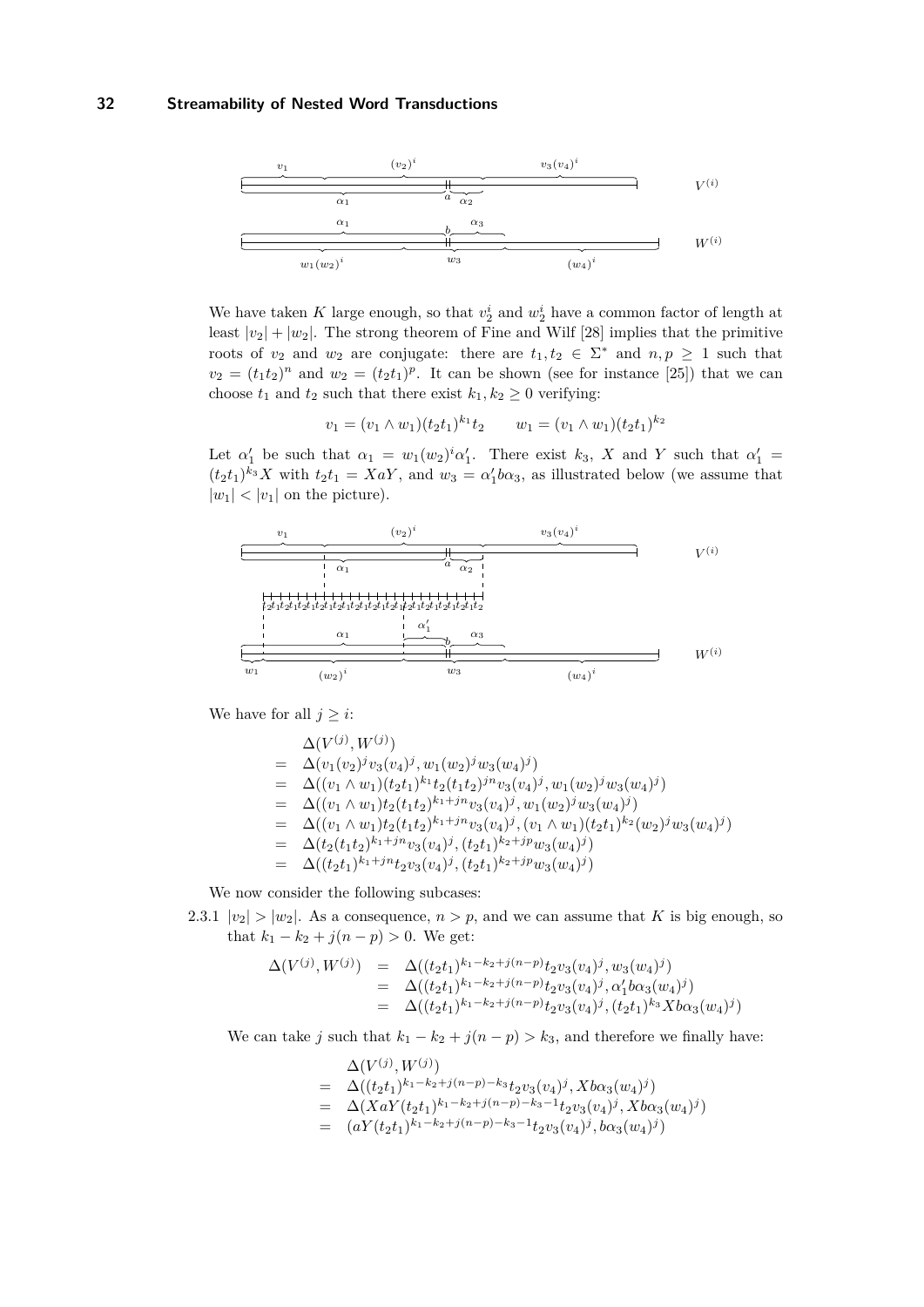Since  $t_2 t_1 \neq \epsilon$ , we get that the first component of the delay always increases in size when *j* increases;

- 2.3.2  $|v_2| < |w_2|$ . We can take K large enough such that this case never happens, i.e.  $(v_2)^i$  and  $w_3$  do not overlap.
- 2.3.3  $|v_2| = |w_2|$ . Therefore  $n = p$ , and we have for all  $j \geq i$ .

$$
\Delta(V^{(j)}, W^{(j)}) = \Delta((t_2t_1)^{k_1}t_2v_3(v_4)^j, (t_2t_1)^{k_2}w_3(w_4)^j)
$$

As case 2.3.1, since by hypothesis there is an overlap between  $(v_2)^i$  and  $w_3$ , we have  $k_1 > k_2 + k_3$ , and we get:

$$
\Delta(V^{(j)}, W^{(j)}) = \Delta((t_2 t_1)^{k_1 - k_2} t_2 v_3 (v_4)^j, w_3 (w_4)^j)
$$
  
\n
$$
= \Delta((t_2 t_1)^{k_1 - k_2} t_2 v_3 (v_4)^j, (t_2 t_1)^{k_3} X b \alpha_3 (w_4)^j)
$$
  
\n
$$
= \Delta((t_2 t_1)^{k_1 - k_2 - k_3} t_2 v_3 (v_4)^j, X b \alpha_3 (w_4)^j)
$$
  
\n
$$
= \Delta(X a Y (t_2 t_1)^{k_1 - k_2 - k_3 - 1} t_2 v_3 (v_4)^j, X b \alpha_3 (w_4)^j)
$$
  
\n
$$
= (a Y (t_2 t_1)^{k_1 - k_2 - k_3 - 1} t_2 v_3 (v_4)^j, b \alpha_3 (w_4)^j)
$$

Therefore if  $v_4 \neq \epsilon$  and  $w_4 \neq \epsilon$ , we are done as one of the two components of the delay will increase in size when *j* increases. If  $v_4 = w_4 = \epsilon$  we can explicitly give the form of  $\Delta(V^{(0)}, W^{(0)})$  and  $\Delta(V^{(1)}, W^{(1)})$ :

$$
\Delta(V^{(0)}, W^{(0)}) = \Delta((t_2t_1)^{k_1}t_2v_3, (t_2t_1)^{k_2+k_3}Xb\alpha_3)
$$
  
\n
$$
= \Delta((t_2t_1)^{k_1-k_2-k_3}t_2v_3, Xb\alpha_3)
$$
  
\n
$$
= \Delta((t_2t_1)^{k_1}t_2(t_1t_2)^n v_3, (t_2t_1)^{k_2+k_3+n}Xb\alpha_3)
$$
  
\n
$$
= \Delta(V^{(1)}, W^{(1)})
$$

This is excluded by hypothesis, so this case is not possible.

2.4 the other cases (the first difference occurs between  $(v_2)^i$  and  $(w_4)^i$ , or between  $v_3$  and  $w_3$ , or between  $v_3$  and  $(w_4)^i$ , or between  $(v_4)^i$  and  $(w_4)^i$ ) are proved similarly as case 2.3 by decomposing the words as power of their primitive roots. For instance, if the first difference occurs between  $v_3$  and  $w_3$ , then either  $v_2 = w_2 = \epsilon$  and it is the same as case 2.1, or  $v_2 \neq \epsilon$  and  $w_2 = \epsilon$  but we can take *K* large enough so that this case is impossible, or  $v_2 \neq \epsilon$  and  $w_2 \neq \epsilon$ . In this latter case we can take *K* large enough so that the primitive roots of  $v_2$  and  $w_2$  are conjugate. We have again to distinguish several cases on the relative lengths of  $v_2$  and  $w_2$  (as for 2.3) but the proofs are similar. Similar techniques were already applied to prove that functionality is decidable for VPTs [25].

# **D.3 Proof of Theorem [16](#page-11-0)**

We can use the same proof as the proof of back direction of Theorem [10,](#page-8-1) the only difference is the lemma that bounds the maximal difference between outputs of *T*.

We prove the following lemma, which states that the MTP implies that in the evaluation algorithm, the delays stored by the algorithm can be bounded linearly in the height of the input word.

► **Lemma 37.** *Let*  $T$  *be an* fVPT*. If the MTP holds for*  $T$ *, then for any word*  $s \in \Sigma^*$ *, we have*  $\mathsf{out}^{max}_{\neq}(s) \leq (h(s)+1) \cdot \left( (|Q| \cdot |\Gamma|^{ |Q |^4 })^2 + 1 \right) \cdot M, \textit{ where } M = \max \{ |t| \hspace{0.5mm}| \hspace{0.5mm} (q, a, t, \gamma, q') \in \delta \}.$ 

$$
\blacktriangleleft
$$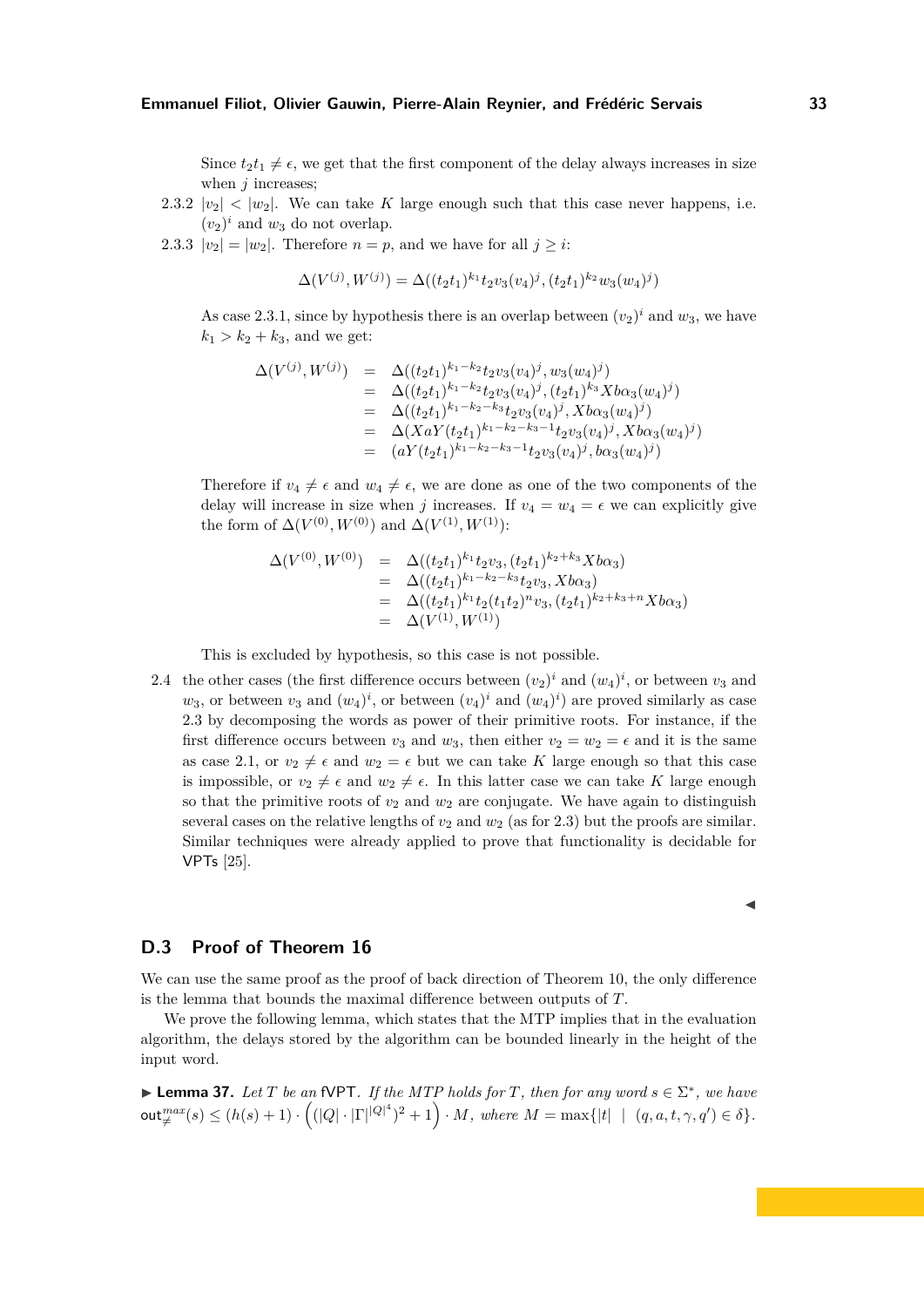**Proof.** Let  $s \in \Sigma^*$ . We assume that  $s \in Dom(T)$  (we can handle the case  $s \notin Dom(T)$  as in the proof of Lemma [31](#page-25-1) for the HTP). We use the notion of *current height hc*(*u*) of a prefix *u* of *s* as defined at the beginning of Appendix [A.](#page-14-1) Consider a word *u* prefix of *s*. There exists a unique decomposition of *u* as follows:  $u = u_0 c_1 u_1 c_2 \ldots u_{n-1} c_n u_n$ , where  $n = hc(u)$ , and for any *i*, we have  $c_i \in \Sigma_c$  and  $u_i$  is well-nested. Indeed, as  $n = hc(u)$ , the word *u* contains exactly *n* pending calls, that correspond to  $c_i$ 's, and other parts of  $u$  can be gathered into well-nested words.

If each of the  $u_i$ 's is such that  $|u_i| \leq (|Q| \cdot |\Gamma| |Q|^4)^2$ , then the property holds as length of word *u* can be bounded by  $(hc(u) + 1) \cdot ((|Q| \cdot |\Gamma| |Q|^4)^2 + 1)$ .

Otherwise, we prove that there exists a strictly shorter input word that produces the same delays as *u* when evaluating the transduction on it. Therefore, consider a word *w* such that  $(q_0, \perp) \xrightarrow{u/w} (q, \sigma)$  for some  $q_0 \in I$ . Then there exist runs  $\varrho, \varrho'$  in T producing respectively as output words *v* and *v*', such that  $v = (v \wedge v') \cdot w$ . Consider the smallest index *i* such that  $|u_i| > (|Q| \cdot |\Gamma|^{|Q|^4})^2$ . We distinguish two cases:

- **1.** if  $h(u_i) \leq |Q|^4$ , then we can reduce the length of  $u_i$  using the HTP by exhibiting two configurations occurring twice in runs  $\varrho$  and  $\varrho'$ . This yields an input word  $u'$ , strictly shorter than  $u$ , that produces the same delays as  $u$  (see the proof of Lemma [31\)](#page-25-1).
- **2.** if  $h(u_i) > |Q|^4$ , then we prove that we can "pump vertically"  $u_i$ , and then reduce its length too. Indeed, let *k* be the first position in word  $u_i$  at which height  $h(u_i)$  is obtained. As  $u_i$  is well-nested, we can define for each  $0 \leq j \leq h(u_i)$  the unique position  $left(j)$ (resp.  $right(j)$ ) as the largest index, less than  $k$  (resp. the smallest index, larger than *k*), whose height is *j* (see Figure [7\)](#page-34-0). As  $h(u_i) > |Q|^4$ , there exist two heights *j* and  $j'$  such that configurations reached at positions  $left(j\right)$ ,  $left(j'\right)$ ,  $right(j)$  and  $right(j')$ in runs  $\varrho$  and  $\varrho'$  satisfy the premises of the matched twinning property, considering the prefix  $u_0c_1 \ldots c_iu_i$  of *u*. Thus, one can replace in this prefix  $u_i$  by a shorter word  $u'_i$  and hence reduce its length, while preserving the delays reached after it. Let  $u'$  be the word obtained from *u* by substituting  $u'_i$  to  $u_i$ , hence  $|u'| < |u|$ . By Lemma [33,](#page-29-0) this entails that the delays reached after  $u$  and  $u'$  are the same, proving the result.

<span id="page-34-0"></span>

**Figure 7** Vertical pumping in a well-nested word

◭